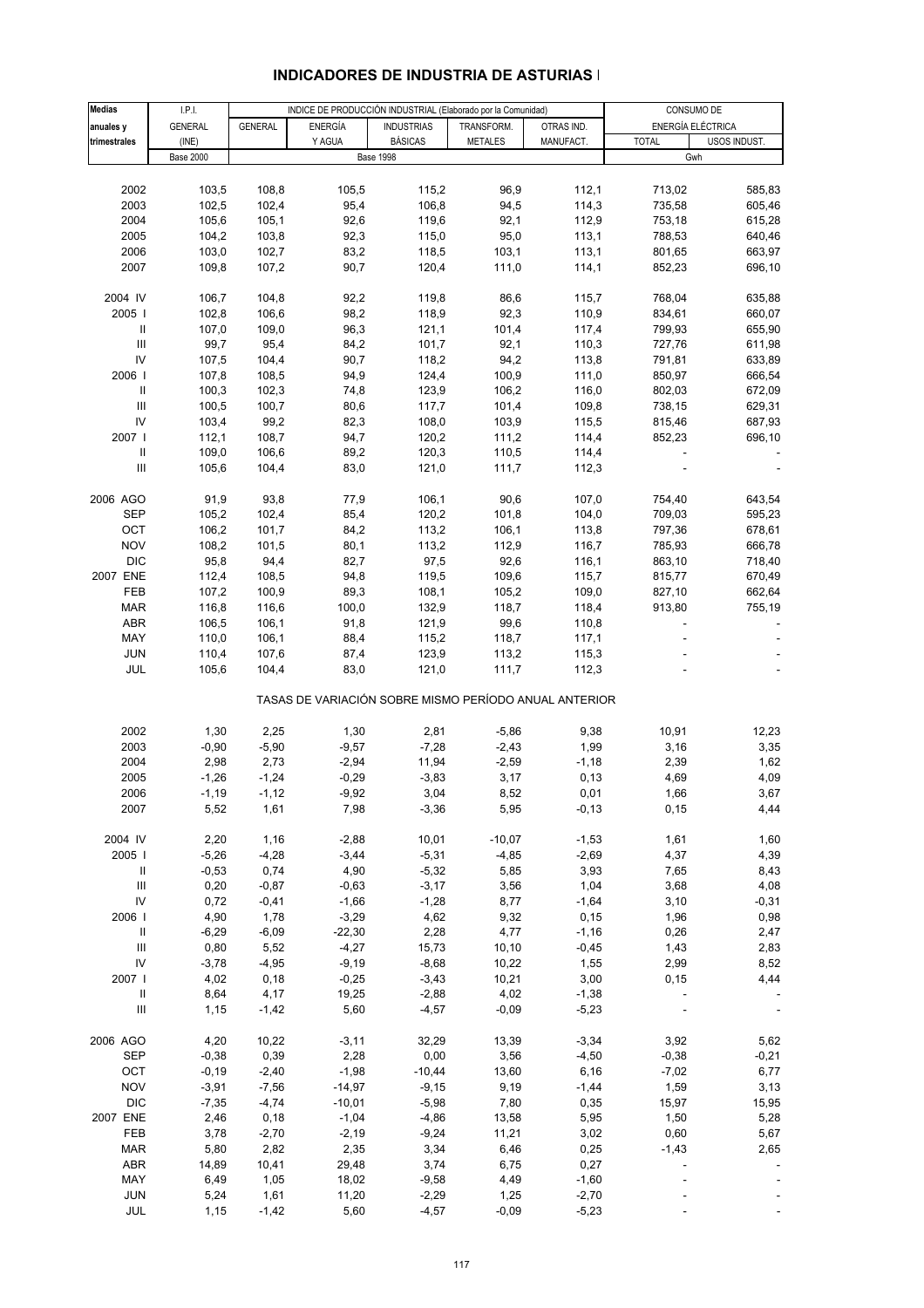#### **INDICADORES DE INDUSTRIA DE ASTURIAS. II**

| <b>Medias</b>                      |               | ENCUESTA DE COYUNTURA INDUSTRIAL: TOTAL INDUSTRIA (1) |                         |                |             |
|------------------------------------|---------------|-------------------------------------------------------|-------------------------|----------------|-------------|
| anuales y                          | INDICADOR DE  | NIVEL CARTERA                                         | <b>TENDENCIA</b>        | <b>NIVEL</b>   | UTILIZACIÓN |
| trimestrales                       | CLIMA INDUST. | <b>PEDIDOS</b>                                        | PRODUCCIÓN              | <b>STOCKS</b>  | CAPACIDAD   |
|                                    |               | Saldo de respuestas                                   |                         |                | $\%$        |
|                                    |               |                                                       |                         |                |             |
| 2002                               |               | $-13$                                                 | 0                       | 2              | 84,8        |
|                                    | $-2,8$        |                                                       |                         |                |             |
| 2003                               | 0,0           | -9                                                    | 18                      | 1              | 84,6        |
| 2004                               | 0,7           | $-20$                                                 | 24                      | 6              | 82,6        |
| 2005                               | $-2,7$        | $-11$                                                 | 9                       | 6              | 81,5        |
| 2006                               | 2,3           | $-2$                                                  | 11                      | 1              | 85,2        |
| 2007                               | 1,9           | 2                                                     | 9                       | 4              | 86,4        |
|                                    |               |                                                       |                         |                |             |
| 2004 IV                            | $-1,2$        | $-17$                                                 | 20                      | 6              | 82,7        |
| 2005                               | $-2,3$        | $-18$                                                 | 22                      | 7              | 83,5        |
| Ш                                  | $-2,6$        | $-10$                                                 | 13                      | $\overline{7}$ | 82,1        |
|                                    |               |                                                       |                         |                |             |
| $\ensuremath{\mathsf{III}}\xspace$ | $-3,1$        | -9                                                    | $-1$                    | 8              | 78,9        |
| IV                                 | $-2,8$        | -9                                                    | 3                       | 3              | 81,3        |
| 2006                               | $-0,4$        | -5                                                    | 14                      | $\mathbf 2$    | 87,2        |
| Ш                                  | 2,4           | $\overline{2}$                                        | 20                      | 1              | 85,3        |
| $\ensuremath{\mathsf{III}}\xspace$ | 3,6           | $-4$                                                  | 14                      | $-2$           | 83,0        |
| IV                                 | 3,7           | $-1$                                                  | $-2$                    | 3              | 85,1        |
| 2007 l                             | 2,4           | 10                                                    | 8                       | 3              | 82,9        |
|                                    |               |                                                       |                         |                |             |
| Ш                                  | 1,2           | -3                                                    | 10                      | 5              | 87,7        |
| $\ensuremath{\mathsf{III}}\xspace$ | ÷,            | 0                                                     | 10                      | 6              | 88,7        |
| 2006 OCT                           | 3,6           | $\overline{c}$                                        | -6                      | 4              |             |
|                                    |               |                                                       |                         |                |             |
| <b>NOV</b>                         | 3,8           | -5                                                    | $\overline{c}$          | 2              |             |
| <b>DIC</b>                         | 3,7           | 1                                                     | $-2$                    | 2              |             |
| 2007 ENE                           | 3,2           | 4                                                     | 15                      | $\overline{7}$ |             |
| FEB                                | 2,3           | 21                                                    | 14                      | 0              |             |
| <b>MAR</b>                         | 1,7           | 5                                                     | -4                      | 2              |             |
| ABR                                | 1,3           | $-4$                                                  | $\overline{\mathbf{4}}$ | $\mathbf{1}$   |             |
| MAY                                | 1,1           | -6                                                    | 13                      | 5              |             |
|                                    |               |                                                       |                         |                |             |
| <b>JUN</b>                         | ÷.            | 0                                                     | 13                      | 9              |             |
| JUL                                |               | 2                                                     | 3                       | 1              |             |
| <b>AGO</b>                         |               | $-2$                                                  | 17                      | 10             |             |
| <b>SEP</b>                         |               |                                                       |                         |                |             |
|                                    |               | TASAS DE VARIACIÓN SOBRE MISMO PERÍODO ANUAL ANTERIOR |                         |                |             |
|                                    |               |                                                       |                         |                |             |
| 2002                               |               |                                                       |                         |                |             |
| 2003                               |               | ٠                                                     |                         |                |             |
| 2004                               |               |                                                       |                         |                |             |
| 2005                               |               |                                                       |                         |                |             |
| 2006                               |               |                                                       |                         |                |             |
| 2007                               |               |                                                       |                         |                |             |
|                                    |               |                                                       |                         |                |             |
| 2004 IV                            |               |                                                       |                         |                |             |
| 2005                               |               |                                                       |                         |                |             |
|                                    |               |                                                       |                         |                |             |
| Ш                                  |               |                                                       |                         |                |             |
| III                                |               |                                                       |                         |                |             |
| IV                                 |               |                                                       |                         |                |             |
| 2006                               |               |                                                       |                         |                |             |
| $\mathbf{I}$                       |               |                                                       |                         |                |             |
| Ш                                  |               |                                                       |                         |                |             |
| IV                                 |               |                                                       |                         |                |             |
| 2007 l                             |               |                                                       |                         |                |             |
| Ш                                  |               |                                                       |                         |                |             |
| III                                |               |                                                       |                         |                |             |
|                                    |               |                                                       |                         |                |             |
| 2006 OCT                           |               |                                                       |                         |                |             |
| <b>NOV</b>                         |               |                                                       |                         |                |             |
|                                    |               |                                                       |                         |                |             |
| <b>DIC</b>                         |               |                                                       |                         |                |             |
| 2007 ENE                           |               |                                                       |                         |                |             |
| FEB                                |               |                                                       |                         |                |             |
| <b>MAR</b>                         |               |                                                       |                         |                |             |
| <b>ABR</b>                         |               |                                                       |                         |                |             |
| MAY                                |               |                                                       |                         |                |             |
| <b>JUN</b>                         |               |                                                       |                         |                |             |
|                                    |               |                                                       |                         |                |             |
| JUL                                |               |                                                       |                         |                |             |
| <b>AGO</b>                         |               |                                                       |                         |                |             |
| <b>SEP</b>                         |               |                                                       |                         |                |             |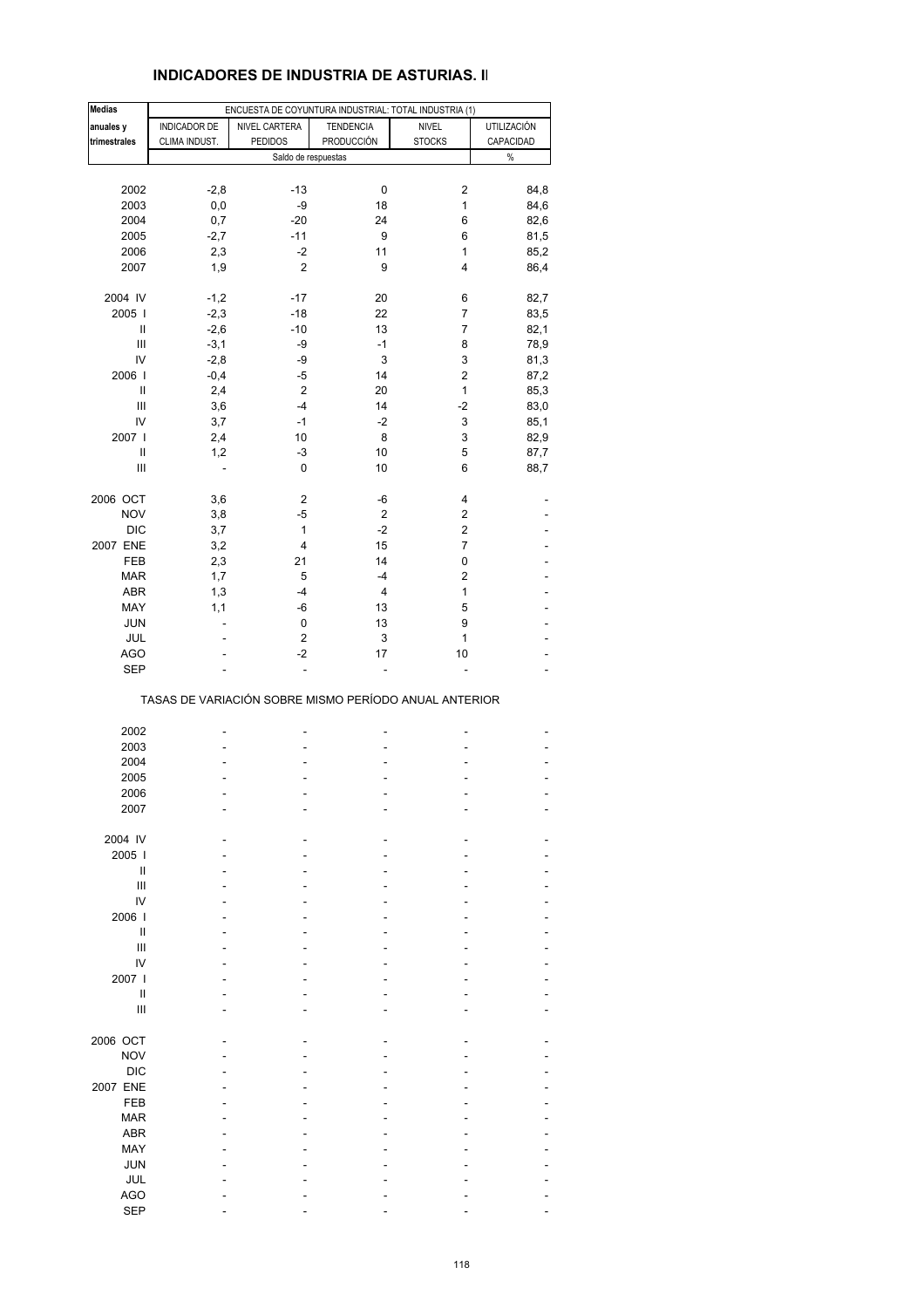| <b>Medias</b> |              | VISADOS: SUPERFICIE A CONSTRUIR |                                                       |                 | LICENCIAS: SUPERFICIE A CONSTRUIR |                          |                           |                          |              |
|---------------|--------------|---------------------------------|-------------------------------------------------------|-----------------|-----------------------------------|--------------------------|---------------------------|--------------------------|--------------|
| anuales y     | <b>TOTAL</b> | <b>EDIFICIOS</b>                | <b>SERVICIOS</b>                                      | <b>OTROS</b>    | <b>TOTAL</b>                      |                          | <b>RESIDENCIAL</b>        |                          | NO RESID.    |
| trimestrales  |              | <b>VIVIENDAS</b>                | COMERCIALES                                           | <b>DESTINOS</b> |                                   | <b>TOTAL</b>             | <b>VIVIENDAS</b>          | COLECTIVOS               |              |
|               |              | Metros cuadrados                |                                                       |                 |                                   |                          | Miles de metros cuadrados |                          |              |
|               |              |                                 |                                                       |                 |                                   |                          |                           |                          |              |
| 2002          | 166.097      | 133.802                         | 16.926                                                | 15.369          | 133                               | 117                      | 112                       | 5                        | 16           |
| 2003          | 184.823      | 154.565                         | 13.974                                                | 16.285          | 142                               | 121                      | 118                       | 3                        | 21           |
| 2004          | 187.063      | 162.572                         | 10.686                                                | 13.805          | 136                               | 118                      | 116                       | 2                        | 18           |
| 2005          | 183.317      | 161.288                         | 4.561                                                 | 17.468          | 151                               | 131                      | 129                       | 2                        | 20           |
| 2006          | 229.437      | 208.950                         | 3.661                                                 | 16.826          | 153                               | 137                      | 131                       | 6                        | 16           |
|               |              |                                 |                                                       |                 |                                   |                          |                           |                          | 13           |
| 2007          | 191.572      | 171.998                         | 3.380                                                 | 16.194          | 134                               | 121                      | 119                       | 2                        |              |
| 2004 IV       | 178.169      | 162.144                         | 1.168                                                 | 14.857          | 129                               | 112                      | 112                       | 0                        | 17           |
| 2005          | 176.246      | 154.085                         | 1.654                                                 | 20.506          | 156                               | 136                      | 134                       | 1                        | 20           |
| Ш             | 213.039      | 197.215                         | 7.097                                                 | 8.726           | 147                               | 129                      | 126                       | 3                        | 18           |
| Ш             | 155.193      | 142.541                         | 1.444                                                 | 11.207          | 148                               | 127                      | 127                       | 0                        | 21           |
| IV            | 188.789      | 151.310                         | 8.048                                                 | 29.431          | 154                               | 132                      | 129                       | 3                        | 22           |
| 2006          | 192.309      | 178.175                         | 1.251                                                 | 12.882          | 144                               | 128                      | 125                       | 3                        | 17           |
| Ш             | 192.613      | 160.897                         | 1.842                                                 | 29.875          | 137                               | 120                      | 117                       | 3                        | 18           |
|               |              |                                 |                                                       |                 |                                   |                          |                           |                          |              |
| Ш             | 294.507      | 275.934                         | 8.088                                                 | 10.485          | 153                               | 143                      | 129                       | 14                       | 10           |
| IV            | 238.321      | 220.794                         | 3.464                                                 | 14.063          | 175                               | 156                      | 152                       | 3                        | 20           |
| 2007          | 217.260      | 200.952                         | 1.566                                                 | 14.742          | 134                               | 117                      | 114                       | 3                        | 17           |
| Ш             | 177.531      | 152.353                         | 5.077                                                 | 20.101          | 133                               | 132                      | 132                       | 0                        | $\mathbf{1}$ |
| Ш             | 156.628      | 144.069                         | 3.734                                                 | 8.825           |                                   |                          |                           |                          |              |
|               |              |                                 |                                                       |                 |                                   |                          |                           |                          |              |
| 2006 AGO      | 275.426      | 252.252                         | 19.235                                                | 3.939           | 151                               | 140                      | 137                       | 3                        | 11           |
| SEP           | 368.088      | 348.026                         | 1.606                                                 | 18.456          | 95                                | 82                       | 79                        | 3                        | 13           |
| OCT           | 300.660      | 267.175                         | 5.792                                                 | 27.693          | 149                               | 128                      | 125                       | 3                        | 21           |
| <b>NOV</b>    | 217.990      | 207.374                         | 2.978                                                 | 7.638           | 211                               | 185                      | 178                       | 7                        | 26           |
| <b>DIC</b>    | 196.312      | 187.833                         | 1.622                                                 | 6.857           | 166                               | 154                      | 154                       | 0                        | 12           |
| 2007 ENE      | 159.619      | 142.578                         | 105                                                   | 16.936          | 111                               | 99                       | 98                        | 1                        | 12           |
| FEB           | 173.709      | 158.807                         | 1.689                                                 | 13.213          | 112                               | 81                       | 81                        | 0                        | 31           |
| <b>MAR</b>    | 318.451      | 301.471                         | 2.903                                                 | 14.077          | 179                               | 170                      | 163                       | $\overline{7}$           | 9            |
| <b>ABR</b>    | 188.423      | 172.586                         | 10.632                                                | 5.205           | 133                               | 132                      | 132                       | 0                        | $\mathbf{1}$ |
| MAY           | 197.625      | 173.579                         | 3.260                                                 | 20.786          | ÷,                                |                          |                           | ÷                        |              |
| <b>JUN</b>    | 146.546      | 110.893                         | 1.340                                                 | 34.313          |                                   |                          |                           | ÷.                       |              |
| JUL           | 156.628      | 144.069                         | 3.734                                                 | 8.825           |                                   |                          |                           |                          | ÷,           |
|               |              |                                 | TASAS DE VARIACIÓN SOBRE MISMO PERÍODO ANUAL ANTERIOR |                 |                                   |                          |                           |                          |              |
|               |              |                                 |                                                       |                 |                                   |                          |                           |                          |              |
| 2002          | $-3,15$      | $-4,36$                         | $-5,89$                                               | 12,93           | $-10,81$                          | 5,01                     | 1,50                      | 587,50                   | $-57,11$     |
| 2003          | 11,27        | 15,52                           | $-17,44$                                              | 5,96            | 6,75                              | 3,70                     | 5,26                      | $-34,55$                 | 28,57        |
| 2004          | 1,21         | 5,18                            | $-23,53$                                              | $-15,23$        | $-4,27$                           | $-2,61$                  | $-1,62$                   | $-41,67$                 | $-13,89$     |
| 2005          | $-2,00$      | $-0,79$                         | $-57,32$                                              | 26,53           | 10,89                             | 10,79                    | 10,88                     | 4,76                     | 11,52        |
| 2006          | 25,16        | 29,55                           | $-19,72$                                              | $-3,67$         | 0,99                              | 4,33                     | 1,23                      | 222,73                   | -20,66       |
| 2007          | $-3,86$      | $-3,27$                         | 86,26                                                 | $-17,46$        | -2,55                             | $-1,43$                  | 0,21                      | $-50,00$                 | $-11,67$     |
| 2004 IV       | 8,04         | 14,87                           | $-40,57$                                              | $-31,82$        | $-28,01$                          | $-28,66$                 | $-27,33$                  | $-90,00$                 | $-23,53$     |
| 2005          | $-13,87$     | $-9,80$                         | $-92,25$                                              | 64,60           | 30,08                             | 43,31                    | 46,01                     | $-50,00$                 | $-20,00$     |
| Ш             | 12,10        | 26,89                           | $-62,14$                                              | $-45,06$        | $-15,06$                          | $-19,38$                 | $-20,55$                  | 166,67                   | 39,47        |
| Ш             | $-11,53$     | $-11,96$                        | $-3,09$                                               | $-6,79$         | 20,27                             | 19,81                    | 22,98                     | $-88,89$                 | 23,08        |
| IV            | 5,96         | $-6,68$                         | 588,87                                                | 98,10           | 18,81                             | 17,86                    | 15,52                     | 800,00                   | 25,00        |
| 2006          | 9,11         | 15,63                           | $-24,36$                                              | $-37,18$        | $-7,28$                           | $-5,90$                  | $-7,20$                   | 125,00                   | $-16,67$     |
| Ш             | $-9,59$      | $-18,42$                        | $-74,05$                                              | 242,35          | $-6,36$                           | $-7,24$                  | $-7,65$                   | 12,50                    | 0,00         |
| Ш             | 89,77        | 93,58                           | 460,13                                                | $-6,45$         | 3,37                              | 12,86                    | 1,84                      | $\sim$ $-$               | $-53,13$     |
| ${\sf IV}$    | 26,24        | 45,92                           | $-56,96$                                              | $-52,22$        | 14, 10                            | 17,93                    | 18,09                     | 11,11                    | $-9,23$      |
| 2007          | 12,97        | 12,78                           |                                                       |                 |                                   |                          |                           |                          |              |
|               |              |                                 | 25,12                                                 | 14,44           | $-7,16$                           | $-8,62$                  | $-8,56$                   | $-11,11$                 | 4,00         |
| Ш             | $-7,83$      | $-5,31$                         | 175,64                                                | $-32,71$        | 14,66                             | 24,53                    | 33,33                     | $\mathbb{Z}^2$           | $-90,00$     |
| Ш             | $-34,74$     | $-36,68$                        | 9,05                                                  | $-2,58$         | $\blacksquare$                    |                          |                           |                          |              |
| 2006 AGO      | 28,86        | 22,37                           | $\overline{\phantom{a}}$                              | $-45,64$        | 11,03                             | 13,82                    | 11,38                     |                          | $-15,38$     |
| <b>SEP</b>    | 225,26       | 267,86                          | 132,08                                                | 3,30            | $-33,10$                          | $-30,51$                 | $-33,05$                  | $\blacksquare$           | $-45,83$     |
| OCT           | 131,58       | 156,03                          | $-26,66$                                              | 57,55           | 11,19                             | 2,40                     | 4,17                      | $-40,00$                 | 133,33       |
| <b>NOV</b>    | 20,18        | 47,30                           | $-80,66$                                              | $-69,69$        | 29,45                             | 41,22                    | 36,92                     | 600,00                   | $-18,75$     |
| <b>DIC</b>    | $-23,06$     | $-10,04$                        | 90,15                                                 | $-84,93$        | 1,22                              | 10,00                    | 12,41                     |                          | $-50,00$     |
| 2007 ENE      | $-11,30$     | $-12,41$                        | 169,23                                                | $-1,16$         | $-5,13$                           | $-12,39$                 | $-12,50$                  | 0,00                     | 200,00       |
| FEB           | 1,98         | 6,33                            | $-53,06$                                              | $-24,02$        | $-34,50$                          | $-49,06$                 | $-46,71$                  | $\sim$                   | 158,33       |
| <b>MAR</b>    | 40,51        | 35,56                           | $\sim 100$ km s $^{-1}$                               | 241,51          | 23,45                             | 53,15                    | 48,18                     | 600,00                   | $-73,53$     |
| ABR           | 15,46        | 16,18                           | 304,41                                                | $-56,68$        | 14,66                             | 24,53                    | 33,33                     | $\overline{\phantom{a}}$ | $-90,00$     |
| MAY           | $-6,74$      | 21,40                           | $\blacksquare$                                        | $-69,76$        | $\overline{\phantom{a}}$          |                          |                           | $\blacksquare$           |              |
| <b>JUN</b>    | $-27,71$     | $-41,99$                        | $-50,52$                                              | 287,28          | $\overline{\phantom{a}}$          |                          |                           |                          |              |
| JUL           | $-34,74$     | $-36,68$                        | 9,05                                                  | $-2,58$         | $\overline{\phantom{a}}$          | $\overline{\phantom{a}}$ |                           |                          |              |

# **INDICADORES DE CONSTRUCCIÓN DE ASTURIAS. I**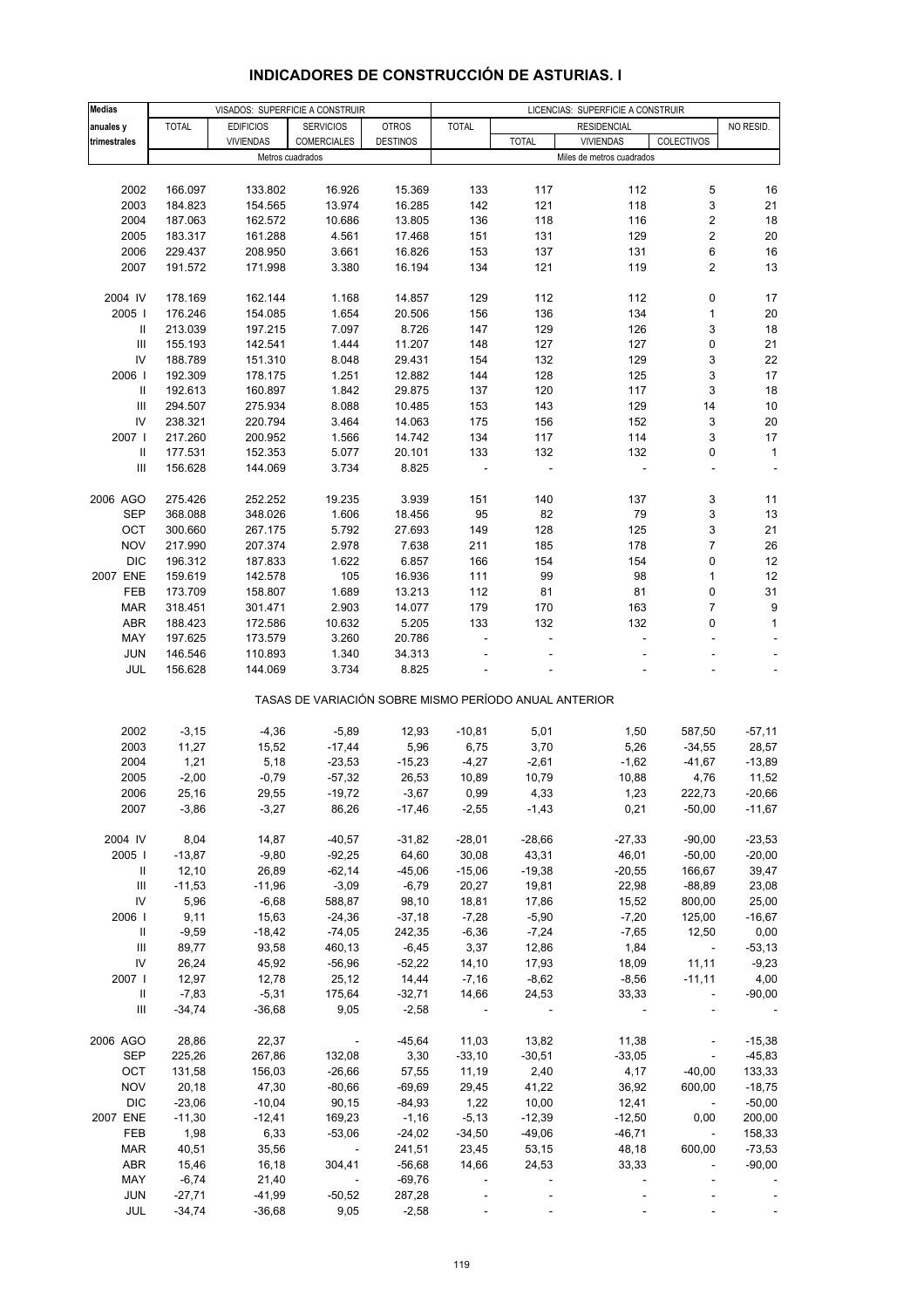| <b>Medias</b>                      |              |              | VIVIENDAS VISADAS COLEGIO ARQUITECTOS TÉCNICOS |                          |                                                       | LICENCIAS MUNIC.: Nº DE VIVIENDAS |              |          |               |
|------------------------------------|--------------|--------------|------------------------------------------------|--------------------------|-------------------------------------------------------|-----------------------------------|--------------|----------|---------------|
| anuales y                          | <b>TOTAL</b> |              | <b>OBRA NUEVA</b>                              |                          | Α                                                     | A                                 | <b>OBRA</b>  | REHABI-  | DEMO-         |
| trimestrales                       |              | <b>TOTAL</b> | EDIF.VIV.                                      | OTROS EDIF.              | AMPLIAR                                               | <b>REFORMAR</b>                   | <b>NUEVA</b> | LITACIÓN | <b>LICIÓN</b> |
|                                    |              |              |                                                |                          | Unidades                                              |                                   |              |          |               |
|                                    |              |              |                                                |                          |                                                       |                                   |              |          |               |
|                                    |              |              |                                                |                          |                                                       |                                   |              |          | 41            |
| 2002                               | 1.067        | 851          | 844                                            | $\overline{7}$           | 13                                                    | 202                               | 751          | 36       |               |
| 2003                               | 1.231        | 1.004        | 998                                            | 6                        | 12                                                    | 215                               | 761          | 50       | 42            |
| 2004                               | 1.324        | 1.075        | 1.095                                          | 1                        | 12                                                    | 237                               | 779          | 67       | 49            |
| 2005                               | 1.358        | 1.054        | 1.054                                          | 0                        | 15                                                    | 288                               | 803          | 62       | 37            |
| 2006                               | 1.648        | 1.357        | 1.355                                          | 2                        | 14                                                    | 277                               | 895          | 59       | 40            |
| 2007                               | 1.395        | 1.112        | 1.112                                          | 0                        | 11                                                    | 272                               | 801          | 64       | 52            |
|                                    |              |              |                                                |                          |                                                       |                                   |              |          |               |
| 2004 IV                            | 1.261        | 1.078        | 1.166                                          | 0                        | 11                                                    | 171                               | 744          | 49       | 31            |
| 2005                               | 1.291        | 968          | 967                                            | 0                        | 21                                                    | 302                               | 579          | 52       | 24            |
| $\mathbf{I}$                       | 1.500        | 1.233        | 1.233                                          | 0                        | 17                                                    | 249                               | 864          | 62       | 35            |
| $\ensuremath{\mathsf{III}}\xspace$ | 1.343        | 987          | 987                                            | 0                        | 13                                                    | 343                               | 896          | 62       | 62            |
| IV                                 | 1.297        | 1.029        | 1.029                                          | 0                        | 10                                                    | 258                               | 874          | 71       | 28            |
| 2006                               | 1.410        | 1.149        | 1.139                                          | 9                        | 15                                                    | 247                               | 847          | 56       | 44            |
| $\,$ II                            | 1.405        | 1.072        | 1.072                                          | 0                        | 19                                                    | 314                               | 778          | 69       | 47            |
| $\ensuremath{\mathsf{III}}\xspace$ | 2.113        | 1.816        | 1.816                                          | 0                        | 11                                                    | 286                               | 887          | 43       | 35            |
| IV                                 | 1.662        | 1.393        | 1.393                                          | 0                        | 10                                                    | 260                               | 1.067        | 67       | 34            |
| 2007                               | 1.552        | 1.287        | 1.287                                          | 0                        | 13                                                    | 252                               | 781          | 56       | 50            |
| Ш                                  | 1.297        | 1.009        | 1.009                                          | 0                        | 10                                                    | 278                               | 861          | 86       | 56            |
| $\ensuremath{\mathsf{III}}\xspace$ | 1.217        | 896          | 896                                            | 0                        | 10                                                    | 311                               |              |          |               |
|                                    |              |              |                                                |                          |                                                       |                                   |              |          |               |
| 2006 AGO                           | 1.945        | 1.676        | 1.676                                          | 0                        | 6                                                     | 263                               | 903          | 38       | 23            |
|                                    |              |              |                                                |                          | 12                                                    |                                   | 559          |          | 36            |
| SEP                                | 2.497        | 2.208        | 2.208                                          | 0                        |                                                       | 277                               |              | 35       |               |
| OCT                                | 1.913        | 1.605        | 1.605                                          | 0                        | 16                                                    | 292                               | 927          | 84       | 34            |
| <b>NOV</b>                         | 1.643        | 1.381        | 1.381                                          | 0                        | 3                                                     | 259                               | 1.234        | 63       | 37            |
| <b>DIC</b>                         | 1.431        | 1.192        | 1.192                                          | 0                        | 10                                                    | 229                               | 1.039        | 55       | 32            |
| 2007 ENE                           | 1.180        | 956          | 956                                            | 0                        | 13                                                    | 211                               | 675          | 62       | 29            |
| FEB                                | 1.294        | 1.045        | 1.045                                          | 0                        | 17                                                    | 232                               | 520          | 54       | 69            |
| MAR                                | 2.183        | 1.861        | 1.861                                          | 0                        | 10                                                    | 312                               | 1.149        | 52       | 52            |
| <b>ABR</b>                         | 1.401        | 1.128        | 1.128                                          | 0                        | 8                                                     | 265                               | 861          | 86       | 56            |
| MAY                                | 1.420        | 1.121        | 1.121                                          | 0                        | 12                                                    | 287                               |              | ٠        |               |
| <b>JUN</b>                         | 1.071        | 779          | 779                                            | 0                        | 9                                                     | 283                               |              |          |               |
| JUL                                | 1.217        | 896          | 896                                            | 0                        | 10                                                    | 311                               |              |          |               |
|                                    |              |              |                                                |                          | TASAS DE VARIACIÓN SOBRE MISMO PERÍODO ANUAL ANTERIOR |                                   |              |          |               |
| 2002                               | $-5,42$      | $-6,20$      | $-6,14$                                        | $-12,24$                 | 12,14                                                 | $-3,00$                           | 5,03         | $-26,03$ | 0,00          |
| 2003                               | 15,43        | 17,89        | 18,20                                          | $-18,60$                 | $-6,37$                                               |                                   | 1,34         | 39,39    | 0,81          |
| 2004                               |              |              |                                                |                          |                                                       | 6,47                              |              |          |               |
|                                    | 7,51         | 7,08         | 9,76                                           | $-75,71$                 | $-5,44$<br>32,37                                      | 10,26                             | 2,39         | 34,62    | 18,44         |
| 2005                               | 2,58         | $-1,91$      | $-3,75$                                        | $-94, 12$                |                                                       | 21,43                             | 3,03         | $-8,07$  | $-24,03$      |
| 2006                               | 21,37        | 28,75        | 28,54                                          |                          | $-10,33$                                              | $-3,96$                           | 11,45        | $-4,32$  | 7,35          |
| 2007                               | $-5,59$      | $-5,35$      | $-5,03$                                        |                          | $-33,05$                                              | $-4,95$                           | 0,44         | 0,00     | 19,77         |
|                                    |              |              |                                                |                          |                                                       |                                   |              |          |               |
| 2004 IV                            | 7,32         | 7,65         | 16,44                                          | $\overline{\phantom{a}}$ | $-26,67$                                              | 8,44                              | $-21,98$     | $-33,33$ | $-18,26$      |
| 2005                               | $-9,02$      | $-17,48$     | $-17,11$                                       | $-94, 12$                | 68,42                                                 | 29,29                             | $-8,14$      | $-23,53$ | $-56, 10$     |
| Ш                                  | 11,64        | 18,48        | 18,48                                          | $\frac{1}{2}$            | 45,71                                                 | $-14,22$                          | $-17,25$     | $-21,85$ | $-31,61$      |
| $\ensuremath{\mathsf{III}}\xspace$ | 5,64         | $-1,95$      | $-1,95$                                        | $\blacksquare$           | 18,18                                                 | 35,22                             | 28,07        | $-14,29$ | 5,06          |
| IV                                 | 2,88         | $-4,61$      | $-11,78$                                       |                          | $-9,09$                                               | 50,78                             | 17,38        | 45,21    | $-10,64$      |
| 2006                               | 9,27         | 18,70        | 17,78                                          |                          | $-29,69$                                              | $-18,23$                          | 46,34        | 7,69     | 84,72         |
| Ш                                  | $-6,31$      | $-13,11$     | $-13,11$                                       | $\blacksquare$           | 13,73                                                 | 25,94                             | $-9,88$      | 11,83    | 32,08         |
| Ш                                  | 57,32        | 83,96        | 83,96                                          |                          | $-15,38$                                              | $-16,62$                          | $-0,93$      | $-30,11$ | $-43,32$      |
| IV                                 | 28,17        | 35,39        | 35,39                                          |                          | $-3,33$                                               | 0,65                              | 22,09        | $-4,72$  | 22,62         |
| 2007                               | 10,07        | 12,07        | 12,99                                          | $\blacksquare$           | $-11,11$                                              | 2,03                              | $-7,79$      | 0,00     | 12,78         |
| Ш                                  | $-7,66$      | $-5,82$      | $-5,82$                                        |                          | $-50,00$                                              | $-11,36$                          | 32,67        | 0,00     | 43,59         |
| $\ensuremath{\mathsf{III}}\xspace$ | $-35,88$     | $-42,75$     | $-42,75$                                       |                          | $-33,33$                                              | $-2,20$                           |              |          |               |
|                                    |              |              |                                                |                          |                                                       |                                   |              |          |               |
| 2006 AGO                           | 11,14        | 17,86        | 17,86                                          |                          | $-60,00$                                              | $-15,97$                          | 0,00         | $-37,70$ | $-54,00$      |
| <b>SEP</b>                         | 160,92       | 236,59       | 236,59                                         |                          | 33,33                                                 | $-5,14$                           | $-24,97$     | $-39,66$ | $-59,09$      |
| OCT                                | 109,99       | 121,99       | 121,99                                         | $\frac{1}{2}$            | 60,00                                                 | 64,04                             | 5,34         | 16,67    | 54,55         |
| <b>NOV</b>                         | 41,27        | 45,98        | 45,98                                          |                          | $-62,50$                                              | 23,92                             | 53,87        | 14,55    | 54,17         |
| <b>DIC</b>                         | $-21,24$     | $-15,88$     | $-15,88$                                       |                          | $-16,67$                                              | $-40,98$                          | 10,65        | $-35,29$ | $-15,79$      |
| 2007 ENE                           | $-12,92$     | $-9,90$      | $-7,45$                                        |                          | 30,00                                                 | $-25,70$                          | $-16,25$     | 29,17    | $-52,46$      |
| FEB                                | 14,01        | 15,85        | 15,85                                          |                          | 21,43                                                 | 5,94                              | $-49,86$     | $-3,57$  | 102,94        |
| MAR                                | 25,39        | 25,49        | 25,49                                          |                          | $-52,38$                                              | 31,65                             | 64,38        | $-18,75$ | 36,84         |
| <b>ABR</b>                         | 6,22         | 15,93        | 15,93                                          | $\frac{1}{2}$            | $-20,00$                                              | $-21,13$                          | 32,67        | 0,00     | 43,59         |
| MAY                                | 14,89        | 20,67        | 20,67                                          |                          | $-60,00$                                              | 3,61                              |              |          |               |
| <b>JUN</b>                         | $-35,48$     | $-40,67$     | $-40,67$                                       |                          | $-50,00$                                              | $-13,98$                          |              |          |               |
| JUL                                | $-35,88$     | $-42,75$     | $-42,75$                                       | $\blacksquare$           | $-33,33$                                              | $-2,20$                           |              |          |               |

## **INDICADORES DE CONSTRUCCIÓN DE ASTURIAS. II**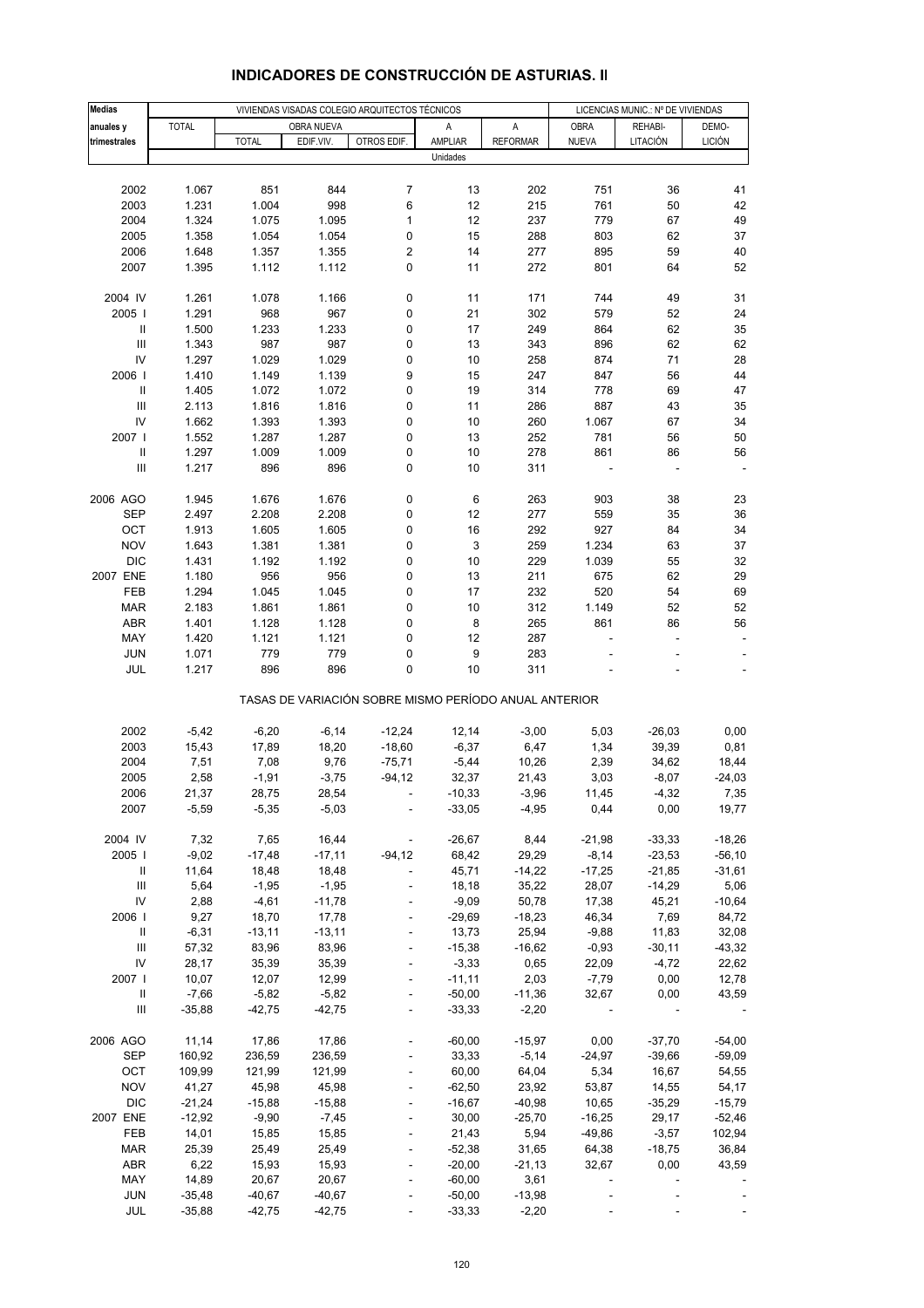| <b>Medias</b>                      | VIVIENDAS (2)            |                          |                          |                |                          |               |                          | PROYECTOS VISADOS                                     |                          | CERTIFICAC.  | LIQUIDACIÓN      |
|------------------------------------|--------------------------|--------------------------|--------------------------|----------------|--------------------------|---------------|--------------------------|-------------------------------------------------------|--------------------------|--------------|------------------|
| anuales y                          |                          | <b>INICIADAS</b>         |                          |                | <b>TERMINADAS</b>        |               |                          | POR EL COLEGIO DE ARQUITECTOS                         |                          | FIN DE OBRA  | <b>EJECUCIÓN</b> |
| trimestrales                       | <b>TOTAL</b>             | <b>PROTEGIDAS</b>        | <b>LIBRES</b>            | <b>TOTAL</b>   | <b>PROTEGIDAS</b>        | <b>LIBRES</b> | <b>TOTAL</b>             | <b>PROTEGIDOS</b>                                     | <b>LIBRES</b>            | Nº VIVIENDAS | MAT. OBRA        |
|                                    |                          |                          |                          |                | Unidades                 |               |                          |                                                       |                          | Unidades     | Miles $\epsilon$ |
|                                    |                          |                          |                          |                |                          |               |                          |                                                       |                          |              |                  |
| 2002                               | 917                      | 82                       | 836                      | 810            | 66                       | 743           | 926                      | 0                                                     | 926                      | 993          | 45.677           |
| 2003                               | 1.040                    | 76                       | 964                      | 829            | 96                       | 733           | 1.224                    | 39                                                    | 1.185                    | 1.221        | 52.808           |
| 2004                               | 1.352                    | 64                       | 1.288                    | 999            | 50                       | 949           | 1.508                    | 58                                                    | 1.450                    | 894          | 53.107           |
| 2005                               | 1.342                    | 147                      | 1.195                    | 1.168          | 88                       | 1.080         | 1.574                    | 146                                                   | 1.428                    | 968          | 61.084           |
| 2006                               | 1.049                    | 164                      | 885                      | 1.142          | 79                       | 1.064         | 1.755                    | 153                                                   | 1.603                    | 1.037        | 65.708           |
| 2007                               | 1.065                    | 61                       | 1.004                    | 880            | 82                       | 799           | $\overline{\phantom{a}}$ | $\overline{a}$                                        | $\overline{\phantom{a}}$ | 1.064        | 68.552           |
|                                    |                          |                          |                          |                |                          |               |                          |                                                       |                          |              |                  |
| 2004 IV                            | 1.323                    | 22                       | 1.301                    | 895            | 49                       | 847           | 1.543                    | 0                                                     | 1.543                    | 773          | 52.490           |
| 2005                               | 1.469                    | 80                       | 1.389                    | 976            | 81                       | 894           | 1.742                    | 103                                                   | 1.639                    | 794          | 53.225           |
| Ш                                  | 1.381                    | 165                      | 1.216                    | 1.153          | 110                      | 1.043         | 1.864                    | 165                                                   | 1.699                    | 1.293        | 82.677           |
| $\ensuremath{\mathsf{III}}\xspace$ | 1.264                    | 6                        | 1.257                    | 1.182          | 27                       | 1.155         | 1.277                    | $\,6$                                                 | 1.271                    | 995          | 59.717           |
| IV                                 | 1.254                    | 338                      | 916                      | 1.361          | 135                      | 1.226         | 1.415                    | 311                                                   | 1.104                    | 791          | 48.718           |
| 2006                               | 958                      | 204                      | 754                      | 1.177          | 17                       | 1.160         | 1.453                    | 204                                                   | 1.249                    | 961          | 62.774           |
| $\mathbf{I}$                       | 725                      | 65                       | 660                      | 979            | 116                      | 863           | 1.808                    | 65                                                    | 1.743                    | 1.219        | 74.759           |
| $\ensuremath{\mathsf{III}}\xspace$ | 1.015                    | 109                      | 906                      | 1.154          | 86                       | 1.067         | 2.282                    | 99                                                    | 2.183                    | 1.060        | 67.912           |
| IV                                 | 1.498                    | 278                      | 1.220                    | 1.260          | 96                       | 1.164         | 1.477                    | 242                                                   | 1.235                    | 908          | 57.386           |
| 2007 l                             | 1.065                    | 61                       | 1.004                    | 880            | 82                       | 799           |                          | $\overline{a}$                                        | ÷.                       | 956          | 59.167           |
| $\sf II$                           | $\overline{a}$           | $\overline{\phantom{a}}$ | $\overline{\phantom{a}}$ | $\overline{a}$ | ÷,                       | ÷,            |                          |                                                       | ÷,                       | 1.190        | 76.704           |
| III                                |                          |                          |                          |                |                          |               |                          |                                                       | ÷,                       | 1.011        | 72.250           |
|                                    |                          |                          |                          |                |                          |               |                          |                                                       |                          |              |                  |
| 2006 AGO                           | 787                      | 70                       | 717                      | 1.185          | 89                       | 1.096         | 2.419                    | 70                                                    | 2.349                    | 1.258        | 85.914           |
| <b>SEP</b>                         | 1.226                    | 101                      | 1.125                    | 433            | $\mathbf{1}$             | 432           | 3.029                    | 71                                                    | 2.958                    | 1.072        | 65.330           |
| OCT                                | 1.559                    | 291                      | 1.268                    | 1.095          | 38                       | 1.057         | 2.257                    | 283                                                   | 1.974                    | 1.306        | 74.093           |
| <b>NOV</b>                         | 1.884                    | 439                      | 1.445                    | 1.504          | 217                      | 1.287         | 1.224                    | 401                                                   | 823                      | 841          | 56.282           |
| <b>DIC</b>                         | 1.051                    | 103                      | 948                      | 1.181          | 32                       | 1.149         | 951                      | 42                                                    | 909                      | 578          | 41.784           |
| 2007 ENE                           | 1.214                    | 31                       | 1.183                    | 1.005          | 109                      | 896           |                          | J.                                                    | ÷,                       | 1.243        | 66.858           |
| FEB                                | 896                      | 48                       | 848                      | 893            | 43                       | 850           |                          | ä,                                                    | $\overline{\phantom{a}}$ | 954          | 57.554           |
| <b>MAR</b>                         | 1.084                    | 104                      | 980                      | 743            | 93                       | 650           |                          |                                                       | ÷,                       | 671          | 53.088           |
| ABR                                |                          | L,                       |                          |                | ÷,                       |               |                          |                                                       | $\bar{a}$                | 917          | 57.254           |
| MAY                                |                          |                          |                          |                |                          |               |                          |                                                       | $\overline{\phantom{a}}$ | 1.027        | 72.865           |
| <b>JUN</b>                         |                          |                          |                          |                |                          |               |                          |                                                       | ÷.                       | 1.626        | 99.994           |
| JUL                                |                          |                          |                          |                |                          |               |                          |                                                       |                          | 1.011        | 72.250           |
|                                    |                          |                          |                          |                |                          |               |                          |                                                       |                          |              |                  |
|                                    |                          |                          |                          |                |                          |               |                          | TASAS DE VARIACIÓN SOBRE MISMO PERÍODO ANUAL ANTERIOR |                          |              |                  |
|                                    |                          |                          |                          |                |                          |               |                          |                                                       |                          |              |                  |
| 2002                               | 13,57                    | 5,95                     | 14,38                    | 23,68          | $-12,54$                 | 28,42         | 10,64                    | ÷                                                     | 13,69                    | 42,66        | 25,93            |
| 2003                               | 13,38                    | $-7,24$                  | 15,40                    | 2,36           | 44,78                    | $-1,42$       | 32,18                    | ÷                                                     | 28,00                    | 22,96        | 15,61            |
| 2004                               | 29,97                    | $-15,73$                 | 33,57                    | 20,51          | $-47,96$                 | 29,48         | 23,27                    | 50,65                                                 | 22,37                    | $-26,78$     | 0,57             |
| 2005                               | $-0,72$                  | 130,94                   | $-7,24$                  | 16,96          | 76,96                    | 13,80         | 4,39                     | 151,22                                                | $-1,51$                  | 8,29         | 15,02            |
| 2006                               | -21,83                   | 11,19                    | $-25,90$                 | $-2,19$        | $-10,85$                 | -1,48         | 11,49                    | 4,21                                                  | 12,23                    | 7,11         | 7,57             |
| 2007                               | 11,13                    | $-70,10$                 | 33,11                    | $-25,18$       | 390,00                   | $-31,15$      |                          |                                                       |                          | 0,83         | 3,18             |
|                                    |                          |                          |                          |                |                          |               |                          |                                                       |                          |              |                  |
| 2004 IV                            | 18,75                    | $-59,15$                 | 22,77                    | $-10,50$       | $-58,64$                 | $-4,08$       | 4,30                     | $\sim$                                                | 8,31                     | $-2,48$      | $-4,09$          |
| 2005                               | 2,80                     | $-26,30$                 | 5,20                     | 14,47          | 45,24                    | 12,31         | 4,48                     | $-5,81$                                               | 5,20                     | $-13,88$     | 5,45             |
| $\parallel$                        | $-7,17$                  | 94,12                    | $-13,31$                 | $-3,81$        | 77,42                    | $-8,24$       | 39,22                    | 94,12                                                 | 35,50                    | 32,54        | 47,51            |
| Ш                                  | 8,25                     | $-83,76$                 | 11,43                    | 12,75          | $-18,18$                 | 13,76         | $-13,95$                 | $-83,76$                                              | $-12,06$                 | 9,82         | 11,79            |
| ${\sf IV}$                         | $-5,18$                  | $\sim 100$ km s $^{-1}$  | $-29,54$                 | 52,05          | 177,40                   | 44,84         | $-8,30$                  | $\sim 100$                                            | $-28,47$                 | 2,33         | $-7,19$          |
| 2006                               | $-34,79$                 | 153,94                   | $-45,70$                 | 20,60          | $-79,51$                 | 29,71         | $-16,56$                 | 98,70                                                 | $-23,77$                 | 21,03        | 17,94            |
| Ш                                  | $-47,49$                 | $-60,61$                 | $-45,71$                 | $-15,09$       | 5,76                     | $-17,28$      | $-2,99$                  | $-60,61$                                              | 2,61                     | $-5,72$      | $-9,58$          |
| Ш                                  | $-19,68$                 | $\sim 100$               | $-27,94$                 | $-2,37$        | 219,75                   | $-7,56$       | 78,70                    | $\sim 100$ km s $^{-1}$                               | 71,80                    | 6,50         | 13,72            |
| IV                                 | 19,43                    | $-17,85$                 | 33,18                    | $-7,44$        | $-29,14$                 | $-5,06$       | 4,41                     | $-22,27$                                              | 11,93                    | 14,88        | 17,79            |
| 2007 l                             | 11,13                    | $-70,10$                 | 33,11                    | $-25,18$       | 390,00                   | $-31,15$      |                          |                                                       | $\overline{\phantom{a}}$ | $-0,52$      | $-5,75$          |
| $\mathbf{II}$                      | $\overline{\phantom{a}}$ |                          |                          |                |                          |               |                          |                                                       | $\overline{\phantom{a}}$ | $-2,35$      | 2,60             |
| $\mathbf{III}$                     | $\overline{\phantom{a}}$ |                          | $\overline{\phantom{a}}$ |                |                          |               |                          |                                                       | $\overline{\phantom{a}}$ | 19,08        | 37,64            |
|                                    |                          |                          |                          |                |                          |               |                          |                                                       |                          |              |                  |
| 2006 AGO                           | $-38,08$                 | $\sim 100$ km s $^{-1}$  | $-43,59$                 | $-13,76$       | 12,66                    | $-15,37$      | 69,28                    | $\overline{\phantom{a}}$                              | 64,38                    | 9,58         | 29,19            |
| <b>SEP</b>                         | 15,55                    | 494,12                   | 7,76                     | $-22,54$       | 0,00                     | $-22,58$      | 306,03                   | 317,65                                                | 305,76                   | 48,27        | 45,64            |
| OCT                                | 20,76                    | 369,35                   | 3,17                     | $-38,34$       | $-70,08$                 | $-35,90$      | 89,98                    | 356,45                                                | 75,31                    | 46,58        | 20,98            |
| <b>NOV</b>                         | 56,74                    | 230,08                   | 35,17                    | 21,29          | 64,39                    | 16,16         | $-35,48$                 | 201,50                                                | $-53,34$                 | $-29,86$     | $-0,09$          |
| <b>DIC</b>                         | $-17,24$                 | $-87,42$                 | 110,20                   | 10,58          | $-78,08$                 | 24,62         | $-18,02$                 | $-94,32$                                              | 115,91                   | 104,96       | 46,20            |
| 2007 ENE                           | 50,62                    | $\sim 100$ km s $^{-1}$  | 46,96                    | 25,94          | $\overline{\phantom{a}}$ | 12,28         |                          |                                                       |                          | 11,48        | 3,55             |
| FEB                                | $-35,03$                 | 20,00                    | $-36,67$                 | $-28,62$       | $\blacksquare$           | $-32,05$      |                          |                                                       | ÷,                       | 21,22        | 16,39            |
| <b>MAR</b>                         | 57,33                    | $-81,79$                 | 730,51                   | $-49,83$       | 86,00                    | $-54,58$      |                          |                                                       |                          | $-31,60$     | $-28,56$         |
| <b>ABR</b>                         |                          |                          |                          |                |                          |               |                          |                                                       |                          | $-15,25$     | $-7,67$          |
| MAY                                |                          |                          |                          |                |                          |               |                          |                                                       | ÷,                       | $-15,61$     | $-3,56$          |
| <b>JUN</b>                         |                          |                          |                          |                |                          |               |                          |                                                       |                          | 19,82        | 15,32            |
| JUL                                |                          |                          |                          |                |                          |               |                          |                                                       |                          | 19,08        | 37,64            |

# **INDICADORES DE CONSTRUCCIÓN DE ASTURIAS. III**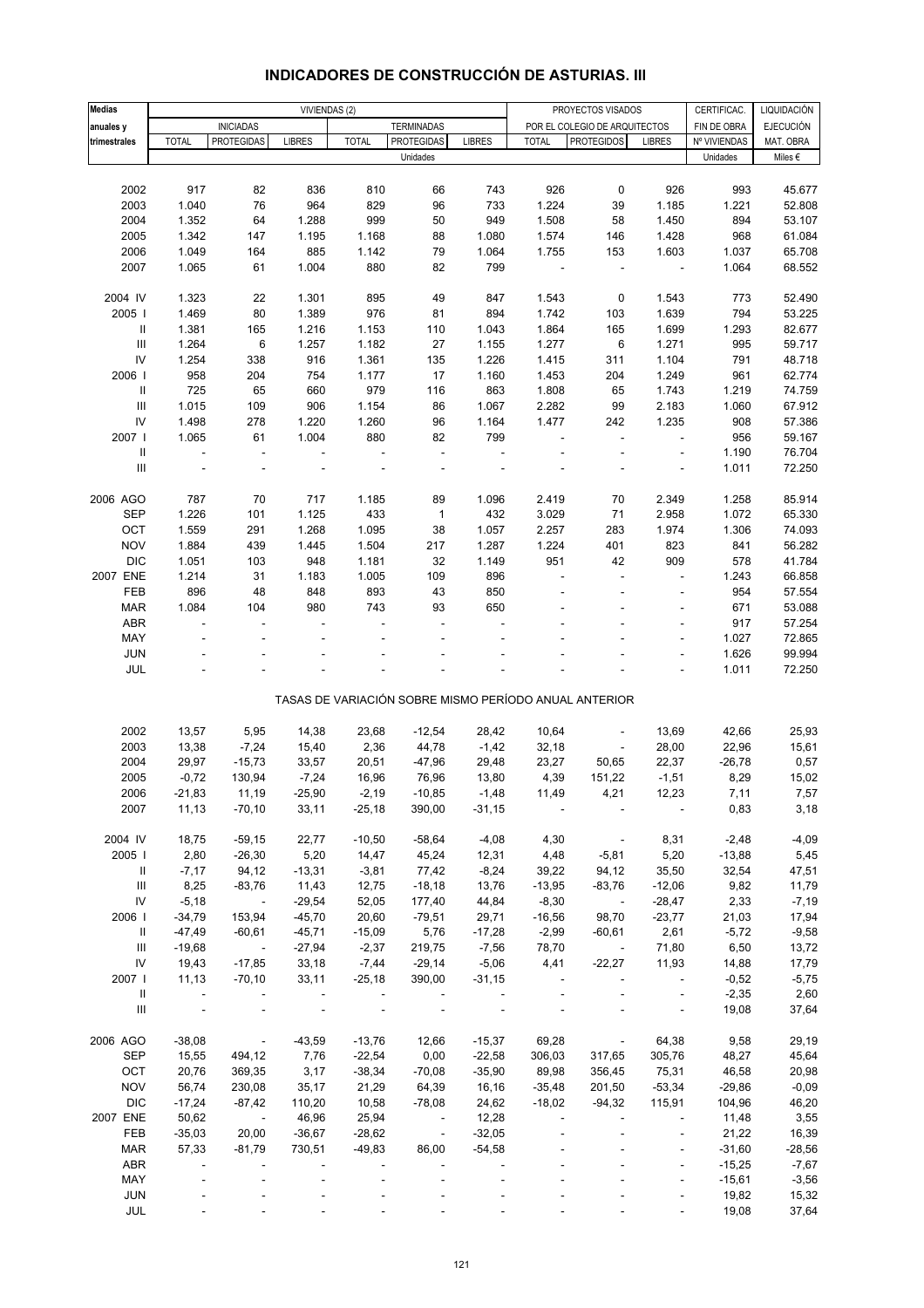| <b>Medias</b>  | CONSUMO                      |              | LICITACIÓN OFICIAL (SEOPAN) |            | LICITACIÓN OFICIAL (FOMENTO)                          |                    |              |  |
|----------------|------------------------------|--------------|-----------------------------|------------|-------------------------------------------------------|--------------------|--------------|--|
| anuales y      | DE                           | <b>TOTAL</b> | <b>EDIFICACIÓN</b>          | OBRA CIVIL | <b>TOTAL</b>                                          | <b>EDIFICACIÓN</b> | INGENIERÍA   |  |
|                |                              |              |                             |            |                                                       |                    |              |  |
| trimestrales   | CEMENTO (4)                  |              |                             |            |                                                       |                    | <b>CIVIL</b> |  |
|                | Toneladas                    |              |                             |            | Miles €                                               |                    |              |  |
|                |                              |              |                             |            |                                                       |                    |              |  |
| 2002           | 84.340                       | 70.155,2     | 13.452,7                    | 56.702,5   | 57.689                                                | 8.101              | 49.589       |  |
| 2003           | 89.146                       | 91.942,2     | 8.931,7                     | 83.010,4   | 48.350                                                | 8.300              | 40.050       |  |
| 2004           | 75.503                       | 127.168,5    | 33.063,4                    | 94.105,0   | 116.182                                               | 32.800             | 83.382       |  |
| 2005           | 77.773                       | 63.567,9     | 15.093,4                    | 48.474,5   | 53.789                                                | 12.368             | 41.421       |  |
| 2006           | 86.030                       | 126.427,8    | 24.046,6                    | 102.381,2  | 119.362                                               | 19.061             | 100.301      |  |
| 2007           | $\frac{1}{2}$                | 84.398,3     | 26.173,5                    | 58.224,8   | 67.432                                                | 17.966             | 49.466       |  |
|                |                              |              |                             |            |                                                       |                    |              |  |
| 2004 IV        | 73.397                       | 52.273,8     | 17.182,4                    | 35.091,4   | 55.162                                                | 19.926             | 35.237       |  |
| 2005           | 71.579                       | 50.329,7     | 12.824,3                    | 37.505,3   | 31.037                                                | 8.947              | 22.090       |  |
|                |                              |              |                             |            |                                                       |                    |              |  |
| Ш              | 82.508                       | 70.021,3     | 10.338,7                    | 59.682,7   | 60.055                                                | 8.284              | 51.772       |  |
| III            | 83.413                       | 56.291,7     | 15.307,0                    | 40.984,7   | 54.498                                                | 16.181             | 38.316       |  |
| IV             | 73.592                       | 77.629,0     | 21.903,7                    | 55.725,3   | 69.566                                                | 16.059             | 53.506       |  |
| 2006           | 80.313                       | 52.852,0     | 13.700,3                    | 39.151,7   | 44.439                                                | 8.282              | 36.157       |  |
| $\, \parallel$ | 90.580                       | 270.235,7    | 24.059,0                    | 246.176,7  | 260.953                                               | 21.913             | 239.040      |  |
| III            | 89.534                       | 101.228,0    | 47.717,7                    | 53.510,3   | 79.881                                                | 28.357             | 51.524       |  |
| IV             | L,                           | 81.395,3     | 10.709,3                    | 70.686,0   | 92.177                                                | 17.692             | 74.485       |  |
| 2007 l         |                              | 72.704,7     | 35.027,0                    | 37.677,7   | 63.568                                                | 29.378             | 34.190       |  |
| $\mathbf{I}$   |                              | 96.092,0     | 17.320,0                    | 78.772,0   | 87.846                                                | 12.181             | 75.665       |  |
| III            |                              |              |                             |            | 17.782                                                | 1.086              | 16.696       |  |
|                |                              |              |                             |            |                                                       |                    |              |  |
| 2006 AGO       |                              | 189.649,0    | 64.543,0                    | 125.106,0  | 165.806                                               | 55.061             | 110.745      |  |
| <b>SEP</b>     |                              | 61.860,0     | 48.989,0                    | 12.871,0   | 25.917                                                | 14.673             | 11.244       |  |
| OCT            | ÷,                           | 153.264,0    | 14.391,0                    | 138.873,0  | 178.466                                               | 38.142             | 140.325      |  |
| <b>NOV</b>     | $\overline{a}$               | 54.408,0     | 10.729,0                    | 43.679,0   | 53.014                                                | 9.455              | 43.559       |  |
|                |                              |              |                             |            |                                                       |                    |              |  |
| <b>DIC</b>     | ÷,                           | 36.514,0     | 7.008,0                     | 29.506,0   | 45.050                                                | 5.478              | 39.572       |  |
| 2007 ENE       | ÷,                           | 38.103,0     | 17.149,0                    | 20.954,0   | 37.503                                                | 15.064             | 22.439       |  |
| FEB            | $\qquad \qquad \blacksquare$ | 137.428,0    | 67.217,0                    | 70.211,0   | 113.692                                               | 48.976             | 64.716       |  |
| <b>MAR</b>     |                              | 42.583,0     | 20.715,0                    | 21.868,0   | 39.510                                                | 24.094             | 15.416       |  |
| <b>ABR</b>     | ÷,                           | 81.585,0     | 12.016,0                    | 69.569,0   | 74.519                                                | 7.127              | 67.391       |  |
| MAY            |                              | 124.181,0    | 19.512,0                    | 104.669,0  | 114.281                                               | 13.381             | 100.900      |  |
| <b>JUN</b>     |                              | 82.510,0     | 20.432,0                    | 62.078,0   | 74.739                                                | 16.036             | 58.703       |  |
| JUL            |                              |              |                             |            | 17.782                                                | 1.086              | 16.696       |  |
|                |                              |              |                             |            | TASAS DE VARIACIÓN SOBRE MISMO PERÍODO ANUAL ANTERIOR |                    |              |  |
| 2002           | 3,61                         | 19,76        | $-3,23$                     | 26,91      | 6,26                                                  | $-42,57$           | 23,41        |  |
| 2003           | 5,70                         | 31,06        | $-33,61$                    | 46,40      | $-16,19$                                              | 2,47               | $-19,24$     |  |
| 2004           | $-15,30$                     | 38,31        | 270,18                      | 13,37      | 140,29                                                | 295,16             | 108,19       |  |
|                |                              |              |                             |            |                                                       |                    |              |  |
| 2005           | 3,01                         | $-50,01$     | $-54,35$                    | $-48,49$   | $-53,70$                                              | $-62,29$           | $-50,32$     |  |
| 2006           | 9,85                         | 98,89        | 59,32                       | 111,21     | 121,91                                                | 54,12              | 142,15       |  |
| 2007           |                              | $-47,76$     | 38,63                       | $-59,19$   | $-51,04$                                              | 18,73              | $-59,65$     |  |
|                |                              |              |                             |            |                                                       |                    |              |  |
| 2004 IV        | $-10,23$                     | $-18,08$     | 83,90                       | $-35,57$   | $-14,64$                                              | 65,08              | $-32,95$     |  |
| 2005           | $-4,67$                      | $-30,07$     | 23,14                       | $-39,07$   | 2,44                                                  | 145,36             | $-17,11$     |  |
| Ш              | 8,95                         | 100,20       | 93,29                       | 101,44     | 90,79                                                 | 71,60              | 94,27        |  |
| Ш              | 7,22                         | $-83,89$     | $-84,59$                    | $-83,62$   | $-84,33$                                              | $-84,26$           | $-84,36$     |  |
| IV             | 0,27                         | 48,50        | 27,48                       | 58,80      | 26,11                                                 | $-19,41$           | 51,85        |  |
| 2006           | 12,20                        | 5,01         | 6,83                        | 4,39       | 43,18                                                 | $-7,43$            | 63,68        |  |
| Ш              | 9,78                         | 285,93       | 132,71                      | 312,48     | 334,52                                                | 164,53             | 361,72       |  |
| III            | 4,19                         | 79,83        | 211,74                      | 30,56      | 46,58                                                 | 75,25              | 34,47        |  |
| IV             |                              | 4,85         | $-51,11$                    | 26,85      | 32,50                                                 | 10,17              | 39,21        |  |
| 2007 l         |                              | 37,56        | 155,67                      | $-3,76$    | 43,05                                                 | 254,71             | $-5,44$      |  |
| Ш              |                              | $-64,44$     | $-28,01$                    | $-68,00$   | $-66,34$                                              | $-44, 41$          | $-68,35$     |  |
| Ш              |                              |              |                             |            | $-62,89$                                              | $-92,92$           | $-48,76$     |  |
| 2006 AGO       |                              |              | 118,13                      | 719,08     |                                                       | 108,34             | 597,30       |  |
|                |                              | 322,73       |                             |            | 291,88                                                |                    |              |  |
| <b>SEP</b>     |                              | $-19,07$     | 395,64                      | $-80,66$   | $-69,57$                                              | $-16,76$           | $-83,36$     |  |
| OCT            |                              | 176,19       | $-36,77$                    | 324,27     | 345,36                                                | 210,20             | 405,20       |  |
| <b>NOV</b>     |                              | 26,51        | $-46,33$                    | 89,77      | 31,89                                                 | $-45,19$           | 89,85        |  |
| <b>DIC</b>     |                              | $-72,83$     | $-69,48$                    | $-73,52$   | $-64,92$                                              | $-70,60$           | $-63,96$     |  |
| 2007 ENE       |                              | $-3,22$      | $-7,13$                     | 0,23       | 11,05                                                 | 52,22              | -6,02        |  |
| FEB            |                              | 446,43       | 406,57                      | 490,95     | 689,47                                                | 377,35             |              |  |
| <b>MAR</b>     |                              | $-54,72$     | 121,17                      | $-74,17$   | $-53,60$                                              | 413,62             | $-80, 84$    |  |
| <b>ABR</b>     |                              | $-49,81$     | $-19,71$                    | $-52,86$   | $-52,61$                                              | -47,83             | $-53,06$     |  |
| MAY            |                              | $-75,82$     | $-28,48$                    | $-78,47$   | $-77,65$                                              | $-45,09$           | $-79,28$     |  |
| <b>JUN</b>     |                              | $-38,73$     | $-31,73$                    | $-40,73$   | $-34,59$                                              | $-42, 13$          | $-32,17$     |  |
| JUL            |                              |              |                             |            | $-62,89$                                              | $-92,92$           | $-48,76$     |  |
|                |                              |              |                             |            |                                                       |                    |              |  |

# **INDICADORES DE CONSTRUCCIÓN DE ASTURIAS. IV**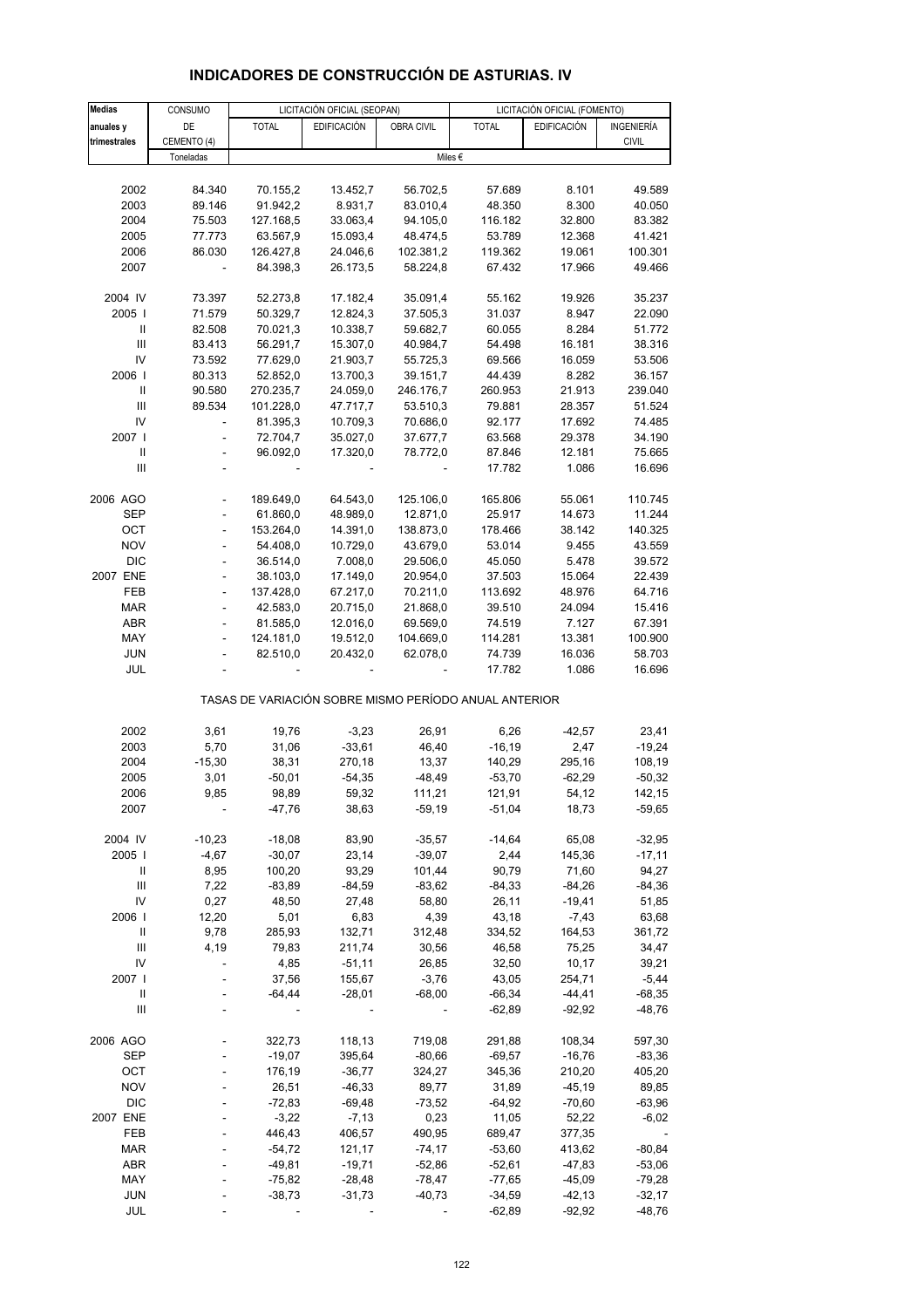| <b>Medias</b>                      | ESTABLECIMIENTOS HOTELEROS |                    |                    |                                                       |                          |                    |                  |  |
|------------------------------------|----------------------------|--------------------|--------------------|-------------------------------------------------------|--------------------------|--------------------|------------------|--|
| anuales y                          |                            | NÚMERO DE VIAJEROS |                    |                                                       | NÚMERO DE PERNOCTACIONES |                    | <b>GRADO DE</b>  |  |
| trimestrales                       | <b>TOTAL</b>               | <b>ESPAÑOLES</b>   | <b>EXTRANJEROS</b> | <b>TOTAL</b>                                          | <b>ESPAÑOLES</b>         | <b>EXTRANJEROS</b> | <b>OCUPACIÓN</b> |  |
|                                    |                            |                    | Unidades           |                                                       |                          |                    | %                |  |
|                                    |                            |                    |                    |                                                       |                          |                    |                  |  |
| 2002                               | 97.150                     | 86.773             | 10.375             | 201.549                                               | 182.082                  | 19.482             | 38,11            |  |
| 2003                               | 98.965                     | 89.177             | 9.784              | 207.213                                               | 187.791                  | 19.415             | 31,70            |  |
| 2004                               | 107.520                    | 97.076             | 10.441             | 224.709                                               | 202.461                  | 22.249             | 32,83            |  |
| 2005                               | 117.188                    | 105.569            | 11.619             | 254.399                                               | 229.730                  | 24.670             | 35,32            |  |
| 2006                               | 127.077                    | 113.778            | 13.299             | 273.228                                               | 244.454                  | 28.775             | 37,01            |  |
| 2007                               | 138.734                    | 123.921            | 14.812             | 298.442                                               | 265.645                  | 32.797             | 39,37            |  |
|                                    |                            |                    |                    |                                                       |                          |                    |                  |  |
| 2004 IV                            | 86.489                     | 79.557             | 6.923              | 172.086                                               | 157.279                  | 14.805             | 27,82            |  |
| 2005                               | 66.793                     | 61.854             | 4.939              | 132.583                                               | 121.138                  | 11.446             | 22,30            |  |
| Ш                                  | 113.341                    | 100.995            | 12.346             | 223.957                                               | 198.753                  | 25.203             | 31,39            |  |
| Ш                                  | 194.769                    | 174.340            | 20.430             | 467.669                                               | 425.311                  | 42.359             | 58,95            |  |
| IV                                 | 93.848                     | 85.087             | 8.761              | 193.388                                               | 173.717                  | 19.671             | 28,65            |  |
| 2006                               | 72.113                     | 66.373             | 5.740              | 136.227                                               | 120.654                  | 15.573             | 22,17            |  |
| Ш                                  | 138.852                    | 121.911            | 16.941             | 274.466                                               | 242.037                  | 32.429             | 36,40            |  |
| Ш                                  | 197.904                    | 176.409            | 21.495             | 478.303                                               | 432.774                  | 45.530             | 59,01            |  |
| IV                                 | 99.439                     | 90.418             | 9.022              | 203.918                                               | 182.351                  | 21.567             | 30,45            |  |
| 2007 l                             | 79.847                     | 73.348             | 6.499              | 151.427                                               | 133.019                  | 18.408             | 25,22            |  |
| Ш                                  | 144.908                    | 127.688            | 17.220             | 291.608                                               | 256.358                  | 35.249             | 38,05            |  |
| $\ensuremath{\mathsf{III}}\xspace$ | 217.801                    | 194.130            | 23.671             | 529.214                                               | 478.513                  | 50.702             | 62,57            |  |
|                                    |                            |                    |                    |                                                       |                          |                    |                  |  |
| 2006 SEP                           | 176.810                    | 156.146            | 20.664             | 386.153                                               | 345.563                  | 40.590             | 50,52            |  |
| OCT                                | 126.841                    | 112.921            | 13.920             | 269.610                                               | 239.230                  | 30.380             | 38,08            |  |
| <b>NOV</b>                         | 89.540                     | 82.650             | 6.890              | 176.970                                               | 158.903                  | 18.067             | 27,61            |  |
| <b>DIC</b>                         | 81.937                     | 75.682             | 6.255              | 165.173                                               | 148.919                  | 16.254             | 25,65            |  |
| 2007 ENE                           | 61.252                     | 56.766             | 4.486              | 121.785                                               | 107.795                  | 13.990             | 21,24            |  |
| FEB                                | 77.102                     | 71.067             | 6.035              | 143.613                                               | 128.048                  | 15.565             | 26,26            |  |
| <b>MAR</b>                         | 101.187                    | 92.212             | 8.975              | 188.883                                               | 163.214                  | 25.669             | 28,16            |  |
| <b>ABR</b>                         | 148.236                    | 134.855            | 13.381             | 317.154                                               | 288.906                  | 28.248             | 41,54            |  |
| MAY                                | 134.565                    | 115.958            | 18.607             | 251.707                                               | 213.354                  | 38.353             | 32,57            |  |
| <b>JUN</b>                         | 151.924                    | 132.252            | 19.672             | 305.962                                               | 266.815                  | 39.147             | 40,05            |  |
| JUL                                | 190.615                    | 167.714            | 22.901             | 431.853                                               | 384.558                  | 47.295             | 51,74            |  |
| AGO                                | 244.987                    | 220.546            | 24.441             | 626.575                                               | 572.467                  | 54.108             | 73,40            |  |
|                                    |                            |                    |                    |                                                       |                          |                    |                  |  |
|                                    |                            |                    |                    | TASAS DE VARIACIÓN SOBRE MISMO PERÍODO ANUAL ANTERIOR |                          |                    |                  |  |
| 2002                               | 0,30                       | $-0,51$            | 7,71               | $-1,61$                                               | $-2,05$                  | 2,72               | 3,98             |  |
| 2003                               | 1,87                       | 2,77               | $-5,70$            | 2,81                                                  | 3,14                     | $-0,35$            | $-16,82$         |  |
| 2004                               | 8,64                       | 8,86               | 6,71               | 8,44                                                  | 7,81                     | 14,60              | 3,58             |  |
| 2005                               | 8,99                       | 8,75               | 11,28              | 13,21                                                 | 13,47                    | 10,88              | 7,58             |  |
| 2006                               | 8,44                       | 7,78               | 14,46              | 7,40                                                  | 6,41                     | 16,64              | 4,77             |  |
| 2007                               | 5,72                       | 5,70               | 5,93               | 4,68                                                  | 4,13                     | 9,32               | 4,22             |  |
|                                    |                            |                    |                    |                                                       |                          |                    |                  |  |
| 2004 IV                            | 15,80                      | 14,61              | 31,70              | 18,81                                                 | 18,81                    | 18,76              | 14,82            |  |
| 2005                               | 7,73                       | 5,66               | 42,97              | 14,08                                                 | 13,07                    | 25,85              | 8,29             |  |
| Ш                                  | 5,17                       | 5,70               | 1,03               | 3,17                                                  | 3,61                     | $-0,07$            | 0,85             |  |
| Ш                                  | 12,05                      | 12,73              | 6,60               | 18,86                                                 | 20,28                    | 6,23               | 13,80            |  |
| IV                                 | 8,51                       | 6,95               | 26,54              | 12,38                                                 | 10,45                    | 32,86              | 2,98             |  |
| 2006                               | 7,96                       | 7,31               | 16,22              | 2,75                                                  | $-0,40$                  | 36,06              | $-0,57$          |  |
| Ш                                  | 22,51                      | 20,71              | 37,22              | 22,55                                                 | 21,78                    | 28,67              | 15,96            |  |
| $\ensuremath{\mathsf{III}}\xspace$ | 1,61                       | 1,19               | 5,21               | 2,27                                                  | 1,75                     | 7,49               | 0, 10            |  |
| IV                                 | 5,96                       | 6,26               | 2,98               | 5,44                                                  | 4,97                     | 9,64               | 6,28             |  |
| 2007 l                             | 10,73                      | 10,51              | 13,22              | 11,16                                                 | 10,25                    | 18,20              | 13,76            |  |
| Ш                                  | 4,36                       | 4,74               | 1,65               | 6,25                                                  | 5,92                     | 8,70               | 4,54             |  |
| Ш                                  | 4,49                       | 4,07               | 8,03               | 0,92                                                  | 0,45                     | 5,63               | $-1,08$          |  |
| 2006 SEP                           | 6, 16                      | 5,53               | 11,16              | 8,93                                                  |                          | 11,09              | 7,40             |  |
| OCT                                | 0,22                       | 0,47               | $-1,72$            | $-2,14$                                               | 8,68<br>$-3,79$          | 13,17              | $-2,36$          |  |
| <b>NOV</b>                         | 12,30                      | 13,78              | $-2,90$            | 13,22                                                 | 14,33                    | 4,29               |                  |  |
|                                    |                            | 7,77               |                    |                                                       |                          |                    | 13,81            |  |
| <b>DIC</b>                         | 8,89                       |                    | 24,55              | 11,34                                                 | 11,54                    | 9,50               | 13,10            |  |
| 2007 ENE                           | 8,20                       | 7,77               | 13,97              | 10, 10                                                | 10,18                    | 9,47               | 15,50            |  |
| FEB                                | 6,06                       | 6,88               | $-2,77$            | 8,24                                                  | 10,58                    | $-7,78$            | 11,41            |  |
| <b>MAR</b>                         | 16,27                      | 15,33              | 26,84              | 14,20                                                 | 10,03                    | 50,46              | 14,70            |  |
| <b>ABR</b>                         | 3,36                       | 3,66               | 0,42               | 10,98                                                 | 11,00                    | 10,72              | 8,23             |  |
| MAY                                | 5,84                       | 5,85               | 5,78               | 1,07                                                  | $-0,63$                  | 11,71              | $-0,06$          |  |
| <b>JUN</b><br>JUL                  | 4,06<br>2,22               | 4,89               | $-1,18$<br>7,46    | 6,03<br>$-0,60$                                       | 6,24<br>$-0,73$          | 4,56<br>0,49       | 4,76<br>$-2,01$  |  |
| <b>AGO</b>                         | 6,32                       | 1,55<br>6,07       | 8,58               | 2,00                                                  | 1,26                     | 10,57              | $-0,41$          |  |
|                                    |                            |                    |                    |                                                       |                          |                    |                  |  |

#### **INDICADORES DE SERVICIOS DE ASTURIAS. I**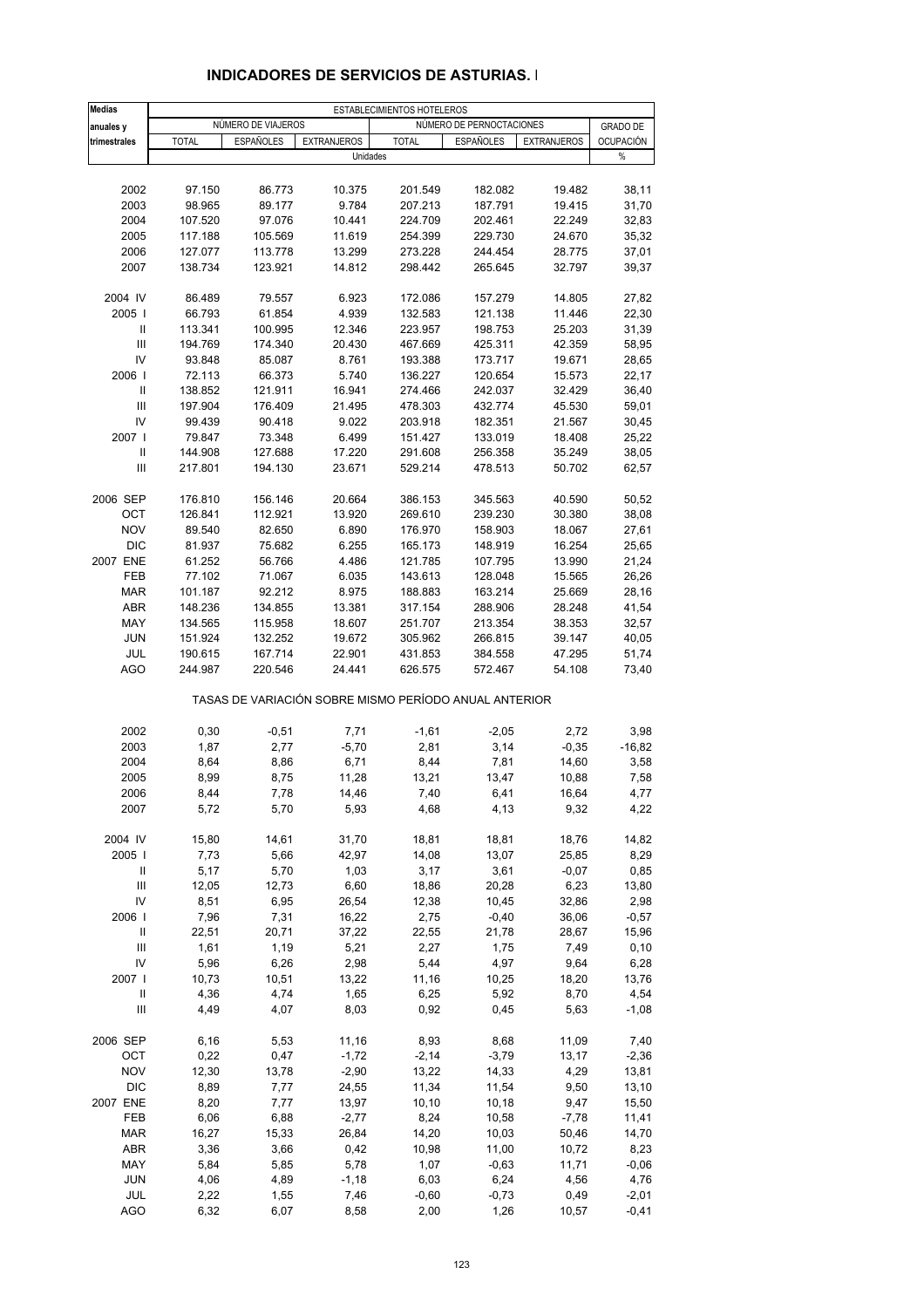| <b>Medias</b> | <b>ACAMPAMENTOS TURÍSTICOS (5)</b> |                          |                    |                                                       |                          |                    |                  |  |  |
|---------------|------------------------------------|--------------------------|--------------------|-------------------------------------------------------|--------------------------|--------------------|------------------|--|--|
| anuales y     |                                    | NÚMERO DE VIAJEROS       |                    |                                                       | NÚMERO DE PERNOCTACIONES |                    | <b>GRADO DE</b>  |  |  |
|               |                                    |                          |                    |                                                       |                          |                    | <b>OCUPACIÓN</b> |  |  |
| trimestrales  | <b>TOTAL</b>                       | <b>ESPAÑOLES</b>         | <b>EXTRANJEROS</b> | <b>TOTAL</b><br>Unidades                              | <b>ESPAÑOLES</b>         | <b>EXTRANJEROS</b> | %                |  |  |
|               |                                    |                          |                    |                                                       |                          |                    |                  |  |  |
|               |                                    |                          |                    |                                                       |                          |                    |                  |  |  |
| 2002          | 14.664                             | 11.865                   | 2.798              | 61.503                                                | 53.498                   | 8.004              | 21,28            |  |  |
| 2003          | 24.121                             | 20.349                   | 3.772              | 72.819                                                | 63.801                   | 9.019              | 23,36            |  |  |
| 2004          | 20.455                             | 16.440                   | 4.015              | 65.671                                                | 56.335                   | 9.336              | 25,62            |  |  |
| 2005          | 18.615                             | 14.898                   | 3.717              | 74.206                                                | 63.650                   | 10.555             | 26,33            |  |  |
| 2006          | 4.257                              | 3.483                    | 774                | 12.366                                                | 10.326                   | 2.040              | 18,07            |  |  |
| 2007          | 20.697                             | 16.655                   | 4.042              | 82.394                                                | 72.127                   | 10.267             | 23,68            |  |  |
|               |                                    |                          |                    |                                                       |                          |                    |                  |  |  |
| 2004 IV       | 1.411                              | 1.293                    | 119                | 2.819                                                 | 2.551                    | 268                | 20,46            |  |  |
| 2005          | 2.700                              | 2.561                    | 139                | 6.681                                                 | 6.287                    | 395                | 20,13            |  |  |
| $\mathbf{I}$  | 8.808                              | 7.189                    | 1.619              | 26.246                                                | 22.384                   | 3.862              | 19,01            |  |  |
| III           | 61.351                             | 48.475                   | 12.876             | 260.664                                               | 223.105                  | 37.558             | 44,47            |  |  |
| IV            | 1.603                              | 1.367                    | 236                | 3.232                                                 | 2.826                    | 406                | 21,70            |  |  |
| 2006          | 806                                | 727                      | 79                 | 1.323                                                 | 1.190                    | 132                | 18,68            |  |  |
| Ш             | 7.044                              | 5.976                    | 1.068              | 18.170                                                | 15.218                   | 2.952              | 17,70            |  |  |
| Ш             | 7.982                              | 6.247                    | 1.735              | 26.835                                                | 22.356                   | 4.479              | 19,04            |  |  |
| IV            | 1.195                              | 980                      | 214                | 3.138                                                 | 2.541                    | 597                | 16,85            |  |  |
| 2007          | 808                                | 738                      | 70                 | 2.221                                                 | 1.882                    | 339                | 14,02            |  |  |
| Ш             | 9.686                              | 7.500                    | 2.186              | 29.314                                                | 25.592                   | 3.723              | 19,50            |  |  |
| Ш             | 67.048                             | 54.262                   | 12.786             | 282.272                                               | 247.296                  | 34.976             | 44,45            |  |  |
|               |                                    |                          |                    |                                                       |                          |                    |                  |  |  |
| 2006 SEP      | 13.533                             | 10.701                   | 2.832              | 54.085                                                | 47.725                   | 6.360              | 22,46            |  |  |
| OCT           | 2.013                              | 1.569                    | 444                | 5.384                                                 | 4.444                    | 940                | 17,60            |  |  |
|               |                                    |                          |                    |                                                       |                          |                    |                  |  |  |
| <b>NOV</b>    | 988                                | 928                      | 60                 | 2.059                                                 | 1.564                    | 495                | 16,85            |  |  |
| <b>DIC</b>    | 583                                | 444                      | 139                | 1.972                                                 | 1.616                    | 356                | 16,11            |  |  |
| 2007 ENE      | 385                                | 322                      | 63                 | 1.541                                                 | 1.239                    | 302                | 10,68            |  |  |
| FEB           | 414                                | 404                      | 10                 | 1.321                                                 | 1.060                    | 261                | 13,48            |  |  |
| <b>MAR</b>    | 1.625                              | 1.489                    | 136                | 3.800                                                 | 3.347                    | 453                | 17,89            |  |  |
| ABR           | 8.728                              | 8.063                    | 665                | 26.966                                                | 25.183                   | 1.783              | 17,09            |  |  |
| MAY           | 4.713                              | 2.758                    | 1.955              | 10.892                                                | 7.058                    | 3.834              | 17,17            |  |  |
| JUN           | 15.616                             | 11.678                   | 3.938              | 50.085                                                | 44.534                   | 5.551              | 24,24            |  |  |
| JUL           | 53.340                             | 41.704                   | 11.636             | 211.911                                               | 180.927                  | 30.984             | 36,03            |  |  |
| <b>AGO</b>    | 80.756                             | 66.820                   | 13.936             | 352.633                                               | 313.665                  | 38.968             | 52,86            |  |  |
|               |                                    |                          |                    | TASAS DE VARIACIÓN SOBRE MISMO PERÍODO ANUAL ANTERIOR |                          |                    |                  |  |  |
| 2002          | 6,49                               | 6, 19                    | 7,78               | $-3,53$                                               | $-2,38$                  | $-10,55$           | 37,01            |  |  |
| 2003          | 64,49                              | 71,49                    | 34,80              | 18,40                                                 | 19,26                    | 12,67              | 9,78             |  |  |
| 2004          | $-15,20$                           | $-19,21$                 | 6,42               | $-9,82$                                               | $-11,70$                 | 3,52               | 9,69             |  |  |
| 2005          | $-8,99$                            | $-9,38$                  | $-7,40$            | 13,00                                                 | 12,98                    | 13,06              | 2,76             |  |  |
| 2006          | $-77,13$                           | -76,62                   | -79,18             | $-83,33$                                              | $-83,78$                 | $-80,67$           | $-31,36$         |  |  |
| 2007          | 387,52                             | 373,33                   | 456,23             | 676,41                                                | 741,52                   | 403,01             | 31,72            |  |  |
|               |                                    |                          |                    |                                                       |                          |                    |                  |  |  |
| 2004 IV       | 19,94                              | 26,53                    | $-23,44$           | 28,10                                                 | 33,68                    | $-8,32$            | 20,89            |  |  |
| 2005          | 211,94                             | 221,10                   | 104,41             | 377,92                                                | 394,11                   | 214,06             | $-1,92$          |  |  |
| Ш             | $-17,40$                           | $-19,39$                 | $-7,20$            | $-18,08$                                              | $-22,12$                 | 17,15              | $-7,01$          |  |  |
| III           | $-10,93$                           | $-11,46$                 | $-8,86$            | 15,12                                                 | 15,73                    | 11,60              | 8,32             |  |  |
| IV            | 13,56                              | 5,75                     | 98,60              | 14,65                                                 | 10,78                    | 51,49              | 6,04             |  |  |
| 2006          | $-70,16$                           | $-71,62$                 | $-43,41$           | $-80,20$                                              | $-81,07$                 | $-66,47$           | $-7,17$          |  |  |
| Ш             | $-20,03$                           | $-16,88$                 | $-34,02$           | $-30,77$                                              | $-32,02$                 | $-23,56$           | $-6,89$          |  |  |
|               |                                    | $-87,11$                 |                    | $-89,71$                                              |                          |                    | $-57,18$         |  |  |
| Ш             | $-86,99$                           |                          | $-86,52$           |                                                       | $-89,98$                 | $-88,08$           |                  |  |  |
| IV            | $-25,46$                           | $-28,29$                 | $-9,05$            | $-2,89$                                               | $-10,06$                 | 47,04              | $-22,33$         |  |  |
| 2007          | 0,29                               | 1,56                     | $-11,44$           | 67,89                                                 | 58,11                    | 155,92             | $-24,98$         |  |  |
| Ш             | 37,50                              | 25,50                    | 104,68             | 61,34                                                 | 68,17                    | 26,11              | 10, 15           |  |  |
| Ш             | $\overline{\phantom{a}}$           | $\overline{\phantom{a}}$ | 977,17             | $\overline{\phantom{a}}$                              | $\overline{\phantom{a}}$ | 888,58             | 156,46           |  |  |
| 2006 SEP      | $-1,10$                            | $-4, 17$                 | 12,56              | $-7,01$                                               | $-7,58$                  | $-2,53$            | $-5,79$          |  |  |
| OCT           | $-15,53$                           | $-15,51$                 | $-15,59$           | 19,91                                                 | 25,04                    | 0,43               | $-16,39$         |  |  |
| <b>NOV</b>    | $-37,15$                           | $-35,96$                 | $-51,22$           | $-23,34$                                              | $-36,94$                 | 140,29             | $-23,48$         |  |  |
| <b>DIC</b>    | $-31,65$                           | $-44,15$                 | 139,66             | $-21,71$                                              | $-33,85$                 | 368,42             | $-26,87$         |  |  |
| 2007 ENE      | $-6,55$                            | $-13,44$                 | 57,50              | 116,13                                                | 92,69                    | 331,43             | $-33,08$         |  |  |
| <b>FEB</b>    | $-48,44$                           | $-46, 13$                | $-81,13$           | 1,15                                                  | $-10,40$                 | 112,20             | $-33,30$         |  |  |
| <b>MAR</b>    | 35,19                              | 40,60                    | $-4,90$            | 94,97                                                 | 91,81                    | 122,06             | $-10,01$         |  |  |
| ABR           | $-18,57$                           | $-18,46$                 | $-19,88$           | $-4,00$                                               | $-4,28$                  | 0,17               | $-7,37$          |  |  |
| MAY           | -9,49                              | $-31,39$                 | 64,70              | $-17,55$                                              | $-27,03$                 | 8,37               | $-0,92$          |  |  |
| <b>JUN</b>    | 199,90                             | 190,50                   | 231,76             | 279,14                                                | 360,44                   | 56,90              | 39,87            |  |  |
| JUL           | 924,39                             | 937,41                   | 880,29             |                                                       |                          | 775,75             | 107,91           |  |  |
| <b>AGO</b>    |                                    |                          |                    |                                                       |                          | $\blacksquare$     | 205,02           |  |  |

#### **INDICADORES DE SERVICIOS DE ASTURIAS. II**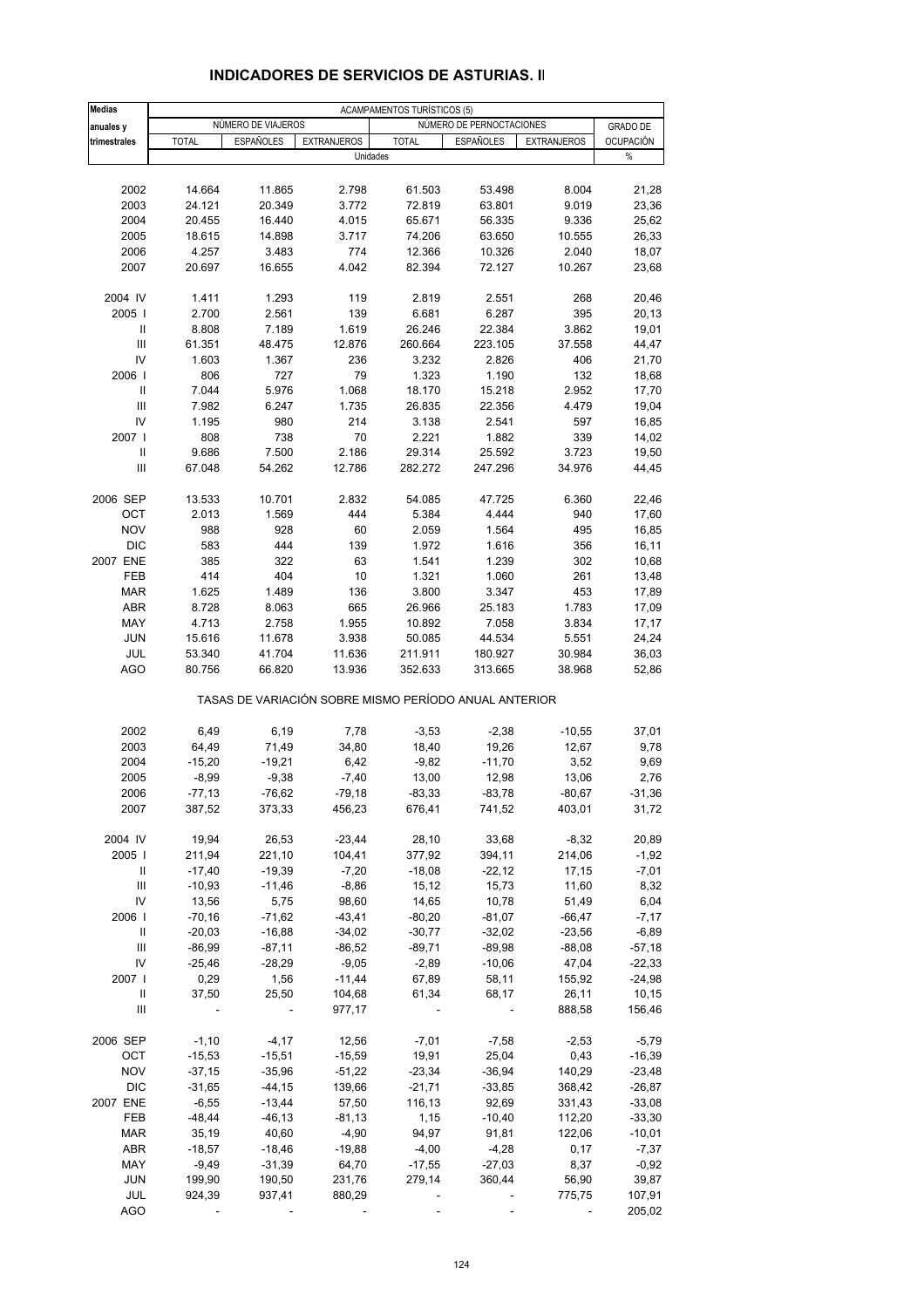| <b>Medias</b> | APARTAMENTOS TURÍSTICOS (5) |                    |                                                       |              |                          |                    |                   |  |
|---------------|-----------------------------|--------------------|-------------------------------------------------------|--------------|--------------------------|--------------------|-------------------|--|
| anuales y     |                             | NÚMERO DE VIAJEROS |                                                       |              | NÚMERO DE PERNOCTACIONES |                    | <b>GRADO DE</b>   |  |
| trimestrales  | <b>TOTAL</b>                | <b>ESPAÑOLES</b>   | <b>EXTRANJEROS</b>                                    | <b>TOTAL</b> | <b>ESPAÑOLES</b>         | <b>EXTRANJEROS</b> | <b>OCUPACIÓN</b>  |  |
|               |                             |                    | Unidades                                              |              |                          |                    | %                 |  |
|               |                             |                    |                                                       |              |                          |                    |                   |  |
| 2002          | 2.519                       | 2.423              | 97                                                    | 12.880       | 12.079                   | 801                | 18,36             |  |
| 2003          | 3.146                       | 3.031              | 116                                                   | 15.687       | 15.052                   | 634                | 19,00             |  |
| 2004          | 3.359                       | 3.249              | 110                                                   | 15.725       | 15.102                   | 623                | 21,10             |  |
| 2005          | 3.076                       | 2.902              | 174                                                   | 15.788       | 14.788                   | 1.000              | 19,02             |  |
| 2006          | 2.511                       | 2.405              | 106                                                   | 9.685        | 8.772                    | 913                | 11,50             |  |
| 2007          | 3.032                       | 2.899              | 133                                                   | 16.147       | 15.288                   | 860                | 17,89             |  |
|               |                             |                    |                                                       |              |                          |                    |                   |  |
| 2004 IV       | 2.276                       | 2.237              | 39                                                    | 7.905        | 7.583                    | 322                | 12,09             |  |
| 2005          | 1.522                       | 1.516              | 6                                                     | 6.205        | 6.051                    | 153                | 9,58              |  |
| Ш             | 2.316                       | 2.163              | 153                                                   | 7.592        | 6.888                    | 704                | 10,14             |  |
| III           | 6.531                       | 6.062              | 468                                                   | 42.034       | 39.272                   | 2.762              | 46,67             |  |
| IV            | 1.935                       | 1.866              | 69                                                    | 7.320        | 6.941                    | 378                | 9,67              |  |
| 2006          | 1.435                       | 1.408              | 27                                                    | 5.915        | 5.434                    | 481                | 7,70              |  |
| Ш             | 3.649                       | 3.466              | 183                                                   | 13.164       | 11.730                   | 1.434              | 15,16             |  |
| Ш             | 2.919                       | 2.759              | 161                                                   | 12.084       | 10.729                   | 1.355              | 13,84             |  |
| IV            | 2.040                       | 1.989              | 51                                                    | 7.578        | 7.194                    | 384                | 9,31              |  |
| 2007 l        | 564                         | 554                | 10                                                    | 1.913        | 1.882                    | 32                 | 2,69              |  |
| Ш             | 2.971                       | 2.863              | 108                                                   | 9.813        | 9.386                    | 427                | 12,04             |  |
| III           | 6.826                       | 6.472              | 354                                                   | 47.000       | 44.250                   | 2.751              | 49,44             |  |
|               |                             |                    |                                                       |              |                          |                    |                   |  |
| 2006 SEP      | 4.156                       | 4.006              | 150                                                   | 18.266       | 17.279                   | 987                | 20,80             |  |
| OCT           | 2.367                       | 2.295              | 72                                                    | 8.685        | 8.222                    | 463                | 10,31             |  |
| <b>NOV</b>    | 1.146                       | 1.080              | 66                                                    | 4.649        | 4.275                    | 374                | 6,10              |  |
| <b>DIC</b>    | 2.606                       | 2.592              | 14                                                    | 9.400        | 9.086                    | 314                | 11,51             |  |
| 2007 ENE      | 324                         | 324                | 0                                                     | 1.648        | 1.648                    | 0                  | 2,42              |  |
| FEB           | 427                         | 425                | $\overline{2}$                                        | 1.316        | 1.310                    | 6                  | 2,08              |  |
| <b>MAR</b>    | 940                         | 912                | 28                                                    | 2.776        | 2.687                    | 89                 | 3,58              |  |
| ABR           | 4.260                       | 4.189              | 71                                                    | 14.058       | 13.833                   | 225                | 18,06             |  |
| MAY           | 1.888                       | 1.747              | 141                                                   | 5.553        | 4.957                    | 596                | 6,50              |  |
| JUN           | 2.764                       | 2.652              | 112                                                   | 9.827        | 9.367                    | 460                | 11,57             |  |
| JUL           | 5.666                       | 5.296              | 370                                                   | 32.883       | 30.627                   | 2.256              | 36,16             |  |
| <b>AGO</b>    | 7.986                       | 7.648              | 338                                                   | 61.117       | 57.872                   | 3.245              | 62,71             |  |
|               |                             |                    | TASAS DE VARIACIÓN SOBRE MISMO PERÍODO ANUAL ANTERIOR |              |                          |                    |                   |  |
|               |                             |                    |                                                       |              |                          |                    |                   |  |
| 2002          | 11,26                       | 11,58              | 3,67                                                  | 14,28        | 13,88                    | 20,72              | $-10,96$          |  |
| 2003          | 24,88                       | 25,09              | 19,67<br>$-4,69$                                      | 21,79        | 24,61                    | $-20,77$           | 3,47              |  |
| 2004          | 6,76                        | 7,20               |                                                       | 0,24         | 0,33                     | $-1,84$            | 11,06             |  |
| 2005<br>2006  | $-8,42$<br>$-18,38$         | $-10,67$           | 58,02                                                 | 0,40         | $-2,08$                  | 60,52              | $-9,87$           |  |
|               |                             | $-17,12$           | $-39,40$                                              | $-38,65$     | $-40,68$<br>84,18        | $-8,63$            | $-39,50$<br>60,19 |  |
| 2007          | 22,17                       | 22,78              | 10,17                                                 | 71,73        |                          | $-22,04$           |                   |  |
| 2004 IV       | 2,37                        | 1,41               | 122,64                                                | 0,71         | $-0,75$                  | 54,23              | 21,43             |  |
| 2005          | 11,80                       | 13,55              | $-77,22$                                              | 29,17        | 31,07                    | $-17,71$           | 44,79             |  |
| Ш             | $-43,63$                    | $-45,73$           | 24,12                                                 | $-48,37$     | $-51,54$                 | 43,77              | $-49,22$          |  |
| Ш             | 14,79                       | 11,49              | 85,85                                                 | 18,45        | 15,52                    | 85,10              | 2,10              |  |
| IV            | $-14,97$                    | $-16,57$           | 76,27                                                 | $-7,40$      | $-8,46$                  | 17,37              | $-20,02$          |  |
| 2006          | $-5,74$                     | $-7,17$            | 355,56                                                | $-4,67$      | $-10,20$                 | 213,48             | $-19,59$          |  |
| Ш             | 57,58                       | 60,22              | 20,09                                                 | 73,39        | 70,30                    | 103,65             | 49,49             |  |
| III           | $-55,30$                    | $-54,49$           | $-65,69$                                              | $-71,25$     | $-72,68$                 | $-50,95$           | $-70,34$          |  |
| IV            | 5,39                        | 6,59               | $-26,92$                                              | 3,53         | 3,64                     | 1,41               | $-3,76$           |  |
|               |                             |                    |                                                       |              |                          | $-93,41$           |                   |  |
| 2007          | $-60,72$                    | $-60,67$           | $-63,41$<br>$-41,09$                                  | $-67,65$     | $-65,37$                 |                    | $-65,04$          |  |
| Ш             | $-18,59$                    | $-17,40$           |                                                       | $-25,46$     | $-19,99$                 | $-70,22$           | $-20,58$          |  |
| Ш             | 196,65                      | 203,14             | 113,25                                                | 422,63       | 493,63                   | 78,72              | 377,17            |  |
| 2006 SEP      | 7,22                        | 10,21              | $-37,76$                                              | $-4,08$      | $-4,39$                  | 1,75               | 9,47              |  |
| OCT           | 2,47                        | 0,79               | 118,18                                                | $-3,88$      | $-6, 15$                 | 68,36              | $-13,72$          |  |
| <b>NOV</b>    | $-10,75$                    | $-7,53$            | $-43,10$                                              | 7,42         | 6,71                     | 16,15              | 4,99              |  |
| DIC           | 17,81                       | 20,39              | $-76,27$                                              | 9,37         | 12,77                    | $-41,64$           | 2,31              |  |
| 2007 ENE      | $-85,35$                    | $-84,95$           |                                                       | $-80,83$     | $-79,55$                 |                    | $-78,49$          |  |
| FEB           | $-54,48$                    | $-54,69$           | $\overline{\phantom{a}}$                              | $-66,98$     | $-65,02$                 | $-97,50$           | $-63,64$          |  |
| <b>MAR</b>    | $-18,61$                    | $-19,43$           | 21,74                                                 | $-46,25$     | $-40,30$                 | $-86,60$           | $-41,69$          |  |
| ABR           | $-32,86$                    | $-31,63$           | $-67,43$                                              | $-34,63$     | $-31,80$                 | $-81,60$           | $-27,09$          |  |
| MAY           | $-17,95$                    | $-18,17$           | $-15,06$                                              | $-38,25$     | $-33,50$                 | $-61,27$           | $-37,26$          |  |
| <b>JUN</b>    | 20,12                       | 24,22              | $-32,53$                                              | 9,27         | 25,66                    | $-70,11$           | 11,68             |  |
| JUL           | 146,24                      | 148,06             | 122,89                                                | 265,65       | 310,88                   | 46,59              | 249,03            |  |
| <b>AGO</b>    | 247,07                      | 258,22             | 103,61                                                | 579,61       | 676,39                   | 110,85             | 505,31            |  |
|               |                             |                    |                                                       |              |                          |                    |                   |  |

#### **INDICADORES DE SERVICIOS DE ASTURIAS. III**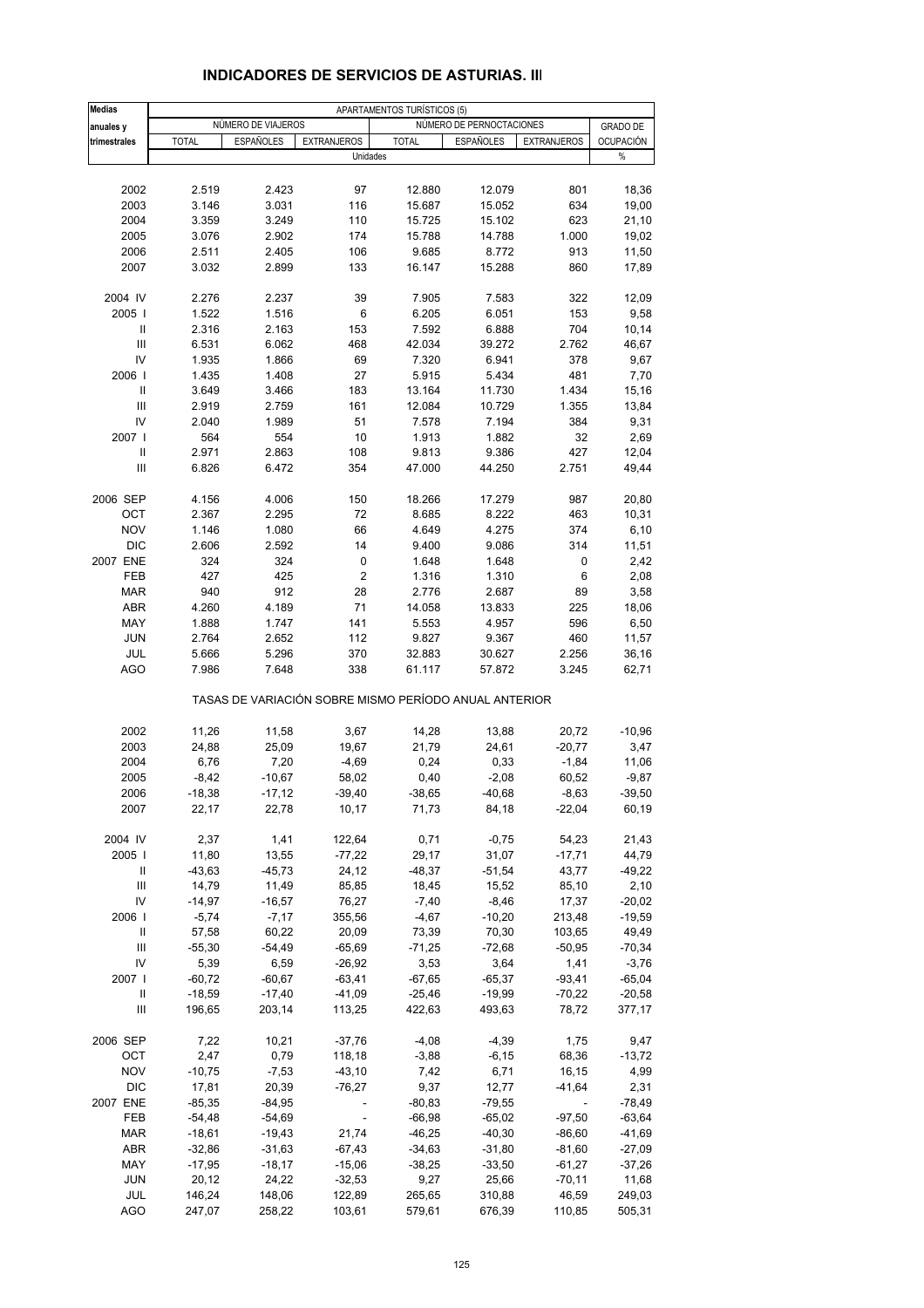| <b>Medias</b>                                      |                |                                                       |                 | TRANSPORTE AÉREO DE PASAJEROS |                 |                 |                  |
|----------------------------------------------------|----------------|-------------------------------------------------------|-----------------|-------------------------------|-----------------|-----------------|------------------|
| anuales y                                          | <b>TOTAL</b>   |                                                       | <b>INTERIOR</b> |                               |                 | INTERNACIONAL   |                  |
| trimestrales                                       |                | <b>TOTAL</b>                                          | <b>REGULAR</b>  | NO REGULAR                    | <b>TOTAL</b>    | <b>REGULAR</b>  | NO REGULAR       |
|                                                    |                |                                                       |                 | Unidades                      |                 |                 |                  |
|                                                    |                |                                                       |                 |                               |                 |                 |                  |
| 2002                                               | 63.689         | 61.234                                                | 58.183          | 3.052                         | 2.454           | 1.732           | 722              |
| 2003                                               | 69.134         | 66.597                                                | 62.650          | 3.947                         | 2.538           | 2.056           | 481              |
| 2004                                               | 78.051         | 75.348                                                | 69.952          | 5.396                         | 2.703           | 2.096           | 607              |
| 2005                                               | 103.805        | 95.645                                                | 89.133          | 6.512                         | 8.160           | 7.482           | 677              |
| 2006                                               | 112.240        | 102.603                                               | 97.873          | 4.730                         | 9.637           | 8.316           | 1.321            |
| 2007                                               | 125.895        | 116.428                                               | 111.604         | 4.824                         | 9.467           | 8.486           | 981              |
| 2004 IV                                            | 78.605         | 75.393                                                | 69.736          | 5.656                         | 3.212           | 2.572           | 640              |
| 2005                                               | 85.018         | 80.954                                                | 75.254          | 5.700                         | 4.064           | 3.192           | 871              |
| Ш                                                  | 110.637        | 101.558                                               | 95.751          | 5.807                         | 9.079           | 8.878           | 201              |
| III                                                | 119.865        | 107.510                                               | 97.136          | 10.374                        | 12.355          | 11.200          | 1.155            |
| IV                                                 | 99.699         | 92.558                                                | 88.393          | 4.165                         | 7.141           | 6.659           | 482              |
| 2006                                               | 94.894         | 89.111                                                | 84.967          | 4.143                         | 5.783           | 5.556           | 227              |
| Ш                                                  | 116.076        | 105.401                                               | 102.505         | 2.896                         | 10.675          | 9.988           | 687              |
| III                                                | 124.647        | 111.517                                               | 105.307         | 6.209                         | 13.130          | 11.215          | 1.916            |
| IV                                                 | 113.343        | 104.383                                               | 98.713          | 5.669                         | 8.960           | 6.505           | 2.455            |
| 2007 l                                             | 107.496        | 100.880                                               | 95.718          | 5.163                         | 6.616           | 5.901           | 715              |
| $\mathbf{I}$<br>$\ensuremath{\mathsf{III}}\xspace$ | 133.029        | 122.236                                               | 118.525         | 3.711                         | 10.793          | 9.917           | 876              |
|                                                    | 159.690        | 145.646                                               | 138.498         | 7.148                         | 14.044          | 11.945          | 2.099            |
| 2006 AGO                                           | 120.832        | 107.484                                               | 101.132         | 6.352                         | 13.348          | 11.649          | 1.699            |
| <b>SEP</b>                                         | 127.425        | 115.318                                               | 109.566         | 5.752                         | 12.107          | 10.035          | 2.072            |
| OCT                                                | 117.356        | 108.960                                               | 105.504         | 3.456                         | 8.396           | 7.510           | 886              |
| <b>NOV</b>                                         | 114.838        | 106.652                                               | 101.061         | 5.591                         | 8.186           | 5.690           | 2.496            |
| <b>DIC</b>                                         | 107.834        | 97.536                                                | 89.575          | 7.961                         | 10.298          | 6.315           | 3.983            |
| 2007 ENE                                           | 97.430         | 90.885                                                | 84.556          | 6.329                         | 6.545           | 5.431           | 1.114            |
| FEB                                                | 100.800        | 95.111                                                | 91.556          | 3.555                         | 5.689           | 5.127           | 562              |
| <b>MAR</b>                                         | 124.258        | 116.645                                               | 111.041         | 5.604                         | 7.613           | 7.145           | 468              |
| <b>ABR</b>                                         | 126.603        | 114.145                                               | 107.342         | 6.803                         | 12.458          | 10.318          | 2.140            |
| MAY                                                | 130.287        | 120.790                                               | 117.840         | 2.950                         | 9.497           | 9.412           | 85               |
| <b>JUN</b>                                         | 142.198        | 131.774                                               | 130.393         | 1.381                         | 10.424          | 10.022          | 402<br>2.099     |
| JUL                                                | 159.690        | 145.646                                               | 138.498         | 7.148                         | 14.044          | 11.945          |                  |
|                                                    |                | TASAS DE VARIACIÓN SOBRE MISMO PERÍODO ANUAL ANTERIOR |                 |                               |                 |                 |                  |
| 2002                                               | $-5,62$        | $-6,71$                                               | $-7,52$         | 11,96                         | 33,07           | 10,82           | 156,91           |
| 2003                                               | 8,55           | 8,76                                                  | 7,68            | 29,34                         | 3,39            | 18,69           | $-33,33$         |
| 2004                                               | 12,90          | 13,14                                                 | 11,66           | 36,71                         | 6,51            | 1,94            | 26,02            |
| 2005                                               | 33,00          | 26,94                                                 | 27,42           | 20,68                         | 201,91          | 256,97          | 11,68            |
| 2006                                               | 8,13           | 7,27                                                  | 9,81            | $-27,37$                      | 18,10           | 11,14           | 95,03            |
| 2007                                               | 16,17          | 17,22                                                 | 17,01           | 22,16                         | 4,68            | 1,38            | 45,61            |
| 2004 IV                                            |                |                                                       |                 | 50,73                         |                 |                 | 196,45           |
| 2005                                               | 11,91<br>26,10 | 10,09<br>23,20                                        | 7,73<br>21,93   | 42,90                         | 82,78<br>137,55 | 66,85<br>105,16 | 463,36           |
| Ш                                                  | 39,48          | 31,99                                                 | 33,18           | 15,03                         | 281,52          | 378,75          | $-61,68$         |
| Ш                                                  | 38,00          | 28,99                                                 | 27,04           | 50,58                         | 252,17          | 366,21          | 4,46             |
| IV                                                 | 26,84          | 22,77                                                 | 26,75           | $-26,36$                      | 122,32          | 158,95          | $-24,78$         |
| 2006                                               | 11,62          | 10,08                                                 | 12,91           | $-27,31$                      | 42,31           | 74,04           | $-73,95$         |
| Ш                                                  | 4,92           | 3,78                                                  | 7,05            | $-50,13$                      | 17,58           | 12,50           | 241,23           |
| $\ensuremath{\mathsf{III}}\xspace$                 | 3,99           | 3,73                                                  | 8,41            | $-40, 15$                     | 6,27            | 0,13            | 65,81            |
| IV                                                 | 13,68          | 12,78                                                 | 11,68           | 36,11                         | 25,47           | $-2,32$         | 409,69           |
| 2007 l                                             | 13,28          | 13,21                                                 | 12,65           | 24,60                         | 14,40           | 6,21            | 214,83           |
| Ш                                                  | 14,61          | 15,97                                                 | 15,63           | 28,14                         | 1,11            | $-0,70$         | 27,46            |
| $\ensuremath{\mathsf{III}}\xspace$                 | 27,06          | 30,33                                                 | 31,62           | 9,56                          | 0,77            | $-0, 13$        | 6,22             |
| 2006 AGO                                           | 4,28           | 4,88                                                  | 12,97           | $-50,96$                      | $-0,33$         | $-5,09$         | 51,97            |
| SEP                                                | 8,21           | 8,09                                                  | 8,79            | $-3,76$                       | 9,45            | 1,46            | 76,94            |
| OCT                                                | 9,30           | 10,42                                                 | 11,12           | $-7,40$                       | $-3,47$         | $-9,30$         | 111,96           |
| <b>NOV</b>                                         | 16,35          | 14,19                                                 | 13,36           | 31,77                         | 54,25           | 8,13            |                  |
| <b>DIC</b><br>2007 ENE                             | 15,93<br>10,45 | 13,94<br>9,43                                         | 10,48<br>5,67   | 76,09<br>108,60               | 38,82<br>26,96  | $-1,88$<br>7,54 | 305,60<br>960,95 |
| FEB                                                | 12,93          | 13,50                                                 | 15,63           | $-23,09$                      | 4,18            | 1,87            | 31,31            |
| <b>MAR</b>                                         | 15,90          | 16,09                                                 | 16,03           | 17,39                         | 13,07           | 8,50            | 216,22           |
| <b>ABR</b>                                         | 13,75          | 14,88                                                 | 13,89           | 33,16                         | 4,37            | $-0,77$         | 39,14            |
| MAY                                                | 10,31          | 11,39                                                 | 10,86           | 37,34                         | $-1,74$         | $-0,47$         | $-59,33$         |
| <b>JUN</b>                                         | 19,67          | 21,56                                                 | 21,90           | $-3,56$                       | 0,01            | $-0,86$         | 28,03            |
| JUL                                                | 27,06          | 30,33                                                 | 31,62           | 9,56                          | 0,77            | $-0, 13$        | 6,22             |

## **INDICADORES DE SERVICIOS DE ASTURIAS. IV**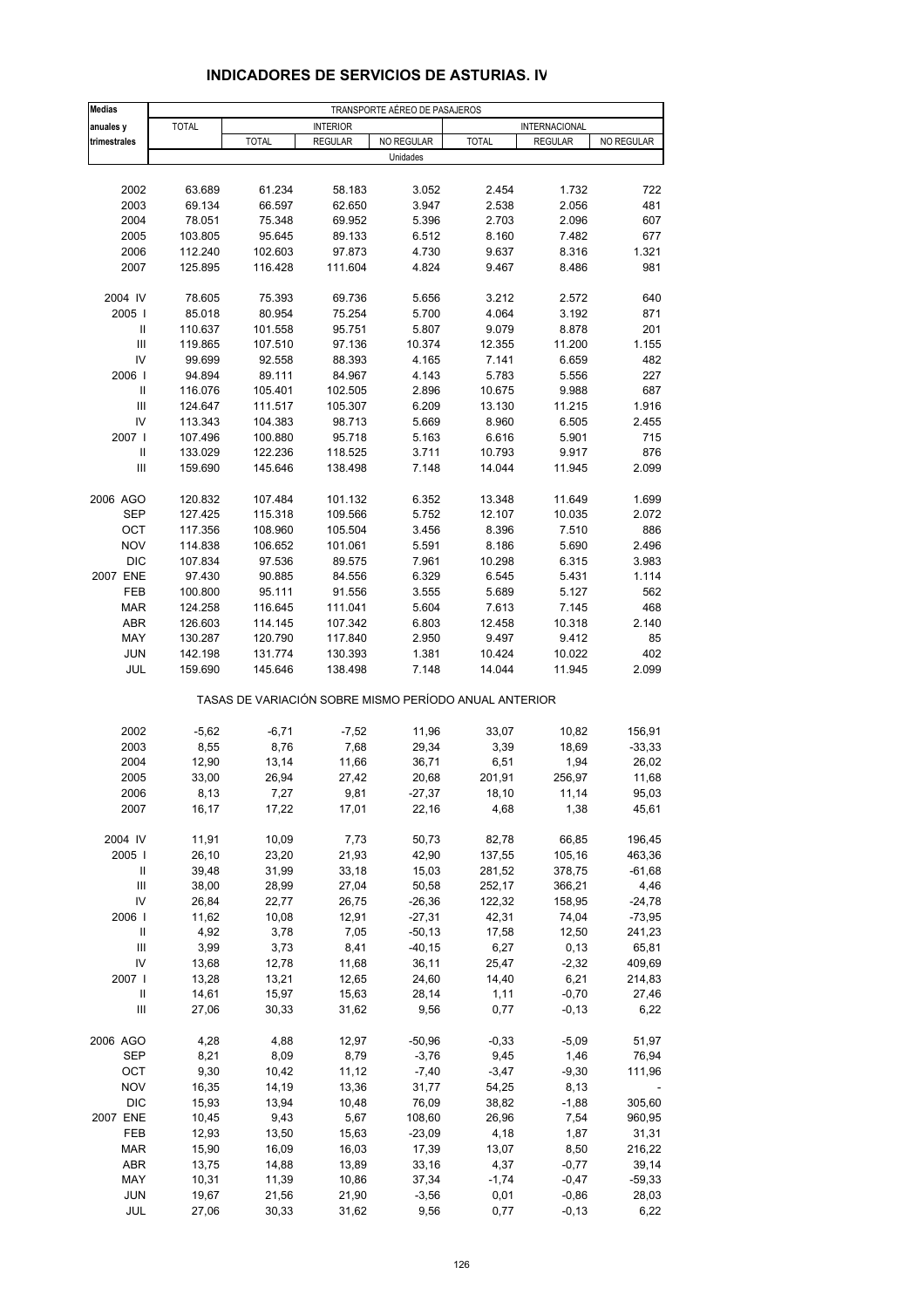| <b>Medias</b>                      |                          |                  |                  | CONSUMO                                               |                          |                  |                  |
|------------------------------------|--------------------------|------------------|------------------|-------------------------------------------------------|--------------------------|------------------|------------------|
| anuales y                          | IPI. INE                 | IPI. CCAA        | <b>GASOLINA</b>  | MATRICULACIÓN                                         | E.ELECT.                 | <b>ÍNDICE</b>    | I.VENTAS G.S.    |
| trimestrales                       | <b>B. CONSUMO</b>        | <b>B.CONSUMO</b> | <b>AUTO</b>      | <b>TURISMOS</b>                                       | USOS DOMEST.             | COM. MENOR       | DEFLACTADA (7)   |
|                                    | <b>Base 2000</b>         | <b>Base 1998</b> | Toneladas        | Unidades                                              | Gwh                      | <b>Base 2005</b> | <b>Base 1993</b> |
|                                    |                          |                  |                  |                                                       |                          |                  |                  |
| 2002                               | 110,8                    | 113,0            | 11.210           | 2.203                                                 | 122,159                  | 85,24            | 84,63            |
| 2003                               | 115,9                    | 111,9            | 11.961           | 2.215                                                 | 124,841                  | 91,40            | 81,92            |
| 2004                               | 112,1                    | 110,2            | 11.815           | 2.440                                                 | 132,387                  | 95,77            | 79,78            |
| 2005                               | 115,3                    | 109,4            | 11.286           | 2.466                                                 | 133,957                  | 100,00           | 78,87            |
| 2006                               | 108,3                    | 109,2            | 10.766           | 2.499                                                 | 131,496                  | 105,86           | 77,64            |
| 2007                               | 110,6                    | 110,4            | 10.343           | 2.541                                                 | 154,744                  | 110,17           | 74,99            |
|                                    |                          |                  |                  |                                                       |                          |                  |                  |
| 2004 IV                            | 115,4                    | 111,4            | 11.182           | 2.500                                                 | 126,127                  | 103,76           | 85,76            |
| 2005                               | 105,4                    | 105,6            | 10.315           | 2.241                                                 | 167,792                  | 96,17            | 77,23            |
| Ш                                  | 115,7                    | 113,3            | 11.326           | 2.539                                                 | 138,574                  | 95,45            | 75,72            |
| $\ensuremath{\mathsf{III}}\xspace$ | 119,1                    | 106,8            | 13.126           | 2.559                                                 | 111,099                  | 99,87            | 78,94            |
| IV                                 | 121,2                    | 111,7            | 10.378           | 2.522                                                 | 118,364                  | 108,51           | 83,57            |
| 2006                               | 102,4                    | 108,0            | 9.843            | 2.334                                                 | 177,127                  | 100,20           | 75,49            |
| Ш                                  | 111,8                    | 112,6            | 10.911           | 2.554                                                 | 124,491                  | 102,63           | 75,14            |
| Ш                                  | 104,7                    | 102,8            | 12.031           | 2.436                                                 | 104,145                  | 106,41           | 77,99            |
| IV                                 | 114,1                    | 113,4            | 10.277           | 2.671                                                 | 120,222                  | 114,21           | 81,94            |
| 2007                               | 108,6                    | 110,8            | 9.625            | 2.435                                                 | 154,744                  | 108,61           | 74,89            |
| Ш                                  | 112,0                    | 111,3            | 10.576           | 2.523                                                 |                          | 114,21           | 73,19            |
| $\ensuremath{\mathsf{III}}\xspace$ | 112,2                    | 106,4            | 11.798           | 2.727                                                 |                          | 106,43           | 80,70            |
|                                    |                          |                  |                  |                                                       |                          |                  |                  |
| 2006 SEP                           | 109,9                    | 103,0            | 10.994           | 2.159                                                 | 108,364                  | 102,25           | 73,42            |
| OCT                                | 113,3                    | 110,5            | 10.541           | 2.542                                                 | 112,317                  | 105,14           | 72,43            |
| <b>NOV</b>                         | 122,9                    | 114,7            | 9.694            | 2.761                                                 | 112,691                  | 103,79           | 74,82            |
| <b>DIC</b>                         | 106,1                    | 115,1            | 10.596           | 2.709                                                 | 135,659                  | 133,71           | 98,56            |
| 2007 ENE                           | 104,5                    | 112,9            | 9.584            | 2.448                                                 | 144,586                  | 117,39           | 79,16            |
| FEB                                | 99,0                     | 107,9            | 8.851            | 2.204                                                 | 161,207                  | 106,18           | 67,53            |
| <b>MAR</b>                         | 122,4                    | 111,7            | 10.438           | 2.654                                                 | 158,438                  | 102,25           | 77,97            |
| ABR                                | 103,0                    | 108,4            | 10.565           | 2.206                                                 |                          | 105,14           | 71,09            |
| MAY                                | 124,8                    | 115,3            | 10.496           | 2.590                                                 | ÷,                       | 103,79           | 71,83            |
| JUN                                | 108,3                    | 110,2            | 10.667           | 2.772                                                 |                          | 133,71           | 76,64            |
| JUL                                | 112,2                    | 106,4            | 11.798           | 3.014                                                 |                          | 117,39           | 80,70            |
| AGO                                | $\overline{\phantom{a}}$ |                  |                  | 2.439                                                 |                          | 95,48            |                  |
|                                    |                          |                  |                  | TASAS DE VARIACIÓN SOBRE MISMO PERÍODO ANUAL ANTERIOR |                          |                  |                  |
| 2002                               | $\blacksquare$           | 11,51            |                  | $-5,88$                                               | 4,00                     |                  | $-4,25$          |
| 2003                               | 4,63                     | $-1,00$          | $-10,54$<br>6,69 | 0,56                                                  | 2,20                     | 7,23             | $-3,19$          |
|                                    |                          | $-1,56$          | $-1,21$          |                                                       |                          |                  |                  |
| 2004                               | $-3,31$                  |                  |                  | 10,17                                                 | 6,04                     | 4,78             | $-2,62$          |
| 2005                               | 2,91                     | $-0,72$          | $-4,48$          | 1,03                                                  | 1,19                     | 4,41             | $-1,14$          |
| 2006                               | $-6,13$                  | $-0,14$          | $-4,61$          | 1,35                                                  | $-1,84$                  | 5,86             | $-1,56$          |
| 2007                               | 3,32                     | 0,43             | $-2,40$          | 2,59                                                  | $-12,64$                 | 6,77             | $-1,52$          |
| 2004 IV                            | $-0,23$                  | $-2,39$          | $-4,05$          | 5,34                                                  | 1,61                     | 2,88             | $-1,50$          |
| 2005                               | $-3,04$                  | $-5,83$          | $-4,53$          | 0,75                                                  | 4,37                     | 4,37             | $-0,33$          |
| Ш                                  | $-0,86$                  | 1,49             | $-5,92$          | 2,10                                                  | 4,13                     | 3,67             | 0,34             |
| Ш                                  | 10,83                    | 1,36             | $-0,83$          | 0,35                                                  | 1,40                     | 4,99             | $-1,83$          |
| IV                                 | 4,97                     | 0,24             | $-7,19$          | 0,89                                                  | $-6, 15$                 | 4,59             | $-2,54$          |
| 2006                               | $-2,85$                  | 2,24             | $-4,58$          | 4,12                                                  | 5,56                     | 4,19             | $-2,25$          |
| Ш                                  | $-3,34$                  | $-0,62$          | $-3,66$          | 0,59                                                  | $-10,16$                 | 7,52             | $-0,77$          |
| Ш                                  | $-12,04$                 | $-3,78$          | $-8,34$          | $-4,81$                                               | $-6,26$                  | 6,56             | $-1,21$          |
| IV                                 | $-5,83$                  | 1,58             | $-0,98$          | 5,88                                                  | 1,57                     | 5,25             | $-1,96$          |
| 2007 l                             | 6,09                     | 2,66             | $-2,22$          | 4,36                                                  | $-12,64$                 | 8,39             | $-0,80$          |
| Ш                                  | 0, 18                    | $-1,18$          | $-3,08$          | $-1,24$                                               |                          | 11,29            | $-2,61$          |
| Ш                                  | 5,25                     | $-1,21$          | $-0,98$          | 5,90                                                  |                          | $-1,90$          | $-0,50$          |
|                                    |                          |                  |                  |                                                       |                          |                  |                  |
| 2006 SEP                           | $-7,18$                  | $-7,21$          | $-2,89$          | $-2,84$                                               | $-1,63$                  | 5,47             | $-1,52$          |
| OCT                                | $-6,83$                  | 5,54             | $-3,70$          | 11,74                                                 | $-3,48$                  | 5,38             | $-3,88$          |
| <b>NOV</b>                         | $-1,36$                  | $-2,05$          | 0,29             | 8,36                                                  | $-7,00$                  | 6,92             | $-0,60$          |
| <b>DIC</b>                         | $-9,55$                  | 1,68             | 0,69             | $-1,28$                                               | 15,40                    | 3,90             | $-1,54$          |
| 2007 ENE                           | 7,73                     | 6,51             | $-1,37$          | 19,77                                                 | $-9,54$                  | 6,87             | $-1,05$          |
| FEB                                | $-1,39$                  | 3,65             | $-2,27$          | $-0,09$                                               | $-13,98$                 | 17,74            | $-2,75$          |
| <b>MAR</b>                         | 11,48                    | $-1,85$          | $-2,94$          | $-3,53$                                               | $-13,96$                 | 1,68             | 1,22             |
| ABR                                | 0,29                     | $-0,73$          | $-0,14$          | 0,14                                                  | $\overline{\phantom{a}}$ | 6,13             | $-3,96$          |
| MAY                                | 4,87                     | 0,26             | $-4,91$          | $-4,36$                                               |                          | $-0,91$          | $-4,52$          |
| <b>JUN</b>                         | $-4,83$                  | $-3,08$          | $-4,05$          | 0,73                                                  |                          | 28,47            | 0,60             |
| JUL                                | 5,25                     | $-1,21$          | $-0,98$          | 3,40                                                  |                          | 5,94             | $-0,50$          |
| <b>AGO</b>                         |                          |                  |                  | 9,18                                                  |                          | $-10,08$         |                  |

#### **INDICADORES DE DEMANDA DE ASTURIAS. I**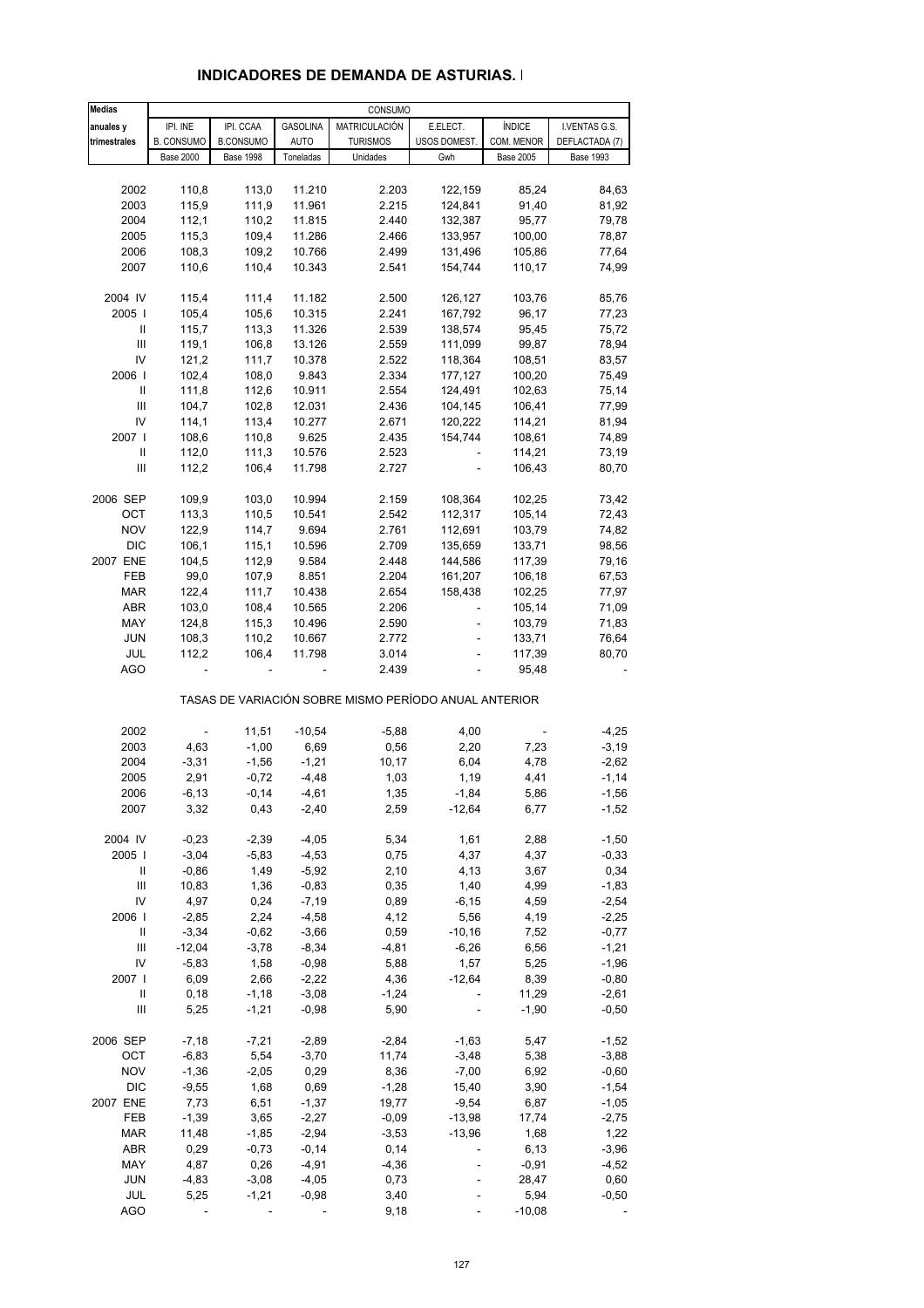| <b>Medias</b>                      |                 |                                                       |                | <b>INVERSIÓN</b> |                       |                 |                     |
|------------------------------------|-----------------|-------------------------------------------------------|----------------|------------------|-----------------------|-----------------|---------------------|
| anuales y                          |                 | IPI. INE                                              |                | IPI. CCAA        | IPI. CCAA             | MATRICULACIÓN   | <b>INSCRIPCIÓN</b>  |
| trimestrales                       | <b>B.EQUIPO</b> | <b>B. INTERMEDIOS</b>                                 | <b>ENERGÍA</b> | <b>B. EQUIPO</b> | <b>B. INTERMEDIOS</b> | VEHÍCULOS CARGA | MAQUINARIA AGRÍCOLA |
|                                    |                 | <b>Base 2000</b>                                      |                | <b>Base 1998</b> | <b>Base 1998</b>      |                 | Unidades            |
|                                    |                 |                                                       |                |                  |                       |                 |                     |
| 2002                               | 109,1           | 96,2                                                  | 108,2          | 100,7            | 109,3                 | 434             | 34                  |
| 2003                               | 108,9           | 96,3                                                  | 103,6          | 100,5            | 101,0                 | 431             | 29                  |
| 2004                               | 113,2           | 103,6                                                 | 103,4          | 97,1             | 105,4                 | 477             | 24                  |
| 2005                               | 101,7           | 101,1                                                 | 105,0          | 102,1            | 103,1                 | 545             | 23                  |
| 2006                               | 123,3           | 107,3                                                 | 89,6           | 109,9            | 102,5                 | 530             | 31                  |
| 2007                               | 146,9           | 108,1                                                 | 100,5          | 117,8            |                       | 561             | 29                  |
|                                    |                 |                                                       |                |                  |                       |                 |                     |
| 2004 IV                            | 109,3           | 106,5                                                 | 103,2          | 92,1             | 105,4                 | 504             | 20                  |
| 2005                               | 96,4            | 101,4                                                 | 105,5          | 97,5             | 108,0                 | 528             | 19                  |
| $\mathbf{II}$                      | 110,7           | 106,0                                                 | 104,2          | 109,1            | 108,2                 | 599             | 32                  |
| $\mathbf{III}$                     | 97,8            | 93,0                                                  | 101,7          | 100,9            | 92,8                  | 507             | 20                  |
| IV                                 | 101,8           | 104,1                                                 | 108,5          | 101,1            | 103,6                 | 547             | 21                  |
| 2006                               | 116,0           | 109,0                                                 | 105,7          | 107,1            | 108,8                 | 545             | 35                  |
| $\, \, \mathrm{II}$                | 124,4           | 111,9                                                 | 74,3           | 112,9            | 99,1                  | 583             | 35                  |
| Ш                                  | 108,9           | 102,3                                                 | 94,2           | 109,5            | 99,6                  | 492             | 19                  |
| IV                                 | 143,7           | 105,9                                                 | 84,2           | 110,1            |                       | 500             | 35                  |
| 2007 l                             | 159,4           | 109,5                                                 | 102,4          | 117,8            |                       | 568             | 19                  |
| $\mathbf{II}$                      | 139,3           | 107,9                                                 | 100,1          |                  |                       | 564             | 37                  |
| $\ensuremath{\mathsf{III}}\xspace$ |                 |                                                       |                |                  |                       | 548             | 32                  |
|                                    | 132,5           | 104,7                                                 | 96,3           |                  |                       |                 |                     |
| 2006 SEP                           | 123,4           | 108,0                                                 | 94,7           | 109,6            | 101,0                 | 425             | 15                  |
| OCT                                | 131,6           | 111,4                                                 | 89,4           | 113,1            |                       | 506             | 23                  |
| <b>NOV</b>                         | 167,0           | 109,9                                                 | 83,1           | 119,0            |                       | 508             | 53                  |
| <b>DIC</b>                         | 132,5           | 96,5                                                  | 80,1           | 98,2             |                       | 485             | 28                  |
| 2007 ENE                           | 144,5           | 110,7                                                 | 107,6          | 117,9            |                       | 546             | 16                  |
| FEB                                | 173,8           | 101,6                                                 | 97,1           | 110,4            |                       | 511             | 19                  |
| <b>MAR</b>                         | 159,8           | 116,2                                                 | 102,5          | 125,2            |                       | 646             | 21                  |
| <b>ABR</b>                         | 127,7           | 105,5                                                 | 102,7          |                  |                       | 501             | 35                  |
|                                    |                 |                                                       |                |                  |                       |                 |                     |
| MAY                                | 146,7           | 105,4                                                 | 99,3           |                  |                       | 566             | 32                  |
| <b>JUN</b>                         | 143,6           | 112,7                                                 | 98,3           |                  |                       | 624             | 44                  |
| JUL                                | 132,5           | 104,7                                                 | 96,3           |                  |                       | 583             | 43                  |
| <b>AGO</b>                         |                 |                                                       |                |                  |                       | 512             | 21                  |
|                                    |                 | TASAS DE VARIACIÓN SOBRE MISMO PERÍODO ANUAL ANTERIOR |                |                  |                       |                 |                     |
|                                    |                 |                                                       |                |                  |                       |                 |                     |
| 2002                               |                 |                                                       |                | $-1,11$          | 1,25                  | 9,41            | $-19,25$            |
| 2003                               | $-0,16$         | 0,12                                                  | $-4,23$        | $-0,23$          | $-7,55$               | $-0,67$         | $-14,11$            |
| 2004                               | 3,93            | 7,55                                                  | $-0,16$        | $-3,35$          | 4,35                  | 10,77           | $-17,85$            |
| 2005                               | $-10,14$        | $-2,40$                                               | 1,51           | 5,20             | $-2,15$               | 14,17           | $-4,83$             |
| 2006                               | 21,21           | 6,11                                                  | $-14,64$       | 7,60             | $-0,49$               | $-2,80$         | 34,06               |
| 2007                               | 22,05           | $-1,75$                                               | 10,87          | 9,99             |                       | 1,24            | $-7,97$             |
| 2004 IV                            | 0,71            | 5,69                                                  | $-0,51$        | $-10,41$         | 3,43                  | 10, 12          | $-14,49$            |
| 2005                               | $-17,49$        | $-3,52$                                               | $-4, 12$       | $-4,81$          | $-3,88$               | 15,46           | $-5,00$             |
| Ш                                  | $-7,52$         | $-3,61$                                               | 6,61           | 8,96             | $-0,49$               | 22,34           | 6,67                |
| III                                | $-8,42$         | 0,04                                                  | $-1,01$        | 7,73             | $-2,42$               | 10,53           | $-25,93$            |
| IV                                 | $-6,83$         | $-2,19$                                               | 5,20           | 9,70             | $-1,77$               | 8,39            | 6,78                |
| 2006                               | 20,33           | 7,49                                                  | 0,25           | 9,84             | 0,68                  | 3,22            | 84,21               |
| $\, \parallel$                     | 12,41           | 5,63                                                  | $-28,72$       | 3,48             | $-8,35$               | $-2,62$         | 9,38                |
| $\ensuremath{\mathsf{III}}\xspace$ | 11,28           | 10,08                                                 | $-7,37$        | 8,56             | 7,33                  | $-3,02$         | $-6,67$             |
| IV                                 | 41,16           | 1,73                                                  | $-22,42$       | 8,94             |                       | $-8,60$         | 65,08               |
| 2007 l                             | 37,39           | 0,43                                                  | $-3,15$        | 9,99             |                       | 4,22            | $-46,67$            |
| $\, \parallel$                     | 11,97           | $-3,63$                                               | 34,72          |                  |                       | $-3,32$         | 5,71                |
| $\ensuremath{\mathsf{III}}\xspace$ | 9,05            | $-2,51$                                               | 1,69           |                  |                       | 4,19            | 56,10               |
|                                    |                 |                                                       |                |                  |                       |                 |                     |
| 2006 SEP                           | 16,75           | $-0,74$                                               | $-2,37$        | 4,08             | 1,00                  | $-12,37$        | $-21,05$            |
| OCT                                | 30,30           | 5,69                                                  | $-13,96$       | 12,76            |                       | 19,91           | 91,67               |
| <b>NOV</b>                         | 62,93           | $-2,57$                                               | $-25,34$       | 7,79             |                       | $-15,19$        | 140,91              |
| <b>DIC</b>                         | 30,03           | 2,44                                                  | $-27,45$       | 6,16             |                       | $-21,65$        | $-3,45$             |
| 2007 ENE                           | 23,82           | 2,41                                                  | $-5,70$        | 13,80            |                       | 22,42           | $-61,90$            |
| FEB                                | 58,72           | $-1,45$                                               | $-5,54$        | 9,31             |                       | $-2,85$         | $-34,48$            |
| <b>MAR</b>                         | 31,20           | 0,26                                                  | 2,19           | 7,19             |                       | $-2,42$         | $-38,24$            |
| ABR                                | 14,32           | 1,15                                                  | 49,27          |                  |                       | $-0,40$         | 34,62               |
| MAY                                | 11,47           | $-9,29$                                               | 36,03          |                  |                       | $-9,29$         | $-30,43$            |
| <b>JUN</b>                         | 10,46           | $-2,25$                                               | 21,21          |                  |                       | 0,32            | 33,33               |
| JUL                                | 9,05            | $-2,51$                                               | 1,69           |                  |                       | 6,19            | 48,28               |

#### **INDICADORES DE DEMANDA DE ASTURIAS. II**

AGO - - - - - 1,99 75,00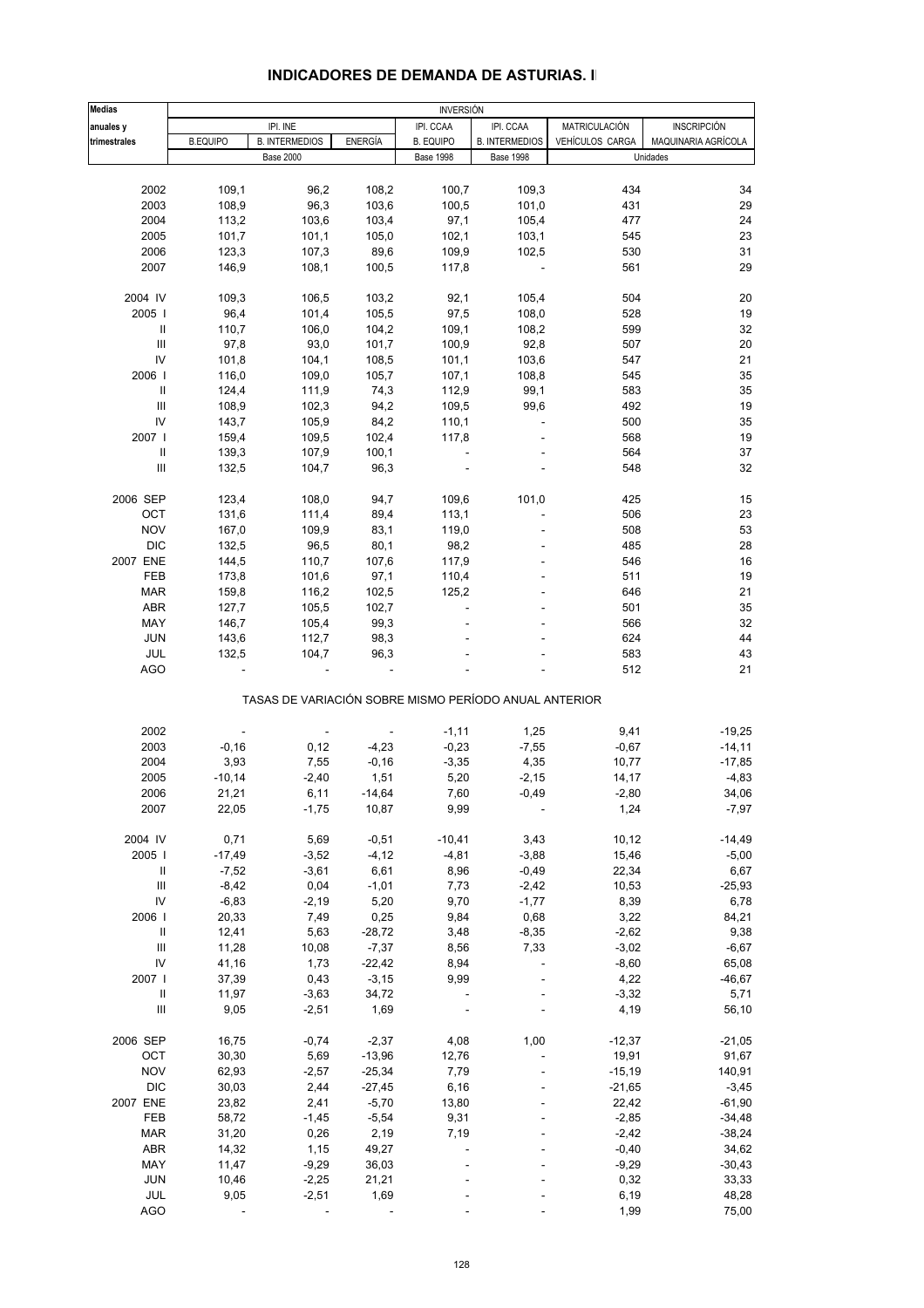# **INDICADORES DEL MERCADO DE TRABAJO DE ASTURIAS. I**

| <b>Medias</b>            |              | POBLACIÓN ACTIVA (8) |                |                                                       |                  | POBLACIÓN OCUPADA (8) |               |                  |
|--------------------------|--------------|----------------------|----------------|-------------------------------------------------------|------------------|-----------------------|---------------|------------------|
| anuales y                |              |                      |                |                                                       |                  |                       |               |                  |
| trimestrales             | <b>TOTAL</b> | <b>VARONES</b>       | <b>MUJERES</b> | <b>TOTAL</b>                                          | AGRICULT.        | <b>INDUSTRIA</b>      | CONSTRUC.     | <b>SERVICIOS</b> |
|                          |              |                      |                | Miles de personas                                     |                  |                       |               |                  |
|                          |              |                      |                |                                                       |                  |                       |               |                  |
| 2002                     | 412,268      | 250,565              | 161,705        | 372,140                                               | 27,218           | 75,638                | 40,913        | 228,373          |
| 2003                     | 433,310      | 256,330              | 176,980        | 385,010                                               | 27,553           | 72,995                | 44,808        | 239,655          |
| 2004                     | 435,555      | 256,718              | 178,838        | 390,423                                               | 26,085           | 72,360                | 43,300        | 248,680          |
| 2005                     | 451,400      | 264,325              | 187,050        | 405,175                                               | 21,750           | 74,050                | 46,575        | 262,775          |
| 2006                     | 467,075      | 267,050              | 200,000        | 423,575                                               | 23,525           | 77,925                | 48,775        | 273,375          |
| 2007                     | 470,700      | 263,000              | 207,700        | 426,850                                               | 21,100           | 73,350                | 51,100        | 281,350          |
|                          |              |                      |                |                                                       |                  |                       |               |                  |
| 2004 III                 | 435,450      | 258,380              | 177,070        | 395,090                                               | 26,320           | 72,600                | 41,220        | 254,960          |
| IV                       | 430,590      | 253,360              | 177,230        | 385,990                                               | 25,650           | 71,770                | 38,960        | 249,610          |
| 2005 l                   | 448,400      | 263,800              | 184,600        | 397,800                                               | 24,100           | 68,800                | 46,700        | 258,300          |
| $\mathsf{I}$             | 448,400      | 265,100              | 183,300        | 399,900                                               | 22,000           | 66,500                | 46,400        | 265,000          |
| $\mathsf{III}$           | 451,800      | 262,300              | 189,500        | 409,700                                               | 19,100           | 77,500                | 45,500        | 267,500          |
| IV                       | 457,000      | 266,100              | 190,800        | 413,300                                               | 21,800           | 83,400                | 47,700        | 260,300          |
| 2006 l                   | 463,700      | 266,300              | 197,400        | 416,200                                               | 23,400           | 77,000                | 51,700        | 264,200          |
| $\mathsf{I}$             | 468,500      | 271,500              | 197,000        | 430,600                                               | 25,400           | 80,800                | 50,400        | 274,000          |
| Ш                        | 470,500      | 267,800              | 202,600        | 424,600                                               | 23,600           | 81,100                | 45,400        | 274,600          |
| IV                       | 465,600      | 262,600              | 203,000        | 422,900                                               | 21,700           | 72,800                | 47,600        | 280,700          |
| 2007 l                   | 469,900      | 263,400              | 206,500        | 425,000                                               | 20,600           | 76,400                | 49,400        | 278,600          |
| Ш                        | 471,500      | 262,600              | 208,900        | 428,700                                               | 21,600           | 70,300                | 52,800        | 284,100          |
| 2006 JUL                 |              |                      |                |                                                       |                  |                       |               |                  |
| AGO                      |              |                      |                |                                                       |                  |                       |               |                  |
| <b>SEP</b>               |              |                      |                |                                                       |                  |                       |               |                  |
| OCT                      |              |                      |                |                                                       |                  |                       |               |                  |
| <b>NOV</b>               |              |                      |                |                                                       |                  |                       |               |                  |
| <b>DIC</b>               |              |                      |                |                                                       |                  |                       |               |                  |
| 2007 ENE                 |              |                      |                |                                                       |                  |                       |               |                  |
| FEB                      |              |                      |                |                                                       |                  |                       |               |                  |
| <b>MAR</b>               |              |                      |                |                                                       |                  |                       |               |                  |
| <b>ABR</b>               |              |                      |                |                                                       |                  |                       |               |                  |
| MAY                      |              |                      |                |                                                       |                  |                       |               |                  |
| <b>JUN</b>               |              |                      |                |                                                       |                  |                       |               |                  |
|                          |              |                      |                | TASAS DE VARIACIÓN SOBRE MISMO PERÍODO ANUAL ANTERIOR |                  |                       |               |                  |
|                          |              |                      |                |                                                       |                  |                       |               |                  |
| 2002                     | 4,35         | 2,71                 | 6,99           | 2,09                                                  | 4,19             | 2,23                  | $-0,94$       | 2,36             |
| 2003                     | 5,10         | 2,30                 | 9,45           | 3,46                                                  | 1,23             | $-3,49$               | 9,52          | 4,94             |
| 2004                     | 0,52         | 0, 15                | 1,05           | 1,41                                                  | $-5,33$          | $-0,87$               | $-3,36$       | 3,77             |
| 2005                     | 3,64         | 2,96                 | 4,59           | 3,78                                                  | $-16,62$         | 2,34                  | 7,56          | 5,67             |
| 2006<br>2007             | 3,47<br>0,99 | 1,03<br>$-2,19$      | 6,92<br>5,32   | 4,54<br>0,81                                          | 8,16<br>$-13,52$ | 5,23<br>$-7,03$       | 4,72<br>0, 10 | 4,03<br>4,55     |
|                          |              |                      |                |                                                       |                  |                       |               |                  |
| 2004 III                 | $-1,67$      | $-0,91$              | $-2,76$        | 0,97                                                  | $-4,05$          | $-1,41$               | $-7,29$       | 3,74             |
| IV                       | $-2,74$      | $-2,70$              | $-2,78$        | $-3,14$                                               | $-5,73$          | $-3,05$               | $-17,19$      | $-0,24$          |
| 2005 l                   | 1,61         | 2,34                 | 0,57           | 1,74                                                  | $-10,87$         | $-6,37$               | 0,04          | 5,94             |
| $\, \parallel$           | 3,11         | 3,00                 | 3,27           | 2,64                                                  | $-13,15$         | $-7,11$               | 0, 13         | 7,57             |
| $\mathsf{III}$           | 3,75         | 1,52                 | 7,02           | 3,70                                                  | $-27,43$         | 6,75                  | 10,38         | 4,92             |
| IV                       | 6,13         | 5,03                 | 7,66           | 7,08                                                  | $-15,01$         | 16,20                 | 22,43         | 4,28             |
| 2006 l                   | 3,41         | 0,95                 | 6,93           | 4,63                                                  | $-2,90$          | 11,92                 | 10,71         | 2,28             |
| $\, \parallel$           | 4,48         | 2,41                 | 7,47           | 7,68                                                  | 15,45            | 21,50                 | 8,62          | 3,40             |
| Ш                        | 4,14         | 2,10                 | 6,91           | 3,64                                                  | 23,56            | 4,65                  | $-0,22$       | 2,65             |
| IV                       | 1,88         | $-1,32$              | 6,39           | 2,32                                                  | $-0,46$          | $-12,71$              | $-0,21$       | 7,84             |
| 2007 l                   | 1,34         | $-1,09$              | 4,61           | 2,11                                                  | $-11,97$         | $-0,78$               | $-4,45$       | 5,45             |
| Ш                        | 0,64         | $-3,28$              | 6,04           | $-0,44$                                               | $-14,96$         | $-13,00$              | 4,76          | 3,69             |
| 2006 JUL                 |              |                      |                |                                                       |                  |                       |               |                  |
|                          |              |                      |                |                                                       |                  |                       |               |                  |
| <b>AGO</b><br><b>SEP</b> |              |                      |                |                                                       |                  |                       |               |                  |
| OCT                      |              |                      |                |                                                       |                  |                       |               |                  |
| <b>NOV</b>               |              |                      |                |                                                       |                  |                       |               |                  |
| <b>DIC</b>               |              |                      |                |                                                       |                  |                       |               |                  |
| 2007 ENE                 |              |                      |                |                                                       |                  |                       |               |                  |
| FEB                      |              |                      |                |                                                       |                  |                       |               |                  |
| <b>MAR</b>               |              |                      |                |                                                       |                  |                       |               |                  |
| ABR                      |              |                      |                |                                                       |                  |                       |               |                  |
| MAY                      |              |                      |                |                                                       |                  |                       |               |                  |
| <b>JUN</b>               |              |                      |                |                                                       |                  |                       |               |                  |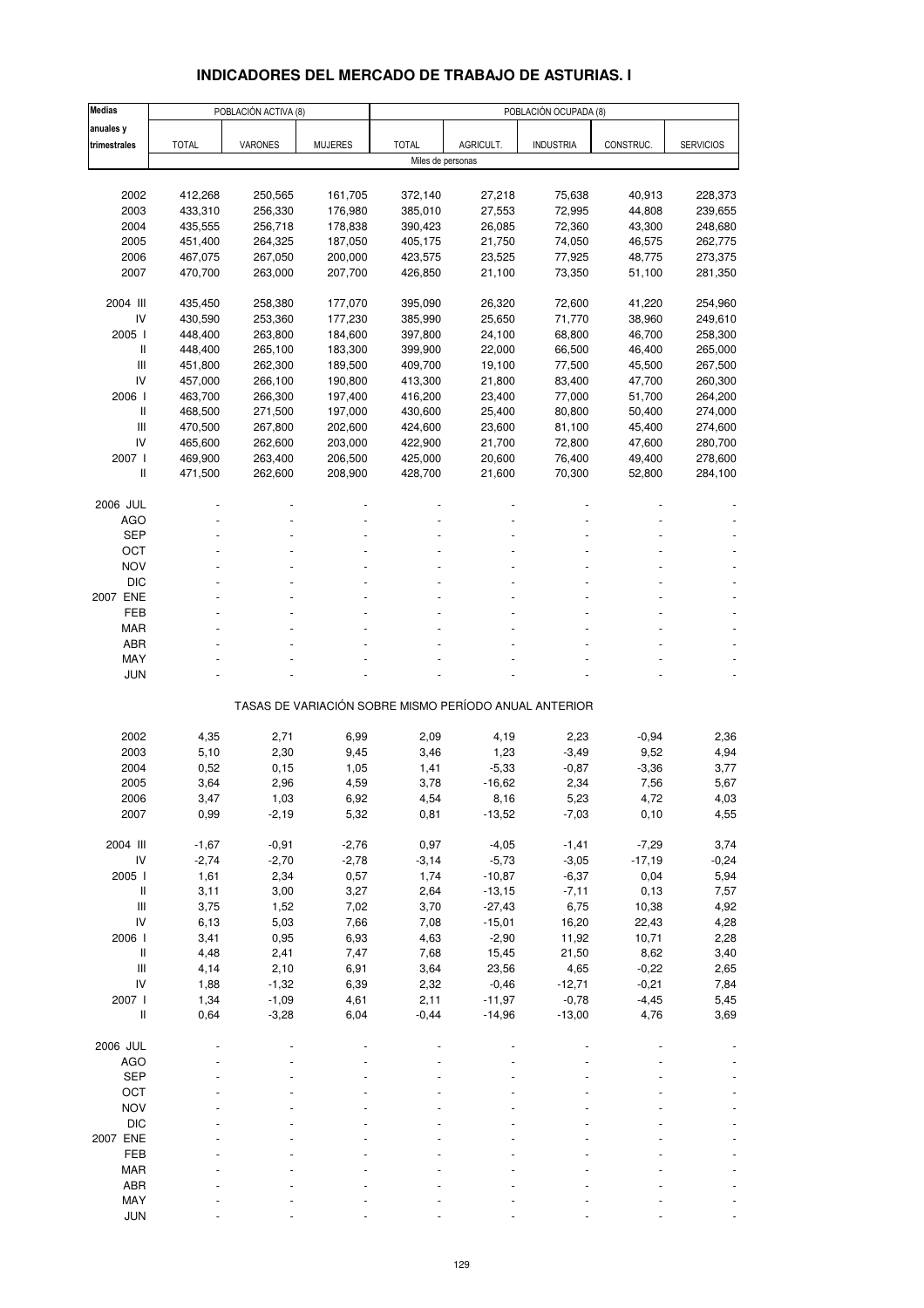## **INDICADORES DEL MERCADO DE TRABAJO DE ASTURIAS. II**

| <b>Medias</b>                      | POBLACIÓN ASALARIADA (8)                              |                      |                     |                 |                  |  |  |  |
|------------------------------------|-------------------------------------------------------|----------------------|---------------------|-----------------|------------------|--|--|--|
| anuales y                          |                                                       |                      |                     |                 |                  |  |  |  |
| trimestrales                       | <b>TOTAL</b>                                          | AGRICULT.            | <b>INDUSTRIA</b>    | CONSTRUC.       | <b>SERVICIOS</b> |  |  |  |
|                                    |                                                       |                      | Miles de Personas   |                 |                  |  |  |  |
|                                    |                                                       |                      |                     |                 |                  |  |  |  |
| 2002                               | 282,193                                               | 1,993                | 68,553              | 33,678          | 177,970          |  |  |  |
| 2003                               | 300,045                                               | 2,460                | 65,740              | 36,928          | 194,918          |  |  |  |
| 2004                               | 310,015                                               | 4,148                | 65,003              | 34,145          | 206,720          |  |  |  |
| 2005                               | 320,050                                               | 4,525                | 66,225              | 37,475          | 211,825          |  |  |  |
| 2006                               | 332,950                                               | 5,050                | 72,625              | 38,050          | 217,225          |  |  |  |
| 2007                               | 337,250                                               | 2,750                | 66,600              | 40,750          | 227,250          |  |  |  |
|                                    |                                                       |                      |                     |                 |                  |  |  |  |
| 2004 III                           | 316,680                                               | 3,900                | 65,090              | 33,250          | 214,440          |  |  |  |
| IV                                 | 308,780                                               | 4,670                | 63,180              | 31,000          | 209,930          |  |  |  |
| 2005 l                             | 319,100                                               | 5,500                | 60,400              | 39,400          | 213,800          |  |  |  |
| II                                 | 314,300                                               | 3,200                | 59,100              | 35,700          | 216,300          |  |  |  |
| Ш                                  | 320,600                                               | 2,800                | 69,200              | 36,500          | 212,100          |  |  |  |
| IV                                 | 326,200                                               | 6,600                | 76,200              | 38,300          | 205,100          |  |  |  |
| 2006 l                             | 326,400                                               | 5,800                | 70,800              | 40,600          | 209,200          |  |  |  |
| Ш                                  | 338,800                                               | 6,900                | 75,900              | 40,200          | 215,800          |  |  |  |
| Ш                                  | 334,500                                               | 4,200                | 76,500              | 34,800          | 219,000          |  |  |  |
| IV                                 | 332,100                                               | 3,300                | 67,300              | 36,600          | 224,900          |  |  |  |
| 2007 l                             | 333,900                                               | 2,600                | 69,500              | 39,000          | 222,900          |  |  |  |
| Ш                                  | 340,600                                               | 2,900                | 63,700              | 42,500          | 231,600          |  |  |  |
|                                    |                                                       |                      |                     |                 |                  |  |  |  |
| 2006 JUL                           |                                                       |                      |                     |                 |                  |  |  |  |
| AGO                                |                                                       |                      |                     |                 |                  |  |  |  |
| SEP                                |                                                       |                      |                     |                 |                  |  |  |  |
| ост                                |                                                       |                      |                     |                 |                  |  |  |  |
|                                    |                                                       |                      |                     |                 |                  |  |  |  |
| <b>NOV</b>                         |                                                       |                      |                     |                 |                  |  |  |  |
| <b>DIC</b>                         |                                                       |                      |                     |                 |                  |  |  |  |
| 2007 ENE                           |                                                       |                      |                     |                 |                  |  |  |  |
| FEB                                |                                                       |                      |                     |                 |                  |  |  |  |
| MAR                                |                                                       |                      |                     |                 |                  |  |  |  |
| ABR                                |                                                       |                      |                     |                 |                  |  |  |  |
| MAY                                |                                                       |                      |                     |                 |                  |  |  |  |
| JUN                                |                                                       |                      |                     |                 |                  |  |  |  |
|                                    | TASAS DE VARIACIÓN SOBRE MISMO PERÍODO ANUAL ANTERIOR |                      |                     |                 |                  |  |  |  |
|                                    |                                                       |                      |                     |                 |                  |  |  |  |
| 2002                               | 3,15                                                  | $-34,40$             | 3,50                | 0,91            | 4,13             |  |  |  |
| 2003                               | 6,33                                                  | 23,46                | $-4,10$             | 9,65            | 9,52             |  |  |  |
| 2004                               | 3,32                                                  | 68,60                | $-1,12$             | $-7,54$         | 6,06             |  |  |  |
| 2005                               | 3,24                                                  | 9,10                 | 1,88                | 9,75            | 2,47             |  |  |  |
| 2006                               | 4,03                                                  | 11,60                | 9,66                | 1,53            | 2,55             |  |  |  |
| 2007                               | 1,40                                                  | $-56,69$             | $-9,20$             | 0,87            | 6,94             |  |  |  |
|                                    |                                                       |                      |                     |                 |                  |  |  |  |
| 2004 III                           | 3,09                                                  | 12,39                | $-2,11$             | $-8,98$         | 6,85             |  |  |  |
| IV                                 | $-1,28$                                               | 65,60                | $-3,56$             | $-19,86$        | 2,02             |  |  |  |
| 2005 l                             | 4,39                                                  | 77,99                | $-9,06$             | 5,63            | 7,50             |  |  |  |
| Ш                                  | 1,74                                                  | $-35,09$             | $-9,52$             | 1,91            | 6,22             |  |  |  |
| Ш                                  | 1,24                                                  | $-28,21$             | 6,31                | 9,77            | $-1,09$          |  |  |  |
| IV                                 | 5,64                                                  | 41,33                | 20,61               | 23,55           | $-2,30$          |  |  |  |
| 2006 l                             | 2,29                                                  | 5,45                 | 17,22               | 3,05            | $-2,15$          |  |  |  |
| Ш                                  | 7,80                                                  | 115,63               | 28,43               | 12,61           | $-0,23$          |  |  |  |
| $\ensuremath{\mathsf{III}}\xspace$ | 4,34                                                  | 50,00                | 10,55               | $-4,66$         | 3,25             |  |  |  |
| IV                                 | 1,81                                                  | $-50,00$             | $-11,68$            | $-4,44$         | 9,65             |  |  |  |
|                                    |                                                       |                      |                     |                 |                  |  |  |  |
| 2007 l<br>Ш                        | 2,30<br>0,53                                          | $-55,17$<br>$-57,97$ | $-1,84$<br>$-16,07$ | $-3,94$<br>5,72 | 6,55<br>7,32     |  |  |  |
|                                    |                                                       |                      |                     |                 |                  |  |  |  |
| 2006 JUL                           |                                                       |                      |                     |                 |                  |  |  |  |
| <b>AGO</b>                         |                                                       |                      |                     |                 |                  |  |  |  |
|                                    |                                                       |                      |                     |                 |                  |  |  |  |
| <b>SEP</b>                         |                                                       |                      |                     |                 |                  |  |  |  |
| OCT                                |                                                       |                      |                     |                 |                  |  |  |  |
| <b>NOV</b>                         |                                                       |                      |                     |                 |                  |  |  |  |
| DIC                                |                                                       |                      |                     |                 |                  |  |  |  |
| 2007 ENE                           |                                                       |                      |                     |                 |                  |  |  |  |
| FEB                                |                                                       |                      |                     |                 |                  |  |  |  |
| MAR                                |                                                       |                      |                     |                 |                  |  |  |  |
| ABR                                |                                                       |                      |                     |                 |                  |  |  |  |
| MAY                                |                                                       |                      |                     |                 |                  |  |  |  |
| <b>JUN</b>                         |                                                       |                      |                     |                 |                  |  |  |  |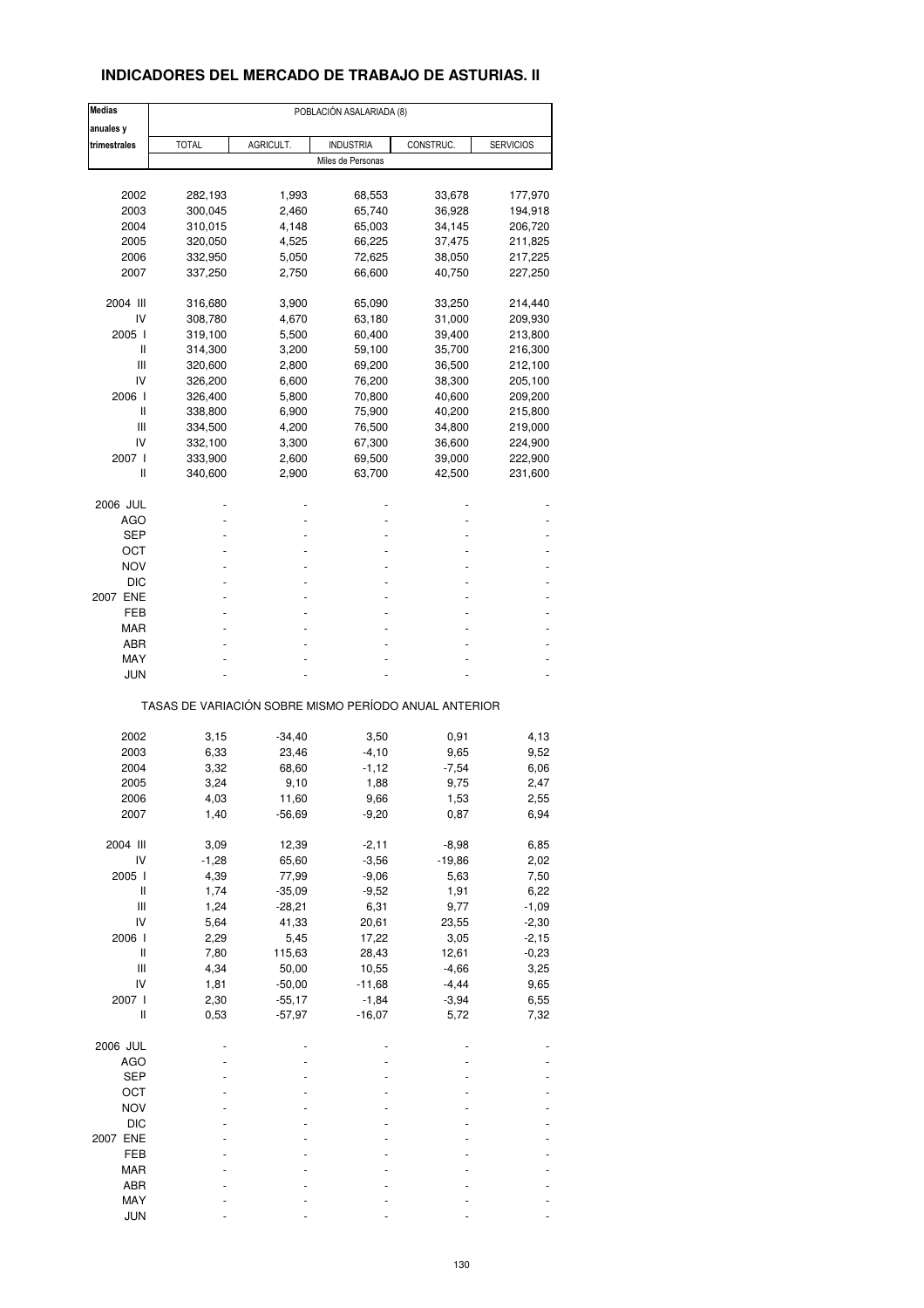# **INDICADORES DEL MERCADO DE TRABAJO DE ASTURIAS. III**

| <b>Medias</b>                      |              | PARADOS (8)       |                |                                                       | TASA DE ACTIVIDAD (8) |                |              | TASA DE PARO (8) |                          |  |
|------------------------------------|--------------|-------------------|----------------|-------------------------------------------------------|-----------------------|----------------|--------------|------------------|--------------------------|--|
| anuales y                          |              |                   |                |                                                       | <b>MENORES</b>        |                |              | <b>MENORES</b>   |                          |  |
| trimestrales                       | <b>TOTAL</b> | VARONES           | <b>MUJERES</b> | <b>TOTAL</b>                                          | 20 AÑOS               | <b>MUJERES</b> | <b>TOTAL</b> | 20 AÑOS          | <b>MUJERES</b>           |  |
|                                    |              | Miles de personas |                |                                                       |                       | Porcentaje     |              |                  |                          |  |
|                                    |              |                   |                |                                                       |                       |                |              |                  |                          |  |
| 2002                               | 40,130       | 17,788            | 22,345         | 44,01                                                 | 12,03                 | 32,90          | 9,73         | 23,00            | 13,81                    |  |
| 2003                               | 48,303       | 20,208            | 28,093         | 46,22                                                 | 12,90                 | 36,00          | 11,16        | 45,46            | 15,90                    |  |
|                                    |              |                   |                |                                                       |                       |                |              |                  |                          |  |
| 2004                               | 45,130       | 18,423            | 26,710         | 46,44                                                 | 13,14                 | 36,36          | 10,36        | 38,81            | 14,92                    |  |
| 2005                               | 46,225       | 21,175            | 25,050         | 48,15                                                 | 11,92                 | 38,03          | 10,25        | 33,57            | 13,40                    |  |
| 2006                               | 43,475       | 18,300            | 25,225         | 49,85                                                 | 13,50                 | 40,67          | 9,32         | 30,49            | 12,62                    |  |
| 2007                               | 43,800       | 17,750            | 26,000         | 50,24                                                 | 13,70                 | 42,22          | 9,31         | 29,72            | 12,54                    |  |
|                                    |              |                   |                |                                                       |                       |                |              |                  |                          |  |
| 2004 III                           | 40,360       | 18,260            | 22,100         | 46,43                                                 | 13,84                 | 35,99          | 9,27         | 37,62            | 12,48                    |  |
| ${\sf IV}$                         | 44,600       | 17,670            | 26,940         | 45,91                                                 | 9,01                  | 36,03          | 10,36        | 39,26            | 15,20                    |  |
| 2005 l                             | 50,600       | 25,400            | 25,200         | 47,81                                                 | 9,77                  | 37,51          | 11,28        | 29,68            | 13,66                    |  |
| Ш                                  | 48,500       | 23,200            | 25,300         | 47,83                                                 | 11,54                 | 37,27          | 10,82        | 35,07            | 13,80                    |  |
| $\ensuremath{\mathsf{III}}\xspace$ | 42,100       | 18,300            | 23,800         | 48,19                                                 | 15,25                 | 38,53          | 9,32         | 35,61            | 12,56                    |  |
| IV                                 | 43,700       | 17,800            | 25,900         | 48,75                                                 | 11,13                 | 38,80          | 9,56         | 33,91            | 13,58                    |  |
| 2006 l                             | 47,400       | 20,200            | 27,300         | 49,47                                                 | 12,67                 | 40,12          | 10,23        | 40,40            | 13,83                    |  |
|                                    |              |                   |                |                                                       |                       |                |              |                  |                          |  |
| Ш                                  | 37,900       | 16,200            | 21,700         | 50,00                                                 | 16,56                 | 40,05          | 8,09         | 37,11            | 11,03                    |  |
| $\ensuremath{\mathsf{III}}\xspace$ | 45,900       | 18,200            | 27,700         | 50,22                                                 | 13,90                 | 41,21          | 9,76         | 17,68            | 13,69                    |  |
| IV                                 | 42,700       | 18,600            | 24,200         | 49,70                                                 | 10,85                 | 41,28          | 9,18         | 26,76            | 11,91                    |  |
| 2007 l                             | 44,800       | 17,900            | 26,900         | 50,15                                                 | 15,95                 | 41,97          | 9,54         | 25,10            | 13,03                    |  |
| Ш                                  | 42,800       | 17,600            | 25,100         | 50,32                                                 | 11,44                 | 42,46          | 9,07         | 34,33            | 12,04                    |  |
|                                    |              |                   |                |                                                       |                       |                |              |                  |                          |  |
| 2006 JUL                           |              |                   |                |                                                       |                       |                |              |                  |                          |  |
| <b>AGO</b>                         |              |                   |                |                                                       |                       |                |              |                  |                          |  |
| <b>SEP</b>                         |              |                   |                |                                                       |                       |                |              |                  |                          |  |
| OCT                                |              |                   |                |                                                       |                       |                |              |                  |                          |  |
| <b>NOV</b>                         |              |                   |                |                                                       |                       |                |              |                  |                          |  |
|                                    |              |                   |                |                                                       |                       |                |              |                  |                          |  |
| <b>DIC</b>                         |              |                   |                |                                                       |                       |                |              |                  |                          |  |
| 2007 ENE                           |              |                   |                |                                                       |                       |                |              |                  |                          |  |
| FEB                                |              |                   |                |                                                       |                       |                |              |                  |                          |  |
| <b>MAR</b>                         |              |                   |                |                                                       |                       |                |              |                  |                          |  |
| ABR                                |              |                   |                |                                                       |                       |                |              |                  |                          |  |
| MAY                                |              |                   |                |                                                       |                       |                |              |                  |                          |  |
| <b>JUN</b>                         |              |                   |                |                                                       |                       |                |              |                  | $\overline{\phantom{a}}$ |  |
|                                    |              |                   |                |                                                       |                       |                |              |                  |                          |  |
|                                    |              |                   |                | TASAS DE VARIACIÓN SOBRE MISMO PERÍODO ANUAL ANTERIOR |                       |                |              |                  |                          |  |
|                                    |              |                   |                |                                                       |                       |                |              |                  |                          |  |
| 2002                               | 31,33        | 50,84             | 19,08          |                                                       |                       |                |              |                  |                          |  |
| 2003                               | 20,37        | 13,61             | 25,72          |                                                       |                       |                |              |                  |                          |  |
| 2004                               | $-6,57$      | $-8,83$           | $-4,92$        |                                                       |                       |                |              |                  |                          |  |
|                                    |              |                   |                |                                                       |                       |                |              |                  |                          |  |
| 2005                               | 2,43         | 14,94             | $-6,21$        |                                                       |                       |                |              |                  |                          |  |
| 2006                               | $-5,95$      | $-13,58$          | 0,70           |                                                       |                       |                |              |                  |                          |  |
| 2007                               | 2,70         | $-2,47$           | 6,12           |                                                       |                       |                |              |                  |                          |  |
|                                    |              |                   |                |                                                       |                       |                |              |                  |                          |  |
| 2004 III                           | $-21,72$     | $-17,56$          | $-24,83$       |                                                       |                       |                |              |                  |                          |  |
| ${\sf IV}$                         | 0,88         | $-3,34$           | 3,90           |                                                       |                       |                |              |                  |                          |  |
| 2005 l                             | 0,60         | 32,02             | $-18,87$       |                                                       |                       |                |              |                  |                          |  |
| $\mathop{  }$                      | 7,16         | 25,27             | $-5,39$        |                                                       |                       |                |              |                  |                          |  |
| $\ensuremath{\mathsf{III}}\xspace$ | 4,31         | 0,22              | 7,69           |                                                       |                       |                |              |                  |                          |  |
| IV                                 | $-2,02$      | 0,74              | $-3,86$        |                                                       |                       |                |              |                  |                          |  |
| 2006 l                             | $-6,32$      | $-20,47$          | 8,33           |                                                       |                       |                |              |                  |                          |  |
| $\mathop{  }$                      |              |                   | $-14,23$       |                                                       |                       |                |              |                  |                          |  |
|                                    | $-21,86$     | $-30,17$          |                |                                                       |                       |                |              |                  |                          |  |
| Ш                                  | 9,03         | $-0,55$           | 16,39          |                                                       |                       |                |              |                  |                          |  |
| IV                                 | $-2,29$      | 4,49              | $-6,56$        |                                                       |                       |                |              |                  |                          |  |
| 2007 l                             | $-5,49$      | $-11,39$          | $-1,47$        |                                                       |                       |                |              |                  |                          |  |
| Ш                                  | 12,93        | 8,64              | 15,67          |                                                       |                       |                |              |                  |                          |  |
|                                    |              |                   |                |                                                       |                       |                |              |                  |                          |  |
| 2006 JUL                           |              |                   |                |                                                       |                       |                |              |                  |                          |  |
| <b>AGO</b>                         |              |                   |                |                                                       |                       |                |              |                  |                          |  |
| <b>SEP</b>                         |              |                   |                |                                                       |                       |                |              |                  |                          |  |
| OCT                                |              |                   |                |                                                       |                       |                |              |                  |                          |  |
| <b>NOV</b>                         |              |                   |                |                                                       |                       |                |              |                  |                          |  |
| <b>DIC</b>                         |              |                   |                |                                                       |                       |                |              |                  |                          |  |
|                                    |              |                   |                |                                                       |                       |                |              |                  |                          |  |
| 2007 ENE                           |              |                   |                |                                                       |                       |                |              |                  |                          |  |
| FEB                                |              |                   |                |                                                       |                       |                |              |                  |                          |  |
| <b>MAR</b>                         |              |                   |                |                                                       |                       |                |              |                  |                          |  |
| ABR                                |              |                   |                |                                                       |                       |                |              |                  |                          |  |
| MAY                                |              |                   |                |                                                       |                       |                |              |                  |                          |  |
| <b>JUN</b>                         |              |                   |                |                                                       |                       |                |              |                  |                          |  |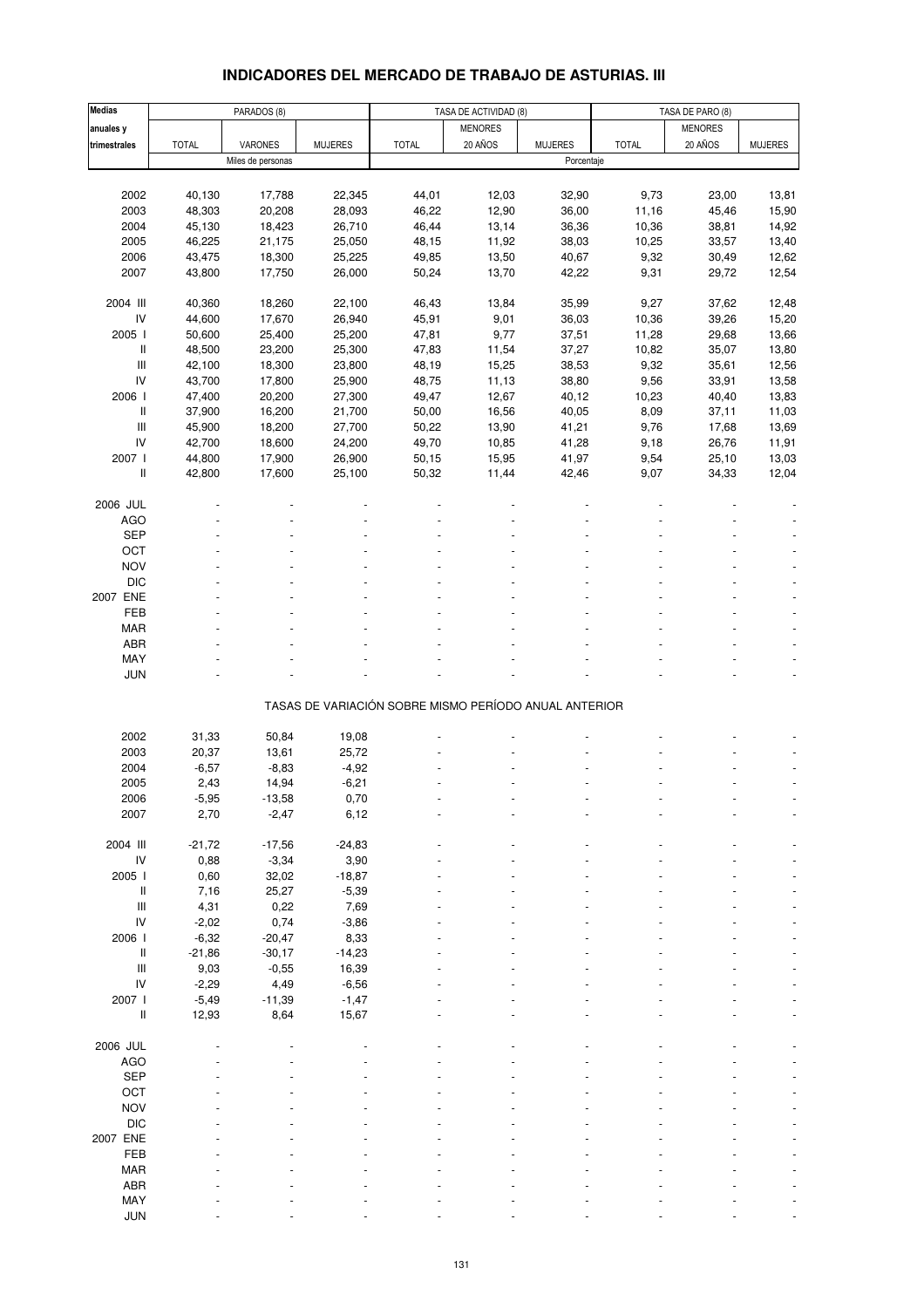## **INDICADORES DEL MERCADO DE TRABAJO DE ASTURIAS. IV**

| <b>Medias</b>                                         |              |                    | PARO REGISTRADO  |              |                  |            |  |  |
|-------------------------------------------------------|--------------|--------------------|------------------|--------------|------------------|------------|--|--|
| anuales y                                             |              |                    |                  |              |                  | SIN EMPLEO |  |  |
| trimestrales                                          | <b>TOTAL</b> | <b>AGRICULTURA</b> | <b>INDUSTRIA</b> | CONSTRUCCIÓN | <b>SERVICIOS</b> | ANTERIOR   |  |  |
|                                                       |              |                    | Personas         |              |                  |            |  |  |
|                                                       |              |                    |                  |              |                  |            |  |  |
| 2002                                                  | 59.070       | 596                | 5.571            | 5.332        | 35.960           | 11.611     |  |  |
| 2003                                                  | 60.432       | 565                | 5.520            | 6.371        | 36.941           | 11.035     |  |  |
| 2004                                                  | 61.607       | 590                | 5.665            | 6.819        | 38.519           | 10.014     |  |  |
| 2005                                                  | 57.621       | 631                | 5.316            | 6.130        | 37.160           | 8.384      |  |  |
| 2006                                                  | 53.440       | 617                | 5.571            | 5.078        | 35.399           | 6.776      |  |  |
| 2007                                                  | 50.381       | 550                | 5.797            | 4.525        | 33.557           | 5.952      |  |  |
|                                                       |              |                    |                  |              |                  |            |  |  |
| 2004 IV                                               | 61.520       | 640                | 5.771            | 6.706        | 38.807           | 9.595      |  |  |
| 2005 l                                                | 64.429       | 679                | 5.735            | 7.115        | 41.435           | 9.464      |  |  |
| Ш                                                     | 58.040       | 639                | 5.158            | 6.241        | 37.264           | 8.737      |  |  |
| Ш                                                     | 51.862       | 574                | 4.860            | 5.414        | 33.273           | 7.740      |  |  |
| IV                                                    | 56.152       | 631                | 5.510            | 5.748        | 36.668           | 7.595      |  |  |
| 2006                                                  | 59.702       | 687                | 5.818            | 5.880        | 39.588           | 7.729      |  |  |
| Ш                                                     | 52.621       | 630                | 5.291            | 4.948        | 34.884           | 6.869      |  |  |
| Ш                                                     | 49.190       | 563                | 5.317            | 4.592        | 32.502           | 6.216      |  |  |
| IV                                                    | 52.246       | 587                | 5.858            | 4.893        | 34.619           | 6.289      |  |  |
|                                                       |              |                    |                  |              |                  |            |  |  |
| 2007 l                                                | 55.332       | 576                | 6.114            | 4.979        | 37.215           | 6.448      |  |  |
| $\sf II$                                              | 48.833       | 555                | 5.740            | 4.296        | 32.332           | 5.911      |  |  |
| $\ensuremath{\mathsf{III}}\xspace$                    | 45.277       | 503                | 5.408            | 4.188        | 29.907           | 5.272      |  |  |
| 2006 SEP                                              | 49.985       | 541                | 5.401            | 4.570        | 33.213           | 6.260      |  |  |
| OCT                                                   | 51.443       | 574                | 5.717            | 4.610        | 34.265           | 6.277      |  |  |
| <b>NOV</b>                                            | 52.382       | 591                | 5.812            | 4.749        | 34.926           | 6.304      |  |  |
|                                                       |              |                    | 6.045            |              |                  |            |  |  |
| <b>DIC</b>                                            | 52.913       | 595                |                  | 5.320        | 34.667           | 6.286      |  |  |
| 2007 ENE                                              | 56.644       | 586                | 6.241            | 5.262        | 38.044           | 6.511      |  |  |
| <b>FEB</b>                                            | 55.613       | 579                | 6.036            | 4.948        | 37.533           | 6.517      |  |  |
| <b>MAR</b>                                            | 53.738       | 564                | 6.064            | 4.726        | 36.068           | 6.316      |  |  |
| ABR                                                   | 51.848       | 563                | 5.981            | 4.509        | 34.499           | 6.296      |  |  |
| MAY                                                   | 48.288       | 563                | 5.668            | 4.250        | 32.094           | 5.713      |  |  |
| JUN                                                   | 46.364       | 539                | 5.572            | 4.128        | 30.402           | 5.723      |  |  |
| JUL                                                   | 44.911       | 499                | 5.371            | 4.142        | 29.528           | 5.371      |  |  |
| <b>AGO</b>                                            | 45.643       | 507                | 5.445            | 4.234        | 30.285           | 5.172      |  |  |
| TASAS DE VARIACIÓN SOBRE MISMO PERÍODO ANUAL ANTERIOR |              |                    |                  |              |                  |            |  |  |
| 2002                                                  | 1,83         | $-0,64$            | 0,04             | 8,68         | 3,17             | $-3,88$    |  |  |
| 2003                                                  | 2,31         | $-5,24$            | $-0,93$          | 19,50        | 2,73             | $-4,96$    |  |  |
|                                                       |              |                    |                  |              |                  |            |  |  |
| 2004                                                  | 1,95         | 4,50               | 2,63             | 7,03         | 4,27             | $-9,25$    |  |  |
| 2005                                                  | $-6.47$      | 6,85               | $-6,16$          | $-10,11$     | $-3,53$          | $-16,28$   |  |  |
| 2006                                                  | $-7,26$      | $-2,25$            | 4,79             | $-17,15$     | $-4,74$          | $-19,19$   |  |  |
| 2007                                                  | $-7,25$      | $-13,71$           | 5,70             | $-13,17$     | $-6,69$          | $-15,24$   |  |  |
| 2004 IV                                               | 0,17         | 13,27              | 4,19             | $-1,63$      | 2,84             | $-10,80$   |  |  |
| 2005 l                                                | $-2,84$      | 12,48              | $-5,10$          | $-4,22$      | $-0, 10$         | $-12,05$   |  |  |
| Ш                                                     | $-5,99$      | 9,92               | $-7,18$          | $-9,19$      | $-3,13$          | $-14,84$   |  |  |
| $\ensuremath{\mathsf{III}}\xspace$                    | $-8,79$      | 7,09               | $-8,06$          | $-13,63$     | $-5,81$          | $-18,03$   |  |  |
| IV                                                    | $-8,72$      | $-1,46$            | $-4,52$          | $-14,29$     | $-5,51$          | $-20,84$   |  |  |
|                                                       |              |                    |                  |              |                  |            |  |  |
| 2006                                                  | $-7,34$      | 1,18               | 1,44             | $-17,37$     | $-4,46$          | $-18,34$   |  |  |
| Ш                                                     | $-9,34$      | $-1,41$            | 2,57             | $-20,72$     | $-6,39$          | $-21,39$   |  |  |
| Ш                                                     | $-5,15$      | $-1,97$            | 9,40             | $-15,18$     | $-2,32$          | $-19,69$   |  |  |
| IV                                                    | $-6,96$      | $-7,03$            | 6,31             | $-14,87$     | $-5,59$          | $-17,20$   |  |  |
| 2007 l                                                | $-7,32$      | $-16, 11$          | 5,08             | $-15,32$     | $-6,00$          | $-16,57$   |  |  |
| Ш                                                     | $-7,20$      | $-11,90$           | 8,50             | $-13,18$     | $-7,32$          | $-13,95$   |  |  |
| Ш                                                     | $-7,21$      | $-12,37$           | 2,52             | $-9,03$      | $-6,97$          | $-14,89$   |  |  |
|                                                       |              |                    |                  |              |                  |            |  |  |
| 2006 SEP                                              | $-5,59$      | $-1,99$            | 9,11             | $-16, 13$    | $-2,84$          | $-19,85$   |  |  |
| OCT                                                   | $-7,03$      | $-5,12$            | 5,79             | $-18,80$     | $-5,08$          | $-16,84$   |  |  |
| <b>NOV</b>                                            | $-7,07$      | $-5,59$            | 6,82             | $-14,17$     | $-5,98$          | $-17,30$   |  |  |
| DIC                                                   | $-6,77$      | $-10,12$           | 6,31             | $-11,82$     | $-5,69$          | $-17,44$   |  |  |
| 2007 ENE                                              | $-5,52$      | $-15,32$           | 5,64             | $-10,68$     | $-4,26$          | $-15,70$   |  |  |
| FEB                                                   | $-7,35$      | $-14,98$           | 3,80             | $-17,63$     | $-5,59$          | $-16, 13$  |  |  |
| <b>MAR</b>                                            | $-9,11$      | $-18,02$           | 5,81             | $-17,68$     | $-8,16$          | $-17,89$   |  |  |
| ABR                                                   | $-7,06$      | $-15,08$           | 8,08             | $-14,46$     | $-7,13$          | $-12,21$   |  |  |
| MAY                                                   | $-7,48$      | $-8,60$            | 9,19             | $-11,83$     | $-7,58$          | $-16,48$   |  |  |
| <b>JUN</b>                                            | $-7,05$      | $-11,78$           | 8,26             | $-13,15$     | $-7,25$          | $-13,21$   |  |  |
| JUL                                                   | $-7,30$      | $-14,70$           | 5,03             | $-9,76$      | $-7,58$          | $-13,50$   |  |  |
| AGO                                                   | $-7,11$      | $-9,95$            | 0,17             | $-8,30$      | $-6,36$          | $-16,28$   |  |  |
|                                                       |              |                    |                  |              |                  |            |  |  |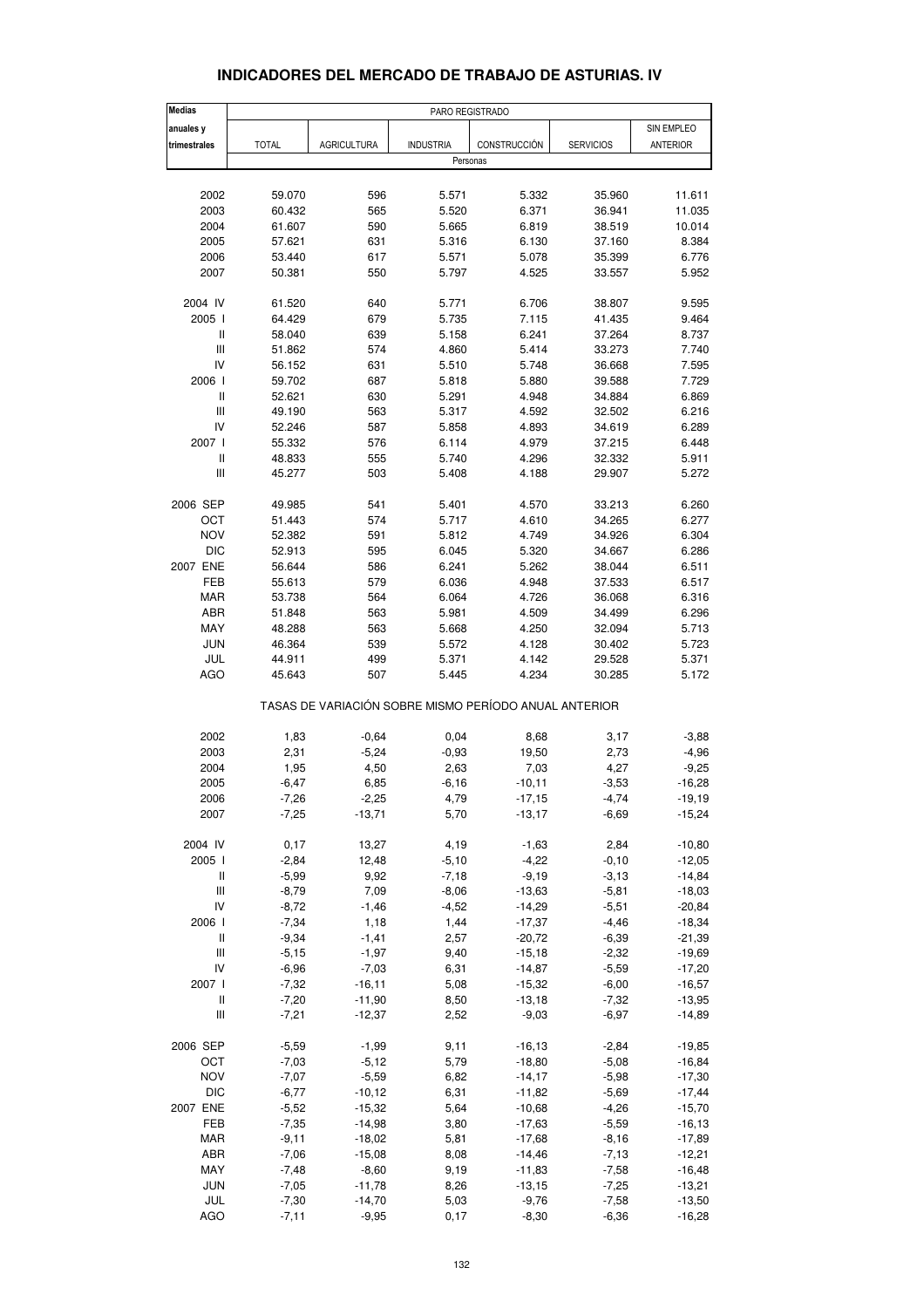## **INDICADORES DEL MERCADO DE TRABAJO DE ASTURIAS. V**

| <b>Medias</b> |                                                       | AFILIADOS A LA SEGURIDAD SOCIAL EN ALTA LABORAL |                  |              |                  |
|---------------|-------------------------------------------------------|-------------------------------------------------|------------------|--------------|------------------|
| anuales y     |                                                       |                                                 | <b>TOTAL</b>     |              |                  |
| trimestrales  | <b>TOTAL</b>                                          | <b>AGRICULTURA</b>                              | <b>INDUSTRIA</b> | CONSTRUCCIÓN | <b>SERVICIOS</b> |
|               |                                                       |                                                 | Personas         |              |                  |
|               |                                                       |                                                 |                  |              |                  |
| 2002          | 356.380                                               | 22.077                                          | 62.803           | 42.979       | 228.430          |
| 2003          | 362.008                                               | 21.514                                          | 61.729           | 43.714       | 234.968          |
| 2004          | 364.518                                               | 20.742                                          | 60.523           | 44.019       | 239.178          |
| 2005          | 374.210                                               | 19.791                                          | 59.668           | 46.490       | 248.219          |
| 2006          | 386.716                                               | 18.979                                          | 59.459           | 50.144       | 258.131          |
| 2007          | 397.956                                               | 18.725                                          | 65.201           | 50.651       | 263.380          |
| 2004 IV       | 366.488                                               | 20.596                                          | 59.979           | 44.471       | 241.392          |
| 2005 l        | 365.788                                               | 20.157                                          | 59.870           | 44.803       | 240.922          |
| Ш             | 372.041                                               | 19.851                                          | 59.943           | 45.915       | 246.291          |
| Ш             | 380.192                                               | 19.635                                          | 60.182           | 47.340       | 252.988          |
| IV            | 378.820                                               | 19.523                                          | 58.676           | 47.902       | 252.675          |
| 2006          | 378.206                                               | 19.288                                          | 58.811           | 48.508       | 251.586          |
| Ш             | 384.771                                               | 19.037                                          | 59.584           | 49.915       | 256.235          |
| Ш             | 392.056                                               | 18.900                                          | 59.924           | 50.985       | 262.248          |
| IV            | 391.831                                               | 18.693                                          | 59.517           | 51.165       | 262.457          |
| 2007 l        | 391.908                                               | 18.759                                          | 63.406           | 50.195       | 259.548          |
| Ш             | 399.611                                               | 18.736                                          | 65.988           | 50.878       | 264.009          |
| Ш             | 404.547                                               | 18.657                                          | 66.712           | 50.996       | 268.183          |
| 2006 SEP      | 392.306                                               | 18.890                                          | 60.133           | 51.318       | 261.965          |
| OCT           | 390.356                                               | 18.693                                          | 59.451           | 51.346       | 260.866          |
| <b>NOV</b>    | 392.828                                               | 18.773                                          | 59.658           | 51.580       | 262.817          |
| <b>DIC</b>    | 392.310                                               | 18.612                                          | 59.441           | 50.570       | 263.687          |
| 2007 ENE      | 389.020                                               | 18.666                                          | 61.335           | 50.703       | 258.316          |
| FEB           | 391.431                                               | 18.758                                          | 64.132           | 49.807       | 258.734          |
| <b>MAR</b>    | 395.272                                               | 18.853                                          | 64.751           | 50.075       | 261.593          |
| ABR           | 396.575                                               | 18.762                                          | 65.370           | 50.589       | 261.854          |
| MAY           | 399.046                                               | 18.728                                          | 66.062           | 50.954       | 263.302          |
| <b>JUN</b>    | 403.212                                               | 18.719                                          | 66.531           | 51.091       | 266.871          |
| JUL           | 406.350                                               | 18.733                                          | 66.781           | 51.135       | 269.701          |
| AGO           | 402.744                                               | 18.581                                          | 66.642           | 50.856       | 266.665          |
|               | TASAS DE VARIACIÓN SOBRE MISMO PERÍODO ANUAL ANTERIOR |                                                 |                  |              |                  |
| 2002          | 2,37                                                  | $-3,86$                                         | $-0,50$          | 3,88         | 3,72             |
| 2003          | 1,58                                                  | $-2,55$                                         | $-1,71$          | 1,71         | 2,86             |
| 2004          | 0,69                                                  | $-3,59$                                         | $-1,95$          | 0,70         | 1,79             |
| 2005          | 2,66                                                  | $-4,58$                                         | $-1,41$          | 5,61         | 3,78             |
| 2006          | 3,34                                                  | -4,10                                           | $-0,35$          | 7,86         | 3,99             |
| 2007          | 3,61                                                  | $-1,95$                                         | 9,85             | 2,09         | 2,87             |
| 2004 IV       | 0,81                                                  | $-3,41$                                         | $-2,29$          | 3,08         | 1,60             |
| 2005 l        | 1,44                                                  | $-3,99$                                         | $-1,23$          | 3,57         | 2,23             |
| Ш             | 2,38                                                  | $-4,48$                                         | $-1,51$          | 4,85         | 3,52             |
| Ш             | 3,43                                                  | $-4,66$                                         | $-0,74$          | 6,25         | 4,65             |
| IV            | 3,36                                                  | $-5,21$                                         | $-2,17$          | 7,71         | 4,67             |
| 2006 l        | 3,39                                                  | $-4,31$                                         | $-1,77$          | 8,27         | 4,43             |
| Ш             | 3,42                                                  | $-4,10$                                         | $-0,60$          | 8,71         | 4,04             |
| Ш             | 3,12                                                  | $-3,75$                                         | $-0,43$          | 7,70         | 3,66             |
| IV            | 3,43                                                  | $-4,25$                                         | 1,43             | 6,81         | 3,87             |
| 2007 l        | 3,62                                                  | $-2,74$                                         | 7,81             | 3,48         | 3,16             |
| Ш             | 3,86                                                  | $-1,58$                                         | 10,75            | 1,93         | 3,03             |
| Ш             | 3,22                                                  | $-1,31$                                         | 11,52            | 0,35         | 2,21             |
| 2006 SEP      | 3,72                                                  | $-3,47$                                         | $-0,03$          | 8,41         | 4,32             |
| OCT           | 3,50                                                  | $-4,02$                                         | 2,16             | 7,58         | 3,64             |
| <b>NOV</b>    | 3,35                                                  | $-4,20$                                         | 0,69             | 6,56         | 3,96             |
| <b>DIC</b>    | 3,46                                                  | $-4,54$                                         | 1,47             | 6,30         | 4,02             |
| 2007 ENE      | 3,20                                                  | $-3,84$                                         | 4,37             | 4,86         | 3,17             |
| FEB           | 3,43                                                  | $-2,60$                                         | 9,23             | 2,79         | 2,66             |
| MAR           | 4,24                                                  | $-1,77$                                         | 9,83             | 2,79         | 3,66             |
| ABR           | 3,52                                                  | $-1,37$                                         | 10,21            | 1,70         | 2,68             |
| MAY           | 3,76                                                  | $-2,02$                                         | 10,58            | 2,09         | 2,93             |
| <b>JUN</b>    | 4,29                                                  | $-1,35$                                         | 11,45            | 1,99         | 3,49             |
| JUL           | 3,37                                                  | $-1,23$                                         | 11,35            | 0,72         | 2,39             |
| AGO           | 3,07                                                  | $-1,39$                                         | 11,69            | $-0,03$      | 2,02             |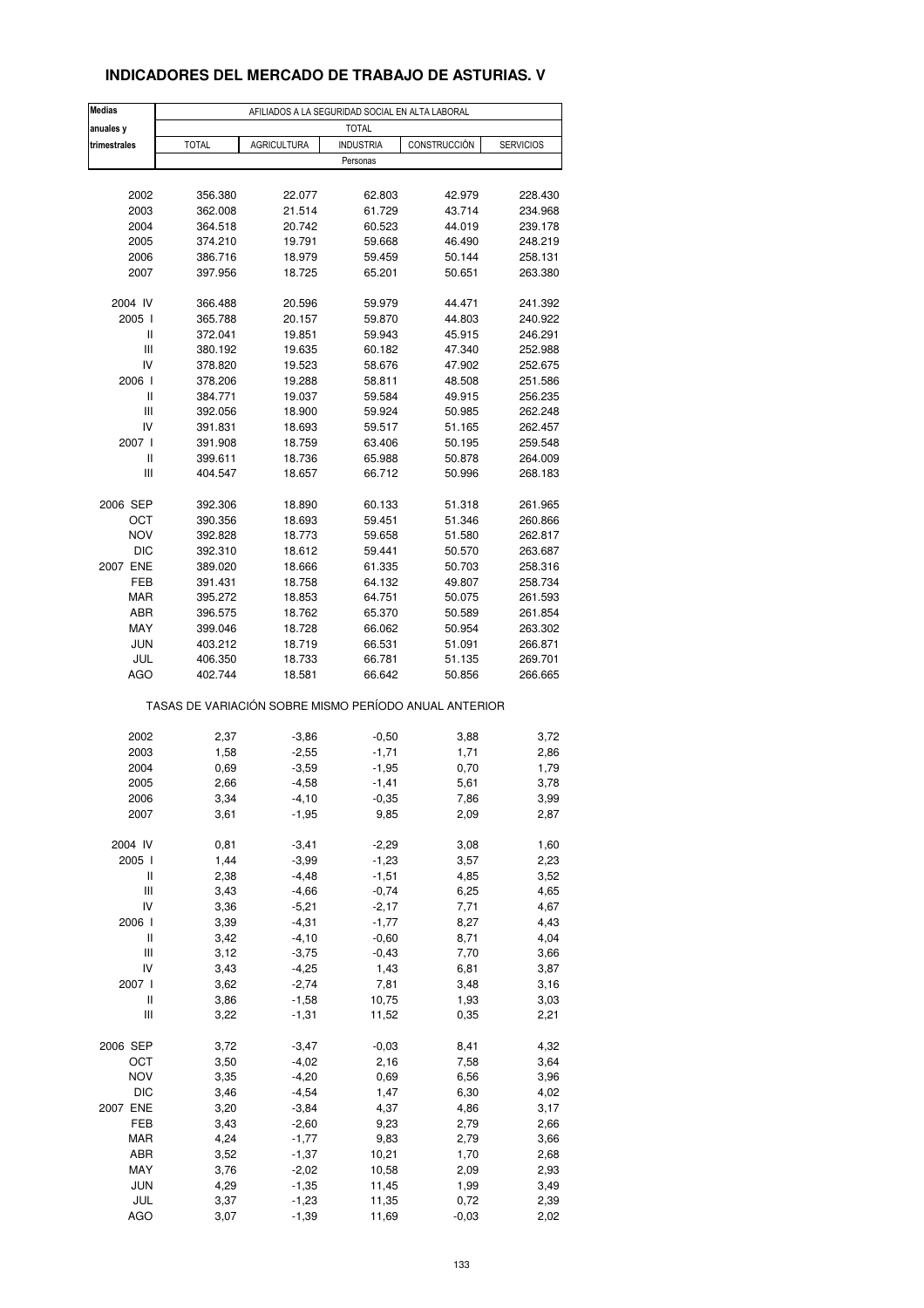### **INDICADORES DEL MERCADO DE TRABAJO DE ASTURIAS. VI**

| <b>Medias</b>                      | AFILIADOS A LA SEGURIDAD SOCIAL EN ALTA LABORAL       |                    |                     |              |                  |  |  |  |  |
|------------------------------------|-------------------------------------------------------|--------------------|---------------------|--------------|------------------|--|--|--|--|
| anuales y                          |                                                       |                    | <b>CUENTA AJENA</b> |              |                  |  |  |  |  |
| trimestrales                       | <b>TOTAL</b>                                          | <b>AGRICULTURA</b> | <b>INDUSTRIA</b>    | CONSTRUCCIÓN | <b>SERVICIOS</b> |  |  |  |  |
|                                    |                                                       |                    | Personas            |              |                  |  |  |  |  |
|                                    |                                                       |                    |                     |              |                  |  |  |  |  |
| 2002                               | 274.497                                               | 2.962              | 58.009              | 34.637       | 178.841          |  |  |  |  |
| 2003                               | 279.487                                               | 3.078              | 56.938              | 34.838       | 184.591          |  |  |  |  |
| 2004                               | 280.861                                               | 3.074              | 55.714              | 34.523       | 187.527          |  |  |  |  |
| 2005                               | 289.726                                               | 3.126              | 54.921              | 36.326       | 195.341          |  |  |  |  |
| 2006                               | 301.547                                               | 3.061              | 54.779              | 39.404       | 204.302          |  |  |  |  |
| 2007                               | 312.263                                               | 3.397              | 60.564              | 39.319       | 208.983          |  |  |  |  |
| 2004 IV                            | 282.433                                               | 3.167              | 55.175              | 34.738       | 189.335          |  |  |  |  |
| 2005                               | 281.713                                               | 3.065              | 55.107              | 34.921       | 188.616          |  |  |  |  |
| $\sf II$                           | 287.654                                               | 3.142              | 55.177              | 35.801       | 193.522          |  |  |  |  |
| $\ensuremath{\mathsf{III}}\xspace$ | 295.589                                               | 3.187              | 55.442              | 37.076       | 199.867          |  |  |  |  |
| IV                                 | 293.950                                               | 3.112              | 53.960              | 37.505       | 199.358          |  |  |  |  |
| 2006                               | 293.380                                               | 3.007              | 54.122              | 38.040       | 198.209          |  |  |  |  |
| $\sf II$                           | 299.567                                               | 3.065              | 54.890              | 39.256       | 202.357          |  |  |  |  |
| Ш                                  | 306.775                                               | 3.144              | 55.245              | 40.145       | 208.242          |  |  |  |  |
| IV                                 | 306.464                                               | 3.027              | 54.859              | 40.177       | 208.400          |  |  |  |  |
| 2007 l                             | 306.471                                               | 3.227              | 58.755              | 39.060       | 205.429          |  |  |  |  |
| Ш                                  | 313.844                                               | 3.454              | 61.344              | 39.522       | 209.523          |  |  |  |  |
| Ш                                  | 318.581                                               | 3.567              | 62.106              | 39.403       | 213.505          |  |  |  |  |
| 2006 SEP                           | 307.043                                               | 3.194              | 55.460              | 40.411       | 207.978          |  |  |  |  |
| ОСТ                                | 305.137                                               | 3.099              | 54.798              | 40.391       | 206.849          |  |  |  |  |
| <b>NOV</b>                         | 307.365                                               | 3.062              | 54.996              | 40.572       | 208.735          |  |  |  |  |
| <b>DIC</b>                         | 306.889                                               | 2.921              | 54.783              | 39.568       | 209.617          |  |  |  |  |
| 2007 ENE                           | 303.693                                               | 3.068              |                     | 39.623       | 204.318          |  |  |  |  |
| FEB                                |                                                       |                    | 56.684              |              |                  |  |  |  |  |
|                                    | 305.953                                               | 3.213              | 59.477              | 38.655       | 204.608          |  |  |  |  |
| MAR                                | 309.768                                               | 3.400              | 60.105              | 38.901       | 207.362          |  |  |  |  |
| ABR                                | 310.987                                               | 3.409              | 60.717              | 39.351       | 207.510          |  |  |  |  |
| MAY                                | 313.255                                               | 3.450              | 61.421              | 39.592       | 208.792          |  |  |  |  |
| <b>JUN</b>                         | 317.290                                               | 3.503              | 61.895              | 39.624       | 212.268          |  |  |  |  |
| JUL                                | 320.384                                               | 3.605              | 62.176              | 39.595       | 215.008          |  |  |  |  |
| <b>AGO</b>                         | 316.777                                               | 3.529              | 62.036              | 39.211       | 212.001          |  |  |  |  |
|                                    | TASAS DE VARIACIÓN SOBRE MISMO PERÍODO ANUAL ANTERIOR |                    |                     |              |                  |  |  |  |  |
| 2002                               | 3,31                                                  | $-2,04$            | $-0,46$             | 3,70         | 4,61             |  |  |  |  |
| 2003                               | 1,82                                                  | 3,92               | $-1,85$             | 0,58         | 3,22             |  |  |  |  |
| 2004                               | 0,49                                                  | $-0,16$            | $-2,15$             | $-0,90$      | 1,59             |  |  |  |  |
| 2005                               | 3,16                                                  | 1,72               | $-1,42$             | 5,22         | 4,17             |  |  |  |  |
| 2006                               | 4,08                                                  | $-2,10$            | -0,26               | 8,47         | 4,59             |  |  |  |  |
| 2007                               | 4,43                                                  | 11,14              | 10,79               | 0,85         | 3,30             |  |  |  |  |
|                                    |                                                       |                    |                     |              |                  |  |  |  |  |
| 2004 IV                            | 0,65                                                  | 1,64               | $-2,46$             | 2,08         | 1,33             |  |  |  |  |
| 2005 l                             | 1,53                                                  | 2,50               | $-1,26$             | 2,64         | 2,18             |  |  |  |  |
| Ш                                  | 2,80                                                  | 2,37               | $-1,56$             | 4,13         | 3,88             |  |  |  |  |
| Ш                                  | 4,18                                                  | 3,87               | $-0,67$             | 6,08         | 5,26             |  |  |  |  |
| IV                                 | 4,08                                                  | $-1,74$            | $-2,20$             | 7,96         | 5,29             |  |  |  |  |
| 2006                               | 4,14                                                  | $-1,87$            | $-1,79$             | 8,93         | 5,09             |  |  |  |  |
| $\sf II$                           | 4,14                                                  | $-2,46$            | $-0,52$             | 9,65         | 4,57             |  |  |  |  |
| Ш                                  | 3,78                                                  | $-1,35$            | $-0,36$             | 8,28         | 4,19             |  |  |  |  |
| IV                                 | 4,26                                                  | $-2,71$            | 1,67                | 7,13         | 4,54             |  |  |  |  |
| 2007 l                             | 4,46                                                  | 7,30               | 8,56                | 2,68         | 3,64             |  |  |  |  |
| Ш                                  | 4,77                                                  | 12,70              | 11,76               | 0,68         | 3,54             |  |  |  |  |
| $\ensuremath{\mathsf{III}}\xspace$ | 3,89                                                  | 14,36              | 12,64               | $-1,52$      | 2,46             |  |  |  |  |
| 2006 SEP                           | 4,56                                                  | $-0,53$            | 0,08                | 9,14         | 5,05             |  |  |  |  |
| OCT                                | 4,33                                                  | $-2,05$            | 2,48                | 8,16         | 4,21             |  |  |  |  |
| <b>NOV</b>                         | 4,13                                                  | $-2,27$            | 0,85                | 6,82         | 4,63             |  |  |  |  |
| <b>DIC</b>                         | 4,31                                                  | $-3,85$            | 1,68                | 6,40         | 4,76             |  |  |  |  |
| 2007 ENE                           | 3,96                                                  | 2,03               | 4,81                | 4,43         | 3,67             |  |  |  |  |
| FEB                                | 4,18                                                  | 7,21               | 10, 11              | 1,77         | 2,99             |  |  |  |  |
| MAR                                | 5,24                                                  | 12,66              | 10,76               | 1,84         | 4,27             |  |  |  |  |
| ABR                                | 4,37                                                  | 15,48              | 11,17               | 0,47         | 3,11             |  |  |  |  |
| MAY                                | 4,64                                                  | 9,35               | 11,57               | 0,87         | 3,40             |  |  |  |  |
| <b>JUN</b>                         | 5,29                                                  | 13,48              | 12,53               | 0,69         | 4,10             |  |  |  |  |
| JUL                                | 4,09                                                  | 14,48              | 12,47               | $-0,98$      | 2,69             |  |  |  |  |
| <b>AGO</b>                         | 3,70                                                  | 14,24              | 12,81               | $-2,07$      | 2,23             |  |  |  |  |
|                                    |                                                       |                    |                     |              |                  |  |  |  |  |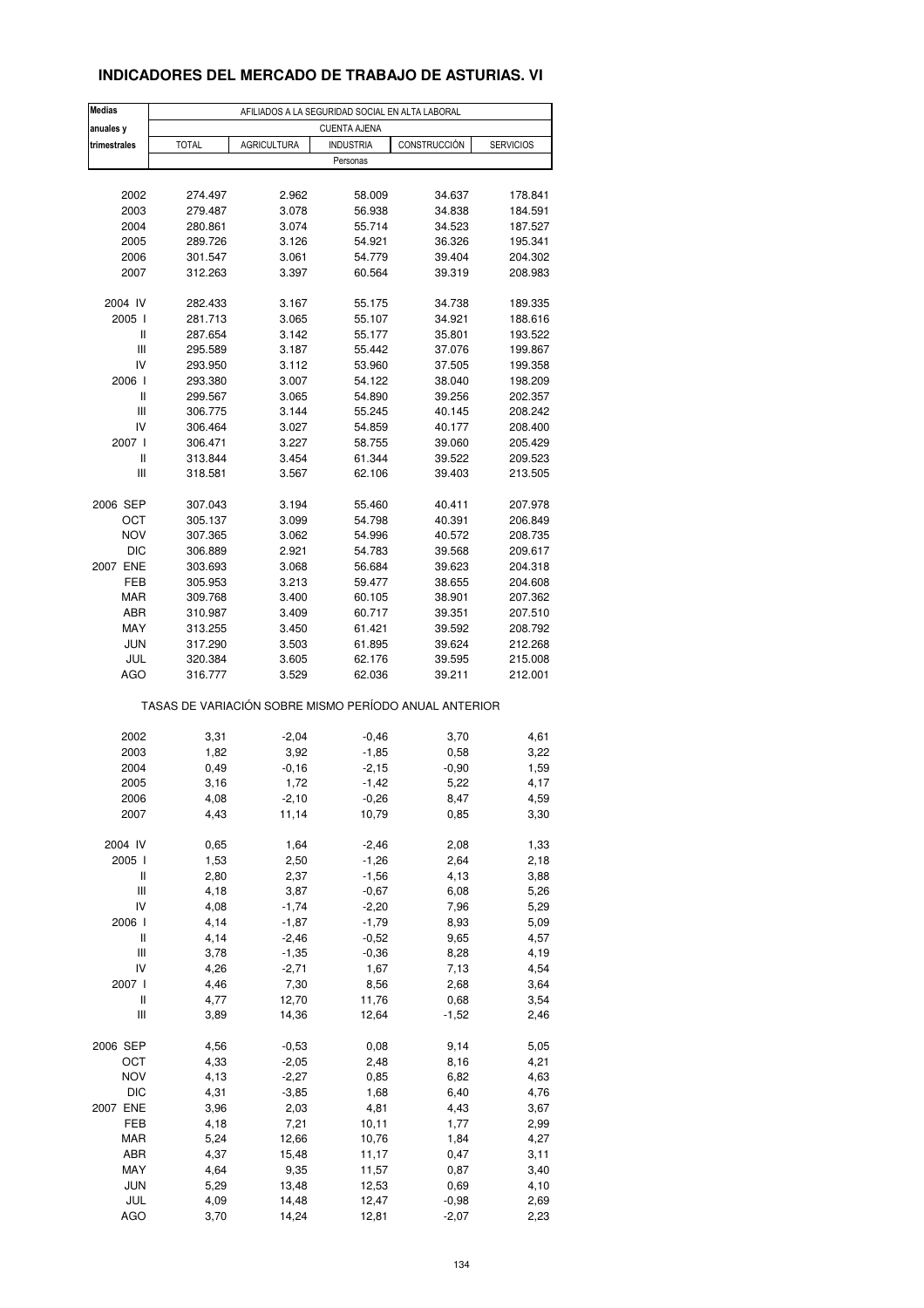| <b>Medias</b>                      | AFILIADOS A LA SEGURIDAD SOCIAL EN ALTA LABORAL |                    |                      |                                                       |                  |  |  |  |
|------------------------------------|-------------------------------------------------|--------------------|----------------------|-------------------------------------------------------|------------------|--|--|--|
| anuales y                          |                                                 |                    | <b>CUENTA PROPIA</b> |                                                       |                  |  |  |  |
| trimestrales                       | <b>TOTAL</b>                                    | <b>AGRICULTURA</b> | <b>INDUSTRIA</b>     | CONSTRUCCIÓN                                          | <b>SERVICIOS</b> |  |  |  |
|                                    |                                                 |                    | Personas             |                                                       |                  |  |  |  |
|                                    |                                                 |                    |                      |                                                       |                  |  |  |  |
| 2002                               | 81.882                                          | 19.115             | 4.794                | 8.342                                                 | 49.589           |  |  |  |
| 2003                               | 82.520                                          | 18.436             | 4.790                | 8.877                                                 | 50.377           |  |  |  |
|                                    |                                                 |                    |                      |                                                       |                  |  |  |  |
| 2004                               | 83.657                                          | 17.668             | 4.809                | 9.495                                                 | 51.651           |  |  |  |
| 2005                               | 84.484                                          | 16.665             | 4.746                | 10.164                                                | 52.878           |  |  |  |
| 2006                               | 85.170                                          | 15.918             | 4.680                | 10.739                                                | 53.829           |  |  |  |
| 2007                               | 85.693                                          | 15.328             | 4.637                | 11.332                                                | 54.396           |  |  |  |
| 2004 IV                            | 84.055                                          | 17.429             | 4.804                | 9.733                                                 | 52.057           |  |  |  |
| 2005 l                             | 84.075                                          | 17.092             | 4.763                | 9.882                                                 | 52.306           |  |  |  |
|                                    |                                                 |                    |                      |                                                       |                  |  |  |  |
| Ш                                  | 84.387                                          | 16.709             | 4.766                | 10.114                                                | 52.769           |  |  |  |
| $\ensuremath{\mathsf{III}}\xspace$ | 84.603                                          | 16.448             | 4.741                | 10.264                                                | 53.121           |  |  |  |
| IV                                 | 84.870                                          | 16.411             | 4.715                | 10.397                                                | 53.317           |  |  |  |
| 2006                               | 84.827                                          | 16.280             | 4.689                | 10.468                                                | 53.377           |  |  |  |
| $\mathbf{I}$                       | 85.204                                          | 15.972             | 4.693                | 10.660                                                | 53.879           |  |  |  |
| Ш                                  | 85.281                                          | 15.756             | 4.679                | 10.840                                                | 54.006           |  |  |  |
|                                    |                                                 |                    |                      |                                                       |                  |  |  |  |
| IV                                 | 85.368                                          | 15.665             | 4.658                | 10.988                                                | 54.056           |  |  |  |
| 2007 l                             | 85.436                                          | 15.532             | 4.651                | 11.135                                                | 54.118           |  |  |  |
| Ш                                  | 85.767                                          | 15.282             | 4.643                | 11.356                                                | 54.486           |  |  |  |
| $\ensuremath{\mathsf{III}}\xspace$ | 85.967                                          | 15.090             | 4.606                | 11.593                                                | 54.679           |  |  |  |
| 2006 SEP                           | 85.263                                          | 15.696             | 4.673                | 10.907                                                | 53.987           |  |  |  |
|                                    |                                                 |                    |                      |                                                       |                  |  |  |  |
| OCT                                | 85.219                                          | 15.594             | 4.653                | 10.955                                                | 54.017           |  |  |  |
| <b>NOV</b>                         | 85.463                                          | 15.711             | 4.662                | 11.008                                                | 54.082           |  |  |  |
| DIC                                | 85.421                                          | 15.691             | 4.658                | 11.002                                                | 54.070           |  |  |  |
| 2007 ENE                           | 85.327                                          | 15.598             | 4.651                | 11.080                                                | 53.998           |  |  |  |
| FEB                                | 85.478                                          | 15.545             | 4.655                | 11.152                                                | 54.126           |  |  |  |
| <b>MAR</b>                         | 85.504                                          | 15.453             | 4.646                | 11.174                                                | 54.231           |  |  |  |
|                                    |                                                 |                    |                      |                                                       |                  |  |  |  |
| ABR                                | 85.588                                          | 15.353             | 4.653                | 11.238                                                | 54.344           |  |  |  |
| MAY                                | 85.791                                          | 15.278             | 4.641                | 11.362                                                | 54.510           |  |  |  |
| <b>JUN</b>                         | 85.922                                          | 15.216             | 4.636                | 11.467                                                | 54.603           |  |  |  |
| JUL                                | 85.966                                          | 15.128             | 4.605                | 11.540                                                | 54.693           |  |  |  |
| <b>AGO</b>                         | 85.967                                          | 15.052             | 4.606                | 11.645                                                | 54.664           |  |  |  |
|                                    |                                                 |                    |                      | TASAS DE VARIACIÓN SOBRE MISMO PERÍODO ANUAL ANTERIOR |                  |  |  |  |
|                                    |                                                 |                    |                      |                                                       |                  |  |  |  |
| 2002                               | $-0,63$                                         | $-4, 13$           | $-0,99$              | 4,61                                                  | 0,62             |  |  |  |
| 2003                               | 0,78                                            | $-3,55$            | $-0,07$              | 6,40                                                  | 1,59             |  |  |  |
| 2004                               | 1,38                                            | $-4,16$            | 0,39                 | 6,97                                                  | 2,53             |  |  |  |
| 2005                               | 0,99                                            | $-5,68$            | $-1,30$              | 7,05                                                  | 2,38             |  |  |  |
| 2006                               | 0,81                                            | $-4,48$            | $-1,40$              | 5,66                                                  | 1,80             |  |  |  |
| 2007                               | 0,72                                            | $-4,45$            | $-1,12$              | 6,66                                                  | 1,25             |  |  |  |
|                                    |                                                 |                    |                      |                                                       |                  |  |  |  |
| 2004 IV                            | 1,37                                            | $-4,27$            | $-0,29$              | 6,79                                                  | 2,59             |  |  |  |
| 2005                               | 1,11                                            | $-5,07$            | $-0.89$              | 7,03                                                  | 2,41             |  |  |  |
| Ш                                  | 0,97                                            | $-5,67$            | $-0,94$              | 7,48                                                  | 2,25             |  |  |  |
| Ш                                  | 0,90                                            | $-6,16$            | $-1,52$              | 6,86                                                  | 2,41             |  |  |  |
| IV                                 | 0,97                                            | $-5,84$            | $-1,84$              | 6,83                                                  | 2,42             |  |  |  |
| 2006                               | 0,89                                            | $-4,75$            | $-1,55$              | 5,93                                                  | 2,05             |  |  |  |
|                                    |                                                 |                    |                      |                                                       |                  |  |  |  |
| Ш                                  | 0,97                                            | $-4,41$            | $-1,53$              | 5,40                                                  | 2,10             |  |  |  |
| $\ensuremath{\mathsf{III}}\xspace$ | 0,80                                            | $-4,21$            | $-1,30$              | 5,62                                                  | 1,67             |  |  |  |
| IV                                 | 0,59                                            | $-4,54$            | $-1,22$              | 5,68                                                  | 1,39             |  |  |  |
| 2007 l                             | 0,72                                            | $-4,60$            | $-0,82$              | 6,37                                                  | 1,39             |  |  |  |
| Ш                                  | 0,66                                            | $-4,32$            | $-1,07$              | 6,53                                                  | 1,13             |  |  |  |
| Ш                                  | 0,79                                            | $-4,41$            | $-1,63$              | 7,27                                                  | 1,23             |  |  |  |
|                                    |                                                 |                    |                      |                                                       |                  |  |  |  |
| 2006 SEP                           | 0,82                                            | $-4,05$            | $-1,27$              | 5,80                                                  | 1,59             |  |  |  |
| OCT                                | 0,64                                            | $-4,40$            | $-1,46$              | 5,51                                                  | 1,48             |  |  |  |
| <b>NOV</b>                         | 0,61                                            | $-4,57$            | $-1,21$              | 5,60                                                  | 1,45             |  |  |  |
| DIC                                | 0,51                                            | $-4,67$            | $-1,00$              | 5,94                                                  | 1,23             |  |  |  |
| 2007 ENE                           | 0,60                                            | $-4,92$            | $-0,68$              | 6,40                                                  | 1,32             |  |  |  |
|                                    |                                                 |                    |                      |                                                       |                  |  |  |  |
| FEB                                | 0,80                                            | $-4,41$            | $-0,87$              | 6,47                                                  | 1,44             |  |  |  |
| <b>MAR</b>                         | 0,75                                            | $-4,46$            | $-0,92$              | 6,25                                                  | 1,41             |  |  |  |
| ABR                                | 0,57                                            | $-4,46$            | $-0,96$              | 6,28                                                  | 1,08             |  |  |  |
| MAY                                | 0,68                                            | $-4,27$            | $-1,04$              | 6,55                                                  | 1,14             |  |  |  |
| <b>JUN</b>                         | 0,73                                            | $-4,23$            | $-1,19$              | 6,76                                                  | 1,16             |  |  |  |
| JUL                                | 0,77                                            | $-4,36$            | $-1,79$              | 7,03                                                  | 1,24             |  |  |  |
|                                    |                                                 |                    |                      |                                                       |                  |  |  |  |
| <b>AGO</b>                         | 0,82                                            | $-4,46$            | $-1,48$              | 7,51                                                  | 1,21             |  |  |  |

### **INDICADORES DEL MERCADO DE TRABAJO DE ASTURIAS. VII**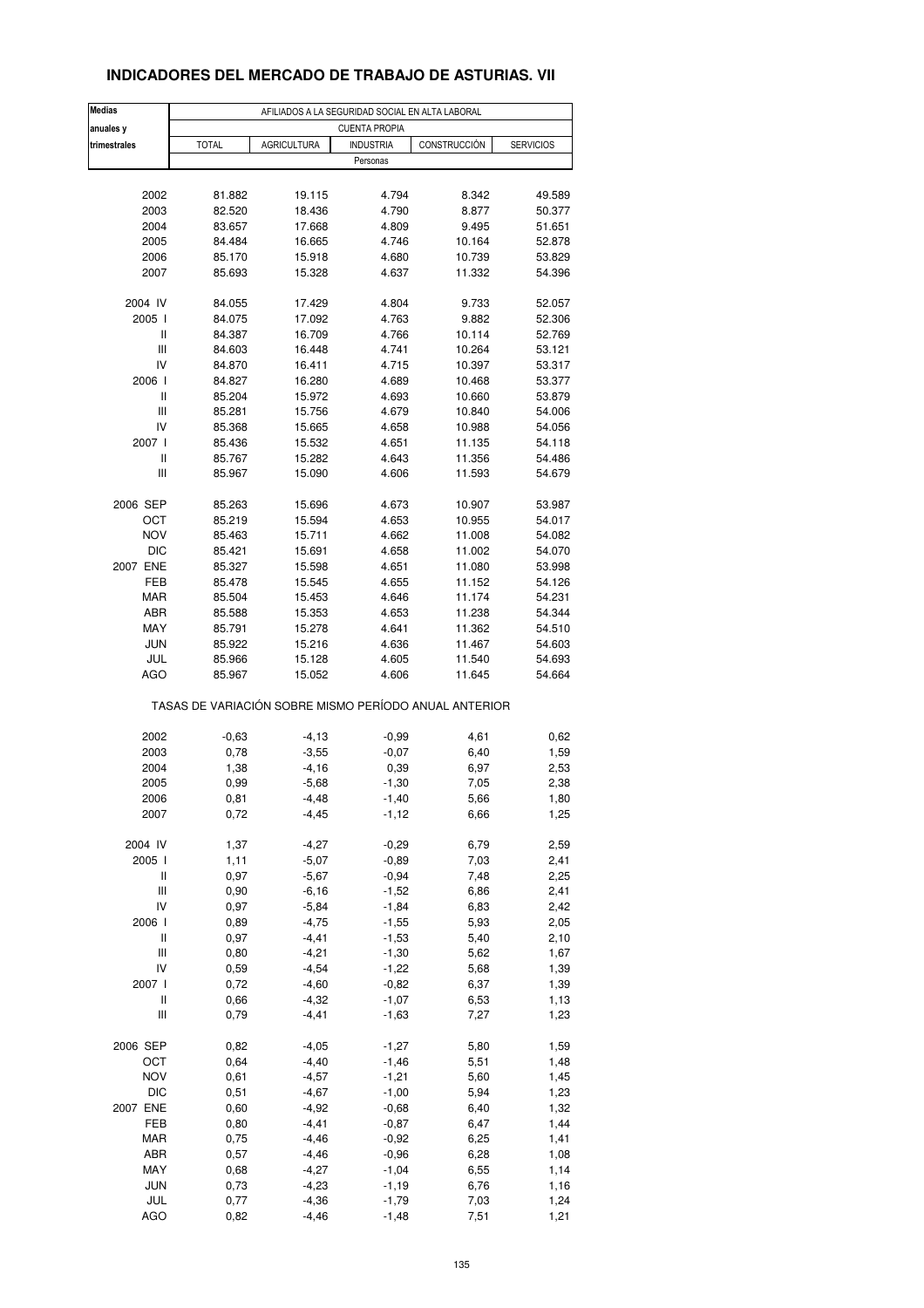| Medias                                                                    |              |                  | EFECTIVOS LABORALES                                   |                  |                   |                 |                  | JORNADA MEDIA POR TRABAJADOR Y TRIM. |                |
|---------------------------------------------------------------------------|--------------|------------------|-------------------------------------------------------|------------------|-------------------|-----------------|------------------|--------------------------------------|----------------|
| anuales y                                                                 | <b>TOTAL</b> |                  | <b>SECTORES</b>                                       |                  | CONTRATO          | CONTRATO        | <b>TOTAL</b>     | A TIEMPO                             | A TIEMPO       |
| trimestrales                                                              |              | <b>INDUSTRIA</b> | CONSTRUC.                                             | <b>SERVICIOS</b> | <b>INDEFINIDO</b> | <b>TEMPORAL</b> |                  | COMPLETO                             | <b>PARCIAL</b> |
|                                                                           |              |                  | Miles de personas                                     |                  |                   |                 |                  | Horas                                |                |
|                                                                           |              |                  |                                                       |                  |                   |                 |                  |                                      |                |
|                                                                           |              |                  |                                                       |                  |                   |                 |                  |                                      |                |
| 2002                                                                      | 244,7        | 59,1             | 34,6                                                  | 151,0            | 155,6             | 89,0            | 408,5            | 431,7                                | 242,6          |
| 2003                                                                      | 250,6        | 57,7             | 34,4                                                  | 158,5            | 154,1             | 96,5            | 400,6            | 427,8                                | 244,8          |
| 2004                                                                      | 253,0        | 56,0             | 34,2                                                  | 162,8            | 165,8             | 87,2            | 404,3            | 428,9                                | 245,4          |
| 2005                                                                      | 262,2        | 56,1             | 36,0                                                  | 170,2            | 171,4             | 90,8            | 403,9            | 427,2                                | 249,4          |
| 2006                                                                      | 273,5        | 55,7             | 39,1                                                  | 178,7            | 173,3             | 100,2           | 395,9            | 424,4                                | 248,0          |
| 2007                                                                      | 284,2        | 60,4             | 40,1                                                  | 183,8            | 179,5             | 104,7           | 408,8            | 442,0                                | 245,7          |
|                                                                           |              |                  |                                                       |                  |                   |                 |                  |                                      |                |
| 2004 III                                                                  | 253,4        | 55,8             | 35,5                                                  | 162,1            | 166,9             | 86,5            | 364,3            | 383,7                                | 227,7          |
| IV                                                                        | 254,3        | 55,1             | 33,2                                                  | 166,0            | 169,1             | 85,2            | 410,2            | 436,8                                | 243,6          |
| 2005 l                                                                    | 256,0        | 55,6             | 34,6                                                  | 165,8            | 171,9             | 84,1            | 422,5            | 447,9                                | 243,7          |
|                                                                           |              |                  |                                                       |                  |                   |                 |                  |                                      |                |
| Ш                                                                         | 262,8        | 56,7             | 35,8                                                  | 170,3            | 168,7             | 94,1            | 422,9            | 446,4                                | 259,2          |
| $\mathbf{III}$                                                            | 264,5        | 56,9             | 36,3                                                  | 171,2            | 171,0             | 93,5            | 360,7            | 378,6                                | 243,6          |
| IV                                                                        | 265,7        | 55,0             | 37,2                                                  | 173,4            | 174,2             | 91,5            | 409,6            | 435,8                                | 251,1          |
| 2006                                                                      | 266,4        | 55,6             | 38,4                                                  | 172,4            | 172,0             | 94,5            | 413,9            | 445,1                                | 249,4          |
| Ш                                                                         | 272,3        | 54,9             | 38,8                                                  | 178,5            | 170,4             | 101,9           | 411,5            | 441,6                                | 249,8          |
| $\mathbf{III}$                                                            | 278,3        | 56,6             | 40,4                                                  | 181,3            | 176,7             | 101,6           | 361,0            | 382,7                                | 239,9          |
| IV                                                                        | 277,0        | 55,8             | 38,7                                                  | 182,4            | 174,1             | 102,8           | 397,3            | 428,2                                | 252,9          |
| 2007 l                                                                    | 281,0        | 58,0             | 40,4                                                  | 182,6            | 177,5             | 103,5           | 408,0            | 443,6                                | 238,3          |
| $\label{eq:1} \prod_{i=1}^n \left\{ \prod_{i=1}^n \frac{1}{n_i} \right\}$ | 287,4        | 62,8             | 39,7                                                  | 184,9            | 181,5             | 105,9           | 409,6            | 440,4                                | 253,0          |
|                                                                           |              |                  |                                                       |                  |                   |                 |                  |                                      |                |
|                                                                           |              |                  |                                                       |                  |                   |                 |                  |                                      |                |
| 2006 JUL                                                                  |              |                  |                                                       |                  |                   |                 |                  |                                      |                |
| <b>AGO</b>                                                                |              |                  |                                                       |                  |                   |                 |                  |                                      |                |
| <b>SEP</b>                                                                |              |                  |                                                       |                  |                   |                 |                  |                                      |                |
| OCT                                                                       |              |                  |                                                       |                  |                   |                 |                  |                                      |                |
| <b>NOV</b>                                                                |              |                  |                                                       |                  |                   |                 |                  |                                      |                |
| <b>DIC</b>                                                                |              |                  |                                                       |                  |                   |                 |                  |                                      |                |
| 2007 ENE                                                                  |              |                  |                                                       |                  |                   |                 |                  |                                      |                |
| FEB                                                                       |              |                  |                                                       |                  |                   |                 |                  |                                      |                |
| <b>MAR</b>                                                                |              |                  |                                                       |                  |                   |                 |                  |                                      |                |
|                                                                           |              |                  |                                                       |                  |                   |                 |                  |                                      |                |
| ABR                                                                       |              |                  |                                                       |                  |                   |                 |                  |                                      |                |
| MAY                                                                       |              |                  |                                                       |                  |                   |                 |                  |                                      |                |
| <b>JUN</b>                                                                |              |                  |                                                       |                  |                   |                 |                  |                                      |                |
|                                                                           |              |                  |                                                       |                  |                   |                 |                  |                                      |                |
|                                                                           |              |                  | TASAS DE VARIACIÓN SOBRE MISMO PERÍODO ANUAL ANTERIOR |                  |                   |                 |                  |                                      |                |
|                                                                           |              |                  |                                                       |                  |                   |                 |                  |                                      |                |
| 2002                                                                      | 2,42         | 0,00             | 3,67                                                  | 3,11             | 0,63              | 5,73            | 0,26             | 0,05                                 | 3,20           |
| 2003                                                                      | 2,42         | $-2,41$          | $-0,51$                                               | 4,98             | $-0,98$           | 8,40            | $-1,93$          | $-0,90$                              | 0,91           |
| 2004                                                                      | 0,95         | $-2,82$          | $-0,73$                                               | 2,70             | 7,59              | $-9,69$         | 0,92             | 0,25                                 | 0,23           |
| 2005                                                                      | 3,67         | 0,05             | 5,36                                                  | 4,55             | 3,42              | 4,18            | $-0,08$          | $-0,39$                              | 1,65           |
| 2006                                                                      | 4,28         | $-0,58$          |                                                       |                  | 1,07              | 10,35           |                  | $-0,65$                              | $-0,56$        |
| 2007                                                                      | 5,52         | 9,27             | 8,64<br>3,67                                          | 4,98<br>4,75     | 4,86              | 6,67            | -1,98<br>$-0,95$ | $-0,31$                              |                |
|                                                                           |              |                  |                                                       |                  |                   |                 |                  |                                      | $-1,58$        |
|                                                                           |              |                  |                                                       |                  |                   |                 |                  |                                      |                |
| 2004 III                                                                  | 0,80         | $-2,62$          | 0,28                                                  | 2,14             | 8,17              | $-10,92$        | 1,42             | 0,60                                 | $-1,00$        |
| ${\sf IV}$                                                                | 1,88         | $-3,67$          | 0,91                                                  | 4,14             | 6,96              | $-6,89$         | 0,37             | 0,23                                 | $-5,58$        |
| 2005 l                                                                    | 2,28         | $-0,71$          | 2,67                                                  | 3,24             | 5,59              | $-3,89$         | 0,07             | $-0,11$                              | $-5,54$        |
| $\, \parallel$                                                            | 3,55         | $-0,87$          | 4,68                                                  | 4,86             | 2,68              | 5,26            | 0,59             | $-0,02$                              | 2,82           |
| $\ensuremath{\mathsf{III}}\xspace$                                        | 4,38         | 1,97             | 2,25                                                  | 5,61             | 2,46              | 8,09            | $-0,99$          | $-1,33$                              | 6,98           |
| IV                                                                        | 4,47         | $-0, 15$         | 12,12                                                 | 4,47             | 3,01              | 7,37            | $-0,14$          | $-0,23$                              | 3,06           |
| 2006                                                                      | 4,07         | $-0,02$          | 11,12                                                 | 3,97             | 0,03              | 12,32           | $-2,04$          | $-0,62$                              | 2,34           |
| $\, \parallel$                                                            | 3,60         | $-3,13$          | 8,48                                                  | 4,82             | 0,99              | 8,28            | $-2,68$          | $-1,07$                              | $-3,62$        |
|                                                                           |              |                  |                                                       |                  |                   |                 |                  |                                      |                |
| $\mathsf{III}$                                                            | 5,20         | $-0,57$          | 11,18                                                 | 5,91             | 3,33              | 8,63            | 0,07             | 1,09                                 | $-1,53$        |
| IV                                                                        | 4,25         | 1,46             | 4,00                                                  | 5,19             | $-0,03$           | 12,42           | $-3,01$          | $-1,74$                              | 0,74           |
| 2007 l                                                                    | 5,47         | 4,31             | 5,05                                                  | 5,94             | 3,19              | 9,61            | $-1,42$          | $-0,35$                              | $-4,44$        |
| $\, \parallel$                                                            | 5,57         | 14,29            | 2,31                                                  | 3,60             | 6,55              | 3,94            | $-0,48$          | $-0,28$                              | 1,27           |
|                                                                           |              |                  |                                                       |                  |                   |                 |                  |                                      |                |
| 2006 JUL                                                                  |              |                  |                                                       |                  |                   |                 |                  |                                      |                |
| <b>AGO</b>                                                                |              |                  |                                                       |                  |                   |                 |                  |                                      |                |
| <b>SEP</b>                                                                |              |                  |                                                       |                  |                   |                 |                  |                                      |                |
| OCT                                                                       |              |                  |                                                       |                  |                   |                 |                  |                                      |                |
| <b>NOV</b>                                                                |              |                  |                                                       |                  |                   |                 |                  |                                      |                |
|                                                                           |              |                  |                                                       |                  |                   |                 |                  |                                      |                |
| $DIC$                                                                     |              |                  |                                                       |                  |                   |                 |                  |                                      |                |
| 2007 ENE                                                                  |              |                  |                                                       |                  |                   |                 |                  |                                      |                |
| FEB                                                                       |              |                  |                                                       |                  |                   |                 |                  |                                      |                |
| MAR                                                                       |              |                  |                                                       |                  |                   |                 |                  |                                      |                |
| ABR                                                                       |              |                  |                                                       |                  |                   |                 |                  |                                      |                |
| MAY                                                                       |              |                  |                                                       |                  |                   |                 |                  |                                      |                |

### **INDICADORES DEL MERCADO DE TRABAJO DE ASTURIAS. VIII**

JUN - - - - - - - - -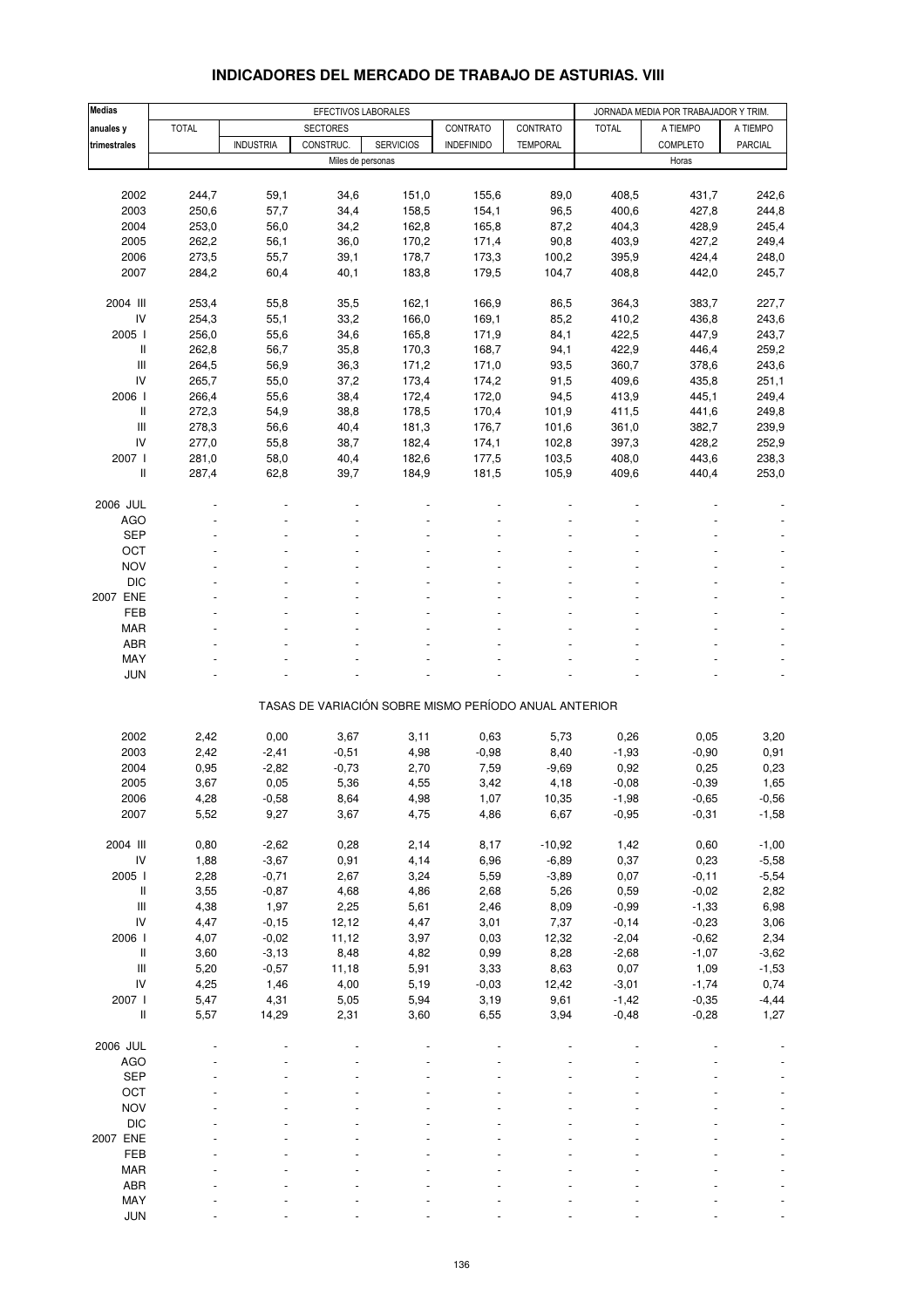## **INDICADORES DE PRECIOS DE ASTURIAS. I**

| <b>Medias</b> |                                                       | INDICES DE PRECIOS DE CONSUMO (9) |              | DIFERENCIAL DE |
|---------------|-------------------------------------------------------|-----------------------------------|--------------|----------------|
| anuales y     | <b>GENERAL</b>                                        | ALIMENTACIÓN                      | SIN          | INFLACIÓN      |
| trimestrales  |                                                       | <b>AGREGADO</b>                   | ALIMENTACIÓN | RTO. ESPAÑA    |
|               |                                                       | <b>Base 2006</b>                  |              | P.Porcentuales |
|               |                                                       |                                   |              |                |
| 2002          | 88,591                                                | 86,910                            | 89,158       | $-0,54$        |
| 2003          | 91,221                                                | 89,966                            | 91,647       | $-0,07$        |
|               |                                                       | 92,914                            |              | $-0,12$        |
| 2004          | 93,885                                                |                                   | 94,214       |                |
| 2005          | 96,789                                                | 95,855                            | 97,105       | $-0,28$        |
| 2006          | 100,000                                               | 100,000                           | 100,000      | $-0,20$        |
| 2007          | 101,816                                               | 102,461                           | 101,610      | $-0,18$        |
| 2004 IV       | 95,421                                                | 93,931                            | 95,928       | $-0,09$        |
| 2005 l        | 94,641                                                | 94,439                            | 94,705       | $-0,41$        |
| Ш             | 96,946                                                | 95,641                            | 97,390       | $-0,36$        |
| Ш             | 96,987                                                | 96,091                            | 97,290       | $-0,10$        |
| IV            | 98,581                                                | 97,249                            | 99,034       | $-0,24$        |
| 2006 l        | 98,354                                                | 98,764                            | 98,216       | $-0, 10$       |
|               |                                                       |                                   |              |                |
| Ш             | 100,622                                               | 99,672                            | 100,940      | $-0,15$        |
| Ш             | 100,108                                               | 100,481                           | 99,984       | $-0,32$        |
| IV            | 100,916                                               | 101,083                           | 100,860      | $-0,23$        |
| 2007 l        | 100,336                                               | 101,778                           | 99,883       | $-0,41$        |
| Ш             | 102,900                                               | 102,678                           | 102,960      | $-0,12$        |
| Ш             | 102,411                                               | 103,159                           | 102,173      | 0,06           |
| 2006 SEP      | 100,051                                               | 100,840                           | 99,788       | $-0,21$        |
|               | 100,534                                               |                                   |              | $-0,18$        |
| ост           |                                                       | 100,768                           | 100,456      |                |
| <b>NOV</b>    | 101,001                                               | 100,975                           | 101,010      | $-0,18$        |
| <b>DIC</b>    | 101,213                                               | 101,506                           | 101,115      | $-0,32$        |
| 2007 ENE      | 100,008                                               | 101,788                           | 99,450       | $-0,42$        |
| FEB           | 100,130                                               | 101,575                           | 99,676       | $-0,46$        |
| MAR           | 100,871                                               | 101,972                           | 100,524      | $-0,34$        |
| ABR           | 102,516                                               | 102,434                           | 102,534      | $-0,29$        |
| MAY           | 102,973                                               | 102,789                           | 103,022      | $-0,10$        |
| JUN           | 103,210                                               | 102,811                           | 103,325      | 0,02           |
| JUL           | 102,307                                               | 102,985                           | 102,090      | 0,09           |
| <b>AGO</b>    | 102,515                                               | 103,332                           | 102,255      | 0,04           |
|               | TASAS DE VARIACIÓN SOBRE MISMO PERÍODO ANUAL ANTERIOR |                                   |              |                |
| 2002          | 3,67                                                  | 5,06                              | 3,22         |                |
| 2003          | 2,97                                                  | 3,52                              | 2,79         |                |
| 2004          | 2,92                                                  | 3,28                              | 2,80         |                |
| 2005          | 3,09                                                  | 3,17                              | 3,07         |                |
| 2006          | 3,32                                                  | 4,32                              | 2,98         |                |
| 2007          | 2,17                                                  | 2,99                              | 1,91         |                |
|               |                                                       |                                   |              |                |
| 2004 IV       | 3,35                                                  | 2,82                              | 3,53         |                |
| 2005 l        | 2,85                                                  | 2,98                              | 2,80         |                |
| Ш             | 2,86                                                  | 3,22                              | 2,74         |                |
| Ш             | 3,34                                                  | 2,92                              | 3,48         |                |
| IV            | 3,31                                                  | 3,53                              | 3,24         |                |
| 2006 l        | 3,92                                                  | 4,58                              | 3,71         |                |
| Ш             | 3,79                                                  | 4,22                              | 3,64         |                |
| Ш             | 3,22                                                  | 4,57                              | 2,77         |                |
| $\mathsf{IV}$ | 2,37                                                  | 3,94                              | 1,84         |                |
| 2007 l        | 2,02                                                  | 3,05                              | 1,70         |                |
| Ш             | 2,26                                                  | 3,02                              | 2,00         |                |
| Ш             | 2,27                                                  | 2,85                              | 2,09         |                |
|               |                                                       |                                   |              |                |
| 2006 SEP      | 2,71                                                  | 4,72                              | 2,05         |                |
| OCT           | 2,33                                                  | 4,39                              | 1,64         |                |
| NOV           | 2,43                                                  | 4,14                              | 1,85         |                |
| DIC           | 2,35                                                  | 3,31                              | 2,03         |                |
| 2007 ENE      | 1,97                                                  | 2,89                              | 1,70         |                |
| FEB           | 1,95                                                  | 3,33                              | 1,52         |                |
| <b>MAR</b>    | 2,12                                                  | 2,94                              | 1,87         |                |
| ABR           | 2,14                                                  | 2,95                              | 1,87         |                |
| MAY           | 2,25                                                  | 3,13                              | 1,95         |                |
| <b>JUN</b>    | 2,40                                                  | 2,97                              | 2,19         |                |
| JUL           | 2,33                                                  | 2,87                              | 2,16         |                |
| <b>AGO</b>    | 2,21                                                  | 2,82                              | 2,02         |                |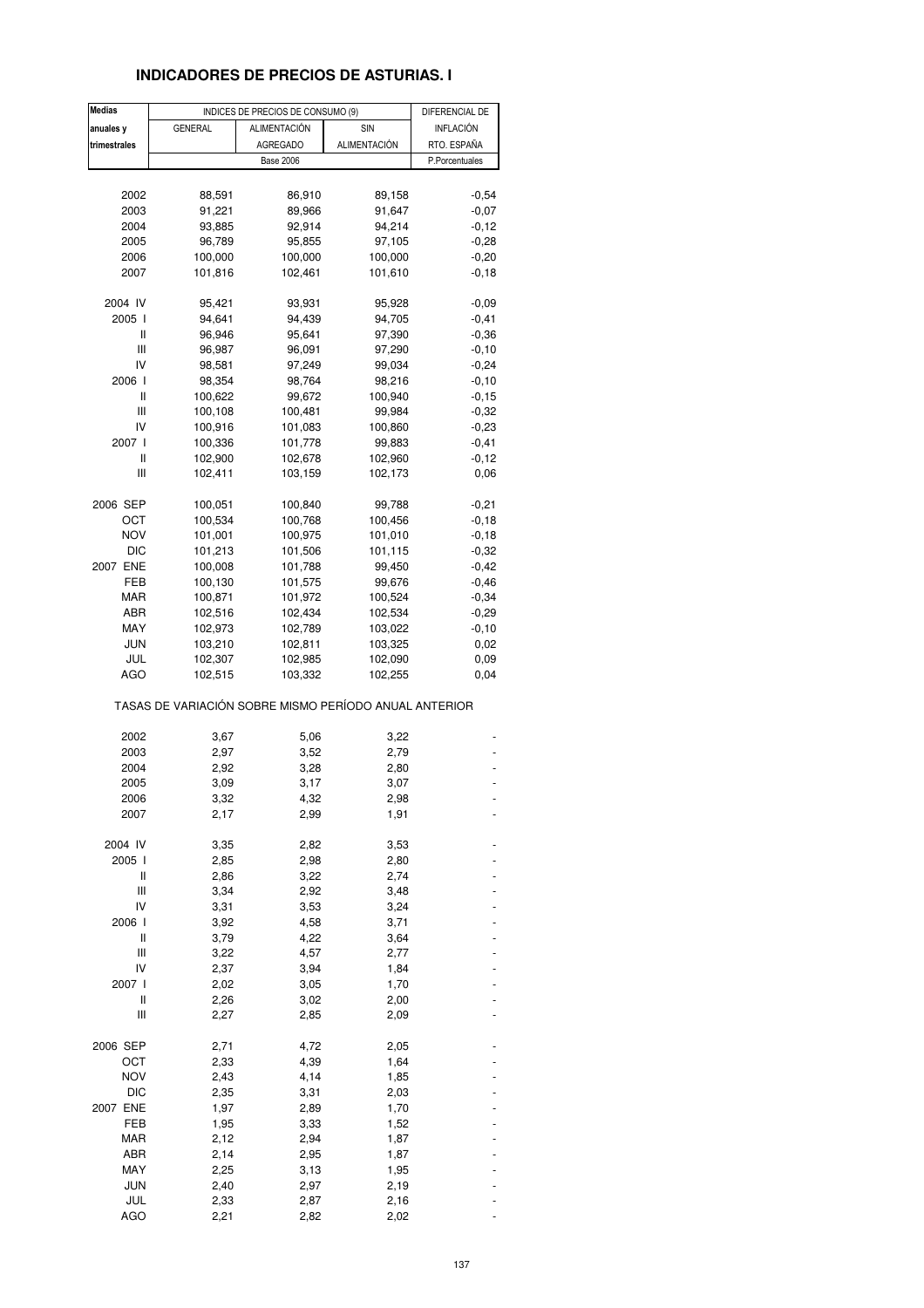# **INDICADORES DE PRECIOS DE ASTURIAS. II**

| <b>Medias</b>                      |                    |              | INDICES DE PRECIOS DE CONSUMO (9)                     |                 |               |                    |
|------------------------------------|--------------------|--------------|-------------------------------------------------------|-----------------|---------------|--------------------|
| anuales y                          | <b>ALIMENTOS Y</b> | BEBIDAS ALC. | <b>VESTIDO Y</b>                                      | <b>VIVIENDA</b> | <b>MENAJE</b> | <b>MEDICINA</b>    |
| trimestrales                       | BEB.NO ALCOH.      | Y TABACO     | CALZADO                                               |                 |               |                    |
|                                    |                    |              | <b>Base 2006</b>                                      |                 |               |                    |
|                                    |                    |              |                                                       |                 |               |                    |
| 2002                               | 86,906             | 86,977       | 90,592                                                | 84,005          | 93,223        | 96,107             |
| 2003                               | 89,992             | 89,815       | 94,889                                                | 86,628          | 95,026        | 97,500             |
| 2004                               | 92,879             | 93,260       | 97,254                                                | 89,557          | 95,924        | 98,107             |
| 2005                               | 95,537             | 98,439       | 98,450                                                | 94,280          | 97,943        | 99,364             |
| 2006                               | 100,000            | 100,000      | 100,000                                               | 100,000         | 100,000       | 100,000            |
| 2007                               | 101,986            | 106,587      | 98,685                                                | 103,387         | 101,169       | 98,375             |
|                                    |                    |              |                                                       |                 |               |                    |
| 2004 IV                            | 93,834             | 94,757       | 104,219                                               | 91,128          | 96,398        | 98,390             |
| 2005 l                             | 94,339             | 95,292       | 91,576                                                | 92,131          | 96,488        | 98,968             |
| Ш                                  | 95,233             | 98,934       | 103,780                                               | 93,759          | 98,134        | 99,121             |
| Ш                                  | 95,676             | 99,443       | 92,244                                                | 95,221          | 98,440        | 99,702             |
| IV                                 | 96,900             | 100,085      | 106,199                                               | 96,009          | 98,708        | 99,667             |
| 2006                               | 98,890             | 97,729       | 92,737                                                | 98,611          | 99,220        | 100,071            |
| Ш                                  | 99,538             | 100,771      | 105,911                                               | 100,239         | 100,010       | 99,930             |
| Ш                                  | 100,463            | 100,633      | 93,763                                                | 100,872         | 100,031       | 99,946             |
| IV                                 | 101,109            | 100,867      | 107,589                                               | 100,277         | 100,739       | 100,053            |
| 2007 l                             | 101,253            | 106,347      | 93,615                                                | 101,799         | 100,319       | 99,097             |
| Ш                                  | 102,214            | 106,708      | 106,916                                               | 103,876         | 101,809       | 97,709             |
| $\mathbf{III}$                     | 102,744            | 106,765      | 93,945                                                | 105,037         | 101,484       | 98,290             |
|                                    |                    |              |                                                       |                 |               |                    |
| 2006 SEP                           | 100,877            | 100,536      | 95,096                                                | 100,796         | 100,107       | 99,992             |
| ОСТ                                | 100,797            | 100,523      | 104,623                                               | 100,277         | 100,287       | 99,882             |
| <b>NOV</b>                         | 101,006            | 100,715      | 109,714                                               | 100,256         | 101,053       | 100,081            |
| <b>DIC</b>                         | 101,523            | 101,364      | 108,430                                               | 100,298         | 100,876       | 100,197            |
| 2007 ENE                           | 101,279            | 106,209      | 93,219                                                | 101,456         | 100,434       | 100,088            |
| FEB                                | 101,033            | 106,287      | 92,943                                                | 101,824         | 100,159       | 100,212            |
| MAR                                | 101,446            | 106,544      | 94,683                                                | 102,117         | 100,363       | 96,992             |
| ABR                                | 101,943            | 106,706      | 105,486                                               | 103,268         | 101,101       | 97,523             |
| MAY                                | 102,344            | 106,656      | 108,056                                               | 103,811         | 101,785       | 97,704             |
| JUN                                | 102,356            | 106,763      | 107,206                                               | 104,549         | 102,542       | 97,899             |
| JUL                                | 102,553            | 106,743      | 94,087                                                | 105,015         | 101,708       | 98,290             |
| AGO                                | 102,934            | 106,787      | 93,802                                                | 105,058         | 101,259       | 98,290             |
|                                    |                    |              | TASAS DE VARIACIÓN SOBRE MISMO PERÍODO ANUAL ANTERIOR |                 |               |                    |
| 2002                               | 5,01               | 5,44         | 5,71                                                  | 2,36            | 1,99          | 1,92               |
| 2003                               | 3,55               | 3,26         | 4,74                                                  | 3,12            | 1,93          | 1,45               |
| 2004                               | 3,21               | 3,84         | 2,49                                                  | 3,38            | 0,95          | 0,62               |
| 2005                               | 2,86               | 5,55         | 1,23                                                  | 5,27            | 2,10          | 1,28               |
| 2006                               | 4,67               | 1,59         | 1,57                                                  | 6,07            | 2,10          | 0,64               |
| 2007                               | 2,52               | 7,01         | 0,94                                                  | 3,60            | 1,46          | $-1,61$            |
|                                    |                    |              |                                                       |                 |               |                    |
| 2004 IV                            | 2,51               | 5,22         | 2,70                                                  | 4,70            | 1,07          | 0,39               |
| 2005 l                             | 2,64               | 5,68         | 0,88                                                  | 4,64            | 1,42          | 1,09               |
| Ш                                  | 2,84               | 6,23         | 0,97                                                  | 5,17            | 2,09          | 1,12               |
| Ш                                  | 2,70               | 4,70         | 1, 11                                                 | 5,92            | 2,51          | 1,62               |
| IV                                 | 3,27               | 5,62         | 1,90                                                  | 5,36            | 2,40          | 1,30               |
| 2006 l                             | 4,82               | 2,56         | 1,27                                                  | 7,03            | 2,83          | 1,11               |
| Ш                                  | 4,52               | 1,86         | 2,05                                                  | 6,91            | 1,91          | 0,82               |
| $\ensuremath{\mathsf{III}}\xspace$ | 5,00               | 1,20         | 1,65                                                  | 5,94            | 1,62          | 0,24               |
| IV                                 | 4,34               | 0,78         | 1,31                                                  | 4,45            | 2,06          | 0,39               |
| 2007 l                             | 2,39               | 8,82         | 0,95                                                  | 3,23            | 1,11          | $-0,97$            |
| $\sf II$                           | 2,69               | 5,89         | 0,95                                                  | 3,63            | 1,80          | $-2,22$            |
| Ш                                  | 2,48               | 6,04         | 0,91                                                  | 4,09            | 1,49          | $-1,63$            |
| 2006 SEP                           | 5,25               | 0,58         | 1,68                                                  | 5,37            | 1,62          | 0,36               |
| ОСТ                                | 4,89               | 0,46         | 1,70                                                  | 4,40            | 2,20          | 0,20               |
| <b>NOV</b>                         | 4,59               | 0,68         | 1,30                                                  | 4,31            | 2,49          | 0,38               |
| <b>DIC</b>                         | 3,57               | 1,20         | 0,94                                                  | 4,63            | 1,49          | 0,58               |
| 2007 ENE                           | 2,25               | 8,42         | 1,06                                                  | 3,54            | 1,68          | 0,23               |
| FEB                                | 2,33               | 12,15        | 0,80                                                  | 2,98            | 0,91          | 0,03               |
| <b>MAR</b>                         | 2,59               | 6,07         | 0,98                                                  | 3,18            | 0,74          | $-3,18$            |
| ABR                                | 2,60               | 6,00         | 0,79                                                  | 3,32            | 1,51          | $-2,69$            |
| MAY                                | 2,82               | 5,83         | 1,08                                                  | 3,63            | 1,78          | $-2,04$            |
| JUN<br>JUL                         | 2,65<br>2,54       | 5,85         | 0,97<br>1,04                                          | 3,93<br>4,12    | 2,10<br>1,79  | $-1,95$            |
| <b>AGO</b>                         |                    | 5,77<br>6,31 | 0,79                                                  |                 |               | $-1,63$<br>$-1,64$ |
|                                    | 2,42               |              |                                                       | 4,06            | 1,19          |                    |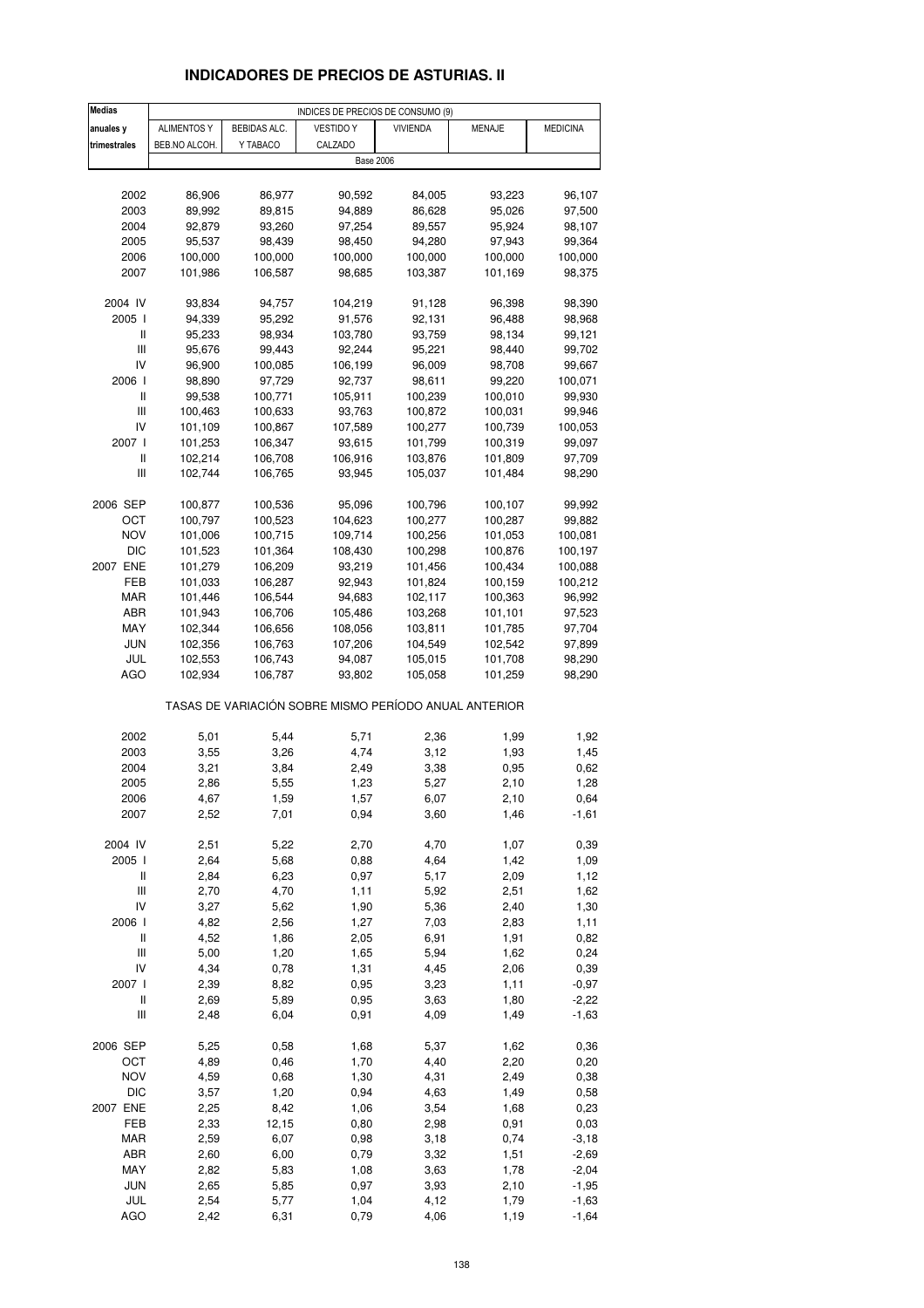| <b>Medias</b>                         |                   |               | INDICES DE PRECIOS DE CONSUMO (9)                     |           |               |              |
|---------------------------------------|-------------------|---------------|-------------------------------------------------------|-----------|---------------|--------------|
| anuales y                             | <b>TRANSPORTE</b> | COMUNICA -    | OCIO <sub>Y</sub>                                     | ENSEÑANZA | HOTELES,      | <b>OTROS</b> |
| trimestrales                          |                   | <b>CIONES</b> | <b>CULTURA</b>                                        |           | CAFÉS Y REST. |              |
|                                       |                   |               | <b>Base 2006</b>                                      |           |               |              |
|                                       |                   |               |                                                       |           |               |              |
| 2002                                  | 85,167            | 107,135       | 102,392                                               | 86,347    | 85,882        | 88,679       |
| 2003                                  | 86,570            | 104,277       | 102,368                                               | 89,229    | 89,778        | 91,778       |
| 2004                                  | 90,916            | 103,106       | 101,514                                               | 92,304    | 93,488        | 94,030       |
| 2005                                  | 96,290            | 101,411       | 100,536                                               | 95,704    | 96,646        | 96,749       |
| 2006                                  | 100,000           | 100,000       | 100,000                                               | 100,000   | 100,000       | 100,000      |
|                                       |                   |               |                                                       | 103,508   |               |              |
| 2007                                  | 100,854           | 100,175       | 99,185                                                |           | 104,746       | 102,918      |
| 2004 IV                               | 92,952            | 102,649       | 101,020                                               | 94,111    | 94,036        | 94,345       |
| 2005 l                                | 92,898            | 102,286       | 100,092                                               | 94,266    | 94,988        | 96,156       |
| Ш                                     | 95,275            | 101,439       | 99,576                                                | 94,909    | 96,340        | 96,937       |
| $\begin{array}{c} \hline \end{array}$ | 98,648            | 101,092       | 101,744                                               | 95,505    | 98,009        | 96,827       |
| IV                                    | 98,340            | 100,826       | 100,733                                               | 98,135    | 97,248        | 97,076       |
| 2006                                  | 98,950            | 100,777       | 99,664                                                | 98,484    | 98,196        | 99,085       |
| Ш                                     | 101,353           | 100,095       | 99,721                                                | 98,790    | 99,507        | 100,125      |
| $\mathop{\rm III}\nolimits$           | 101,513           | 99,772        | 101,376                                               | 99,510    | 101,184       | 100,316      |
| IV                                    | 98,184            | 99,356        | 99,239                                                | 103,217   | 101,112       | 100,474      |
| 2007 l                                | 98,834            |               |                                                       |           | 102,705       | 102,325      |
|                                       |                   | 99,897        | 98,475                                                | 103,406   |               |              |
| Ш                                     | 101,913           | 100,399       | 99,041                                                | 103,569   | 104,954       | 103,313      |
| $\mathop{\rm III}\nolimits$           | 102,295           | 100,257       | 100,466                                               | 103,569   | 107,494       | 103,213      |
| 2006 SEP                              | 100,127           | 99,832        | 100,571                                               | 100,247   | 100,996       | 100,408      |
| OCT                                   | 98,207            | 99,585        | 99,405                                                | 103,105   | 100,976       | 100,477      |
| <b>NOV</b>                            | 97,990            | 99,377        | 98,429                                                | 103,261   | 101,012       | 100,308      |
| DIC                                   | 98,355            | 99,105        | 99,882                                                | 103,284   | 101,349       | 100,636      |
| 2007 ENE                              | 98,097            | 99,664        | 97,997                                                | 103,381   | 101,889       | 101,836      |
| FEB                                   | 98,446            | 99,296        | 98,299                                                | 103,381   | 102,529       | 102,247      |
| MAR                                   | 99,960            | 100,730       | 99,128                                                | 103,456   | 103,698       | 102,892      |
|                                       |                   |               |                                                       |           |               |              |
| ABR                                   | 101,177           | 100,498       | 99,389                                                | 103,569   | 104,900       | 103,356      |
| MAY                                   | 102,101           | 100,115       | 98,771                                                | 103,569   | 104,583       | 103,300      |
| <b>JUN</b>                            | 102,462           | 100,583       | 98,963                                                | 103,569   | 105,379       | 103,284      |
| JUL                                   | 102,572           | 100,332       | 99,768                                                | 103,569   | 106,887       | 103,106      |
| <b>AGO</b>                            | 102,017           | 100,181       | 101,163                                               | 103,569   | 108,101       | 103,320      |
|                                       |                   |               | TASAS DE VARIACIÓN SOBRE MISMO PERÍODO ANUAL ANTERIOR |           |               |              |
| 2002                                  | 2,14              | $-2,99$       | 2,91                                                  | 3,19      | 5,19          | 4,24         |
| 2003                                  | 1,65              | $-2,67$       | $-0,02$                                               | 3,34      | 4,54          | 3,49         |
| 2004                                  | 5,02              | $-1,12$       | $-0,83$                                               | 3,45      | 4,13          | 2,45         |
| 2005                                  | 5,91              | $-1,64$       | $-0,96$                                               | 3,68      | 3,38          | 2,89         |
| 2006                                  | 3,85              | $-1,39$       | $-0,53$                                               | 4,49      | 3,47          | 3,36         |
| 2007                                  | 0, 19             | $-0,09$       | $-1,03$                                               | 4,80      | 5,32          | 3,15         |
|                                       |                   |               |                                                       |           |               |              |
| 2004 IV                               | 8,01              | $-0,85$       | $-0,88$                                               | 3,10      | 3,57          | 2,66         |
| 2005 l                                | 5,56              | $-0,73$       | $-0,95$                                               | 2,92      | 3,27          | 2,78         |
| Ш                                     | 5,02              | $-2,08$       | $-1,67$                                               | 3,62      | 3,28          | 2,99         |
| Ш                                     | 7,24              | $-1,99$       | $-0,95$                                               | 3,91      | 3,54          | 2,91         |
| IV                                    | 5,80              | $-1,78$       | $-0,28$                                               | 4,28      | 3,42          | 2,89         |
| 2006                                  | 6,51              | $-1,48$       | $-0,43$                                               | 4,47      | 3,38          | 3,05         |
| Ш                                     | 6,38              | $-1,33$       | 0, 15                                                 | 4,09      | 3,29          | 3,29         |
| $\mathop{\rm III}\nolimits$           | 2,90              | $-1,31$       | $-0,36$                                               | 4,19      | 3,24          | 3,60         |
| IV                                    | $-0,16$           | $-1,46$       | $-1,48$                                               | 5,18      | 3,97          | 3,50         |
| 2007 l                                | $-0,12$           | $-0,87$       | $-1,19$                                               | 5,00      | 4,59          | 3,27         |
| Ш                                     | 0,55              | 0,30          | $-0,68$                                               | 4,84      | 5,47          | 3,18         |
| Ш                                     | 0,09              | 0,52          | $-1,29$                                               | 4,47      | 6,14          | 2,93         |
|                                       |                   |               |                                                       |           |               |              |
| 2006 SEP                              | $-0,29$           | $-1,18$       | $-0,54$                                               | 4,00      | 3,44          | 3,91         |
| OCT                                   | $-1,49$           | $-1,31$       | $-1,24$                                               | 5,06      | 3,74          | 3,76         |
| <b>NOV</b>                            | $-0,06$           | $-1,47$       | $-1,54$                                               | 5,22      | 3,97          | 3,39         |
| <b>DIC</b>                            | 1,10              | $-1,59$       | $-1,67$                                               | 5,25      | 4,21          | 3,35         |
| 2007 ENE                              | $-0,31$           | $-1,39$       | $-1,84$                                               | 5,32      | 4,31          | 3,32         |
| FEB                                   | $-0,54$           | $-1,49$       | $-1,41$                                               | 4,95      | 4,43          | 3,44         |
| MAR                                   | 0,50              | 0,27          | $-0,33$                                               | 4,72      | 5,03          | 3,05         |
| ABR                                   | 0,46              | 0,28          | $-0,83$                                               | 4,84      | 5,22          | 3,27         |
| MAY                                   | 0,26              | $-0,01$       | $-0,36$                                               | 4,84      | 5,37          | 3,25         |
| <b>JUN</b>                            | 0,94              | 0,65          | $-0,85$                                               | 4,84      | 5,82          | 3,03         |
| JUL                                   | 0,43              | 0,64          | $-1,34$                                               | 4,47      | 5,93          | 2,90         |

## **INDICADORES DE PRECIOS DE ASTURIAS. III**

AGO -0,26 0,40 -1,24 4,47 6,34 2,96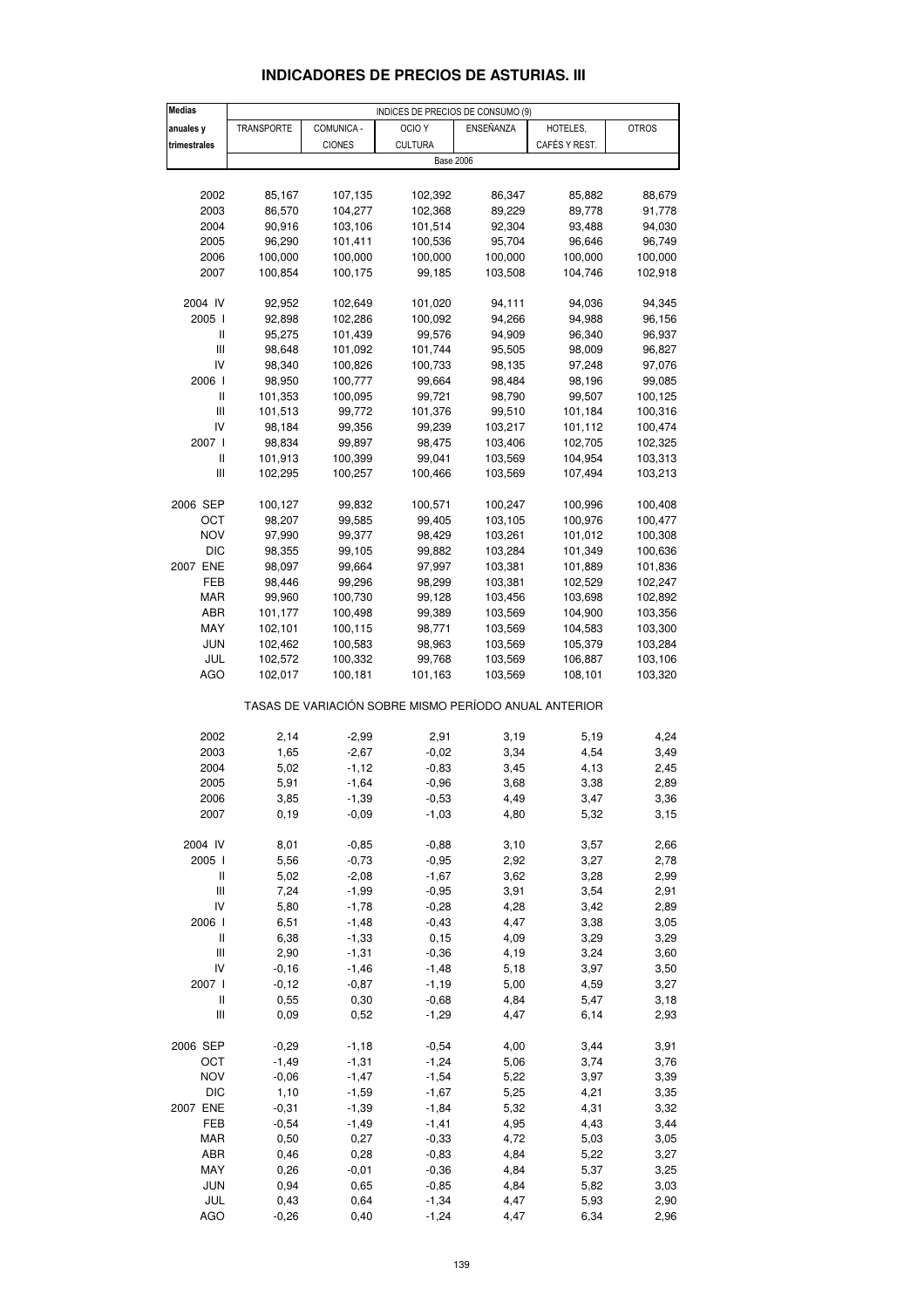## **INDICADORES DE SALARIOS DE ASTURIAS**

| <b>Medias</b>               | <b>SALARIOS</b><br><b>COSTE SALARIAL</b> |                  |                                                       |                  |              |                                              |        |         |       |
|-----------------------------|------------------------------------------|------------------|-------------------------------------------------------|------------------|--------------|----------------------------------------------|--------|---------|-------|
| anuales y                   | POR TRABAJADOR Y MES                     |                  | POR HORA EFECTIVA DE TRABAJO                          |                  |              | INCREMENTO SALARIAL PACTADO EN CONVENIO (11) |        |         |       |
| trimestrales                | <b>TOTAL</b>                             | <b>ORDINARIO</b> | <b>TOTAL</b>                                          | <b>ORDINARIO</b> | <b>TOTAL</b> | AGRIC.                                       | CONST. | INDUST. | SERV. |
|                             |                                          | €                |                                                       |                  |              |                                              | $\%$   |         |       |
|                             |                                          |                  |                                                       |                  |              |                                              |        |         |       |
| 2002                        | 1.392,78                                 | 1.221,35         | 10,32                                                 | 9,05             | 3,92         | 4,30                                         | 3,50   | 3,80    | 4,19  |
| 2003                        | 1.467,96                                 | 1.271,72         | 10,93                                                 | 9,47             | 3,67         | 3,35                                         | 4,80   | 3,36    | 3,23  |
| 2004                        | 1.505,29                                 | 1.298,85         | 11,22                                                 | 9,68             | 3,62         | 4,20                                         | 4,00   | 3,47    | 3,50  |
| 2005                        | 1.539,87                                 | 1.330,11         | 11,61                                                 | 10,03            | 3,96         | 4,70                                         | 4,50   | 3,89    | 3,72  |
| 2006                        | 1.583,30                                 | 1.354,71         | 11,98                                                 | 10,25            | 3,47         | 3,70                                         | 0,00   | 3,76    | 3,24  |
| 2007                        | 1.637,46                                 | 1.419,72         | 11,98                                                 | 10,38            | 2,91         | 0,00                                         | 0,00   | 2,69    | 3,20  |
|                             |                                          |                  |                                                       |                  |              |                                              |        |         |       |
| 2004 IV                     | 1.601,60                                 | 1.305,51         | 12,02                                                 | 9,80             | 2,90         | 3,00                                         | 2,80   | 2,70    | 3,15  |
| 2005                        | 1.472,13                                 | 1.322,68         | 10,91                                                 | 9,80             | 2,87         | 3,00                                         | 2,80   | 2,74    | 3,07  |
| Ш                           | 1.543,56                                 | 1.334,90         | 10,99                                                 | 9,50             | 2,87         | 3,00                                         | 2,80   | 2,75    | 3,04  |
| $\mathbf{III}$              | 1.492,46                                 | 1.336,60         | 11,84                                                 | 10,61            | 2,84         | 3,00                                         | 2,80   | 2,75    | 2,91  |
| IV                          | 1.651,31                                 | 1.326,26         | 12,69                                                 | 10,19            | 2,81         | 3,00                                         | 2,80   | 2,78    | 2,83  |
| 2006                        | 1.523,01                                 | 1.331,40         | 11,03                                                 | 9,64             | 3,08         | 3,00                                         | 0,00   | 3,43    | 2,92  |
| Ш                           | 1.588,57                                 | 1.340,01         | 11,86                                                 | 10,00            | 3,01         | 3,00                                         | 0,00   | 3,05    | 2,98  |
| $\mathop{\rm III}\nolimits$ | 1.532,94                                 | 1.377,39         | 12,10                                                 | 10,87            | 3,33         | 3,00                                         | 0,00   | 3,65    | 2,99  |
| IV                          | 1.688,66                                 | 1.370,04         | 12,91                                                 | 10,47            | 3,36         | 3,00                                         | 0,00   | 3,65    | 3,13  |
| 2007                        | 1.597,20                                 | 1.411,84         | 11,47                                                 | 10,14            | 2,91         | 0,00                                         | 0,00   | 2,68    | 3,21  |
| $\sf II$                    | 1.677,72                                 | 1.427,59         | 12,48                                                 | 10,62            | 2,91         | 0,00                                         | 0,00   | 2,68    | 3,20  |
| $\mathop{\rm III}\nolimits$ |                                          |                  |                                                       |                  | 2,91         | 0,00                                         | 0,00   | 2,69    | 3,20  |
|                             |                                          |                  |                                                       |                  |              |                                              |        |         |       |
| 2006 AGO                    |                                          |                  |                                                       |                  | 3,33         | 3,00                                         | 0,00   | 3,64    | 2,99  |
| SEP                         |                                          |                  |                                                       |                  | 3,33         | 3,00                                         | 0,00   | 3,65    | 2,99  |
| OCT                         |                                          |                  |                                                       |                  | 3,33         | 3,00                                         | 0,00   | 3,65    | 2,99  |
| <b>NOV</b>                  |                                          |                  |                                                       | ÷,               | 3,33         | 3,00                                         | 0,00   | 3,65    | 2,99  |
| <b>DIC</b>                  |                                          |                  |                                                       |                  | 3,36         | 3,00                                         | 0,00   | 3,65    | 3,13  |
| 2007 ENE                    |                                          |                  |                                                       | L,               | 2,91         | 0,00                                         | 0,00   | 2,57    | 3,35  |
| FEB                         |                                          |                  |                                                       | ÷,               | 2,91         | 0,00                                         | 0,00   | 2,67    | 3,21  |
| <b>MAR</b>                  |                                          |                  |                                                       |                  | 2,91         | 0,00                                         | 0,00   | 2,68    | 3,21  |
| ABR                         |                                          |                  |                                                       | L,               | 2,91         | 0,00                                         | 0,00   | 2,68    | 3,21  |
| MAY                         |                                          |                  |                                                       | ÷,               | 2,91         | 0,00                                         | 0,00   | 2,68    | 3,21  |
| <b>JUN</b>                  |                                          |                  |                                                       |                  | 2,91         | 0,00                                         | 0,00   | 2,68    | 3,20  |
| JUL                         |                                          |                  |                                                       | L,               | 2,91         | 0,00                                         | 0,00   | 2,69    | 3,20  |
|                             |                                          |                  | TASAS DE VARIACIÓN SOBRE MISMO PERÍODO ANUAL ANTERIOR |                  |              |                                              |        |         |       |
|                             |                                          |                  |                                                       |                  |              |                                              |        |         |       |
| 2002                        | 3,71                                     | 4,08             | 5,04                                                  | 5,48             |              |                                              |        |         |       |
| 2003                        | 5,40                                     | 4,12             | 5,89                                                  | 4,59             |              |                                              |        |         |       |
| 2004                        | 2,54                                     | 2,13             | 2,68                                                  | 2,27             |              |                                              |        |         |       |
| 2005                        | 2,30                                     | 2,41             | 3,48                                                  | 3,56             |              |                                              |        |         |       |
| 2006                        | 2,82                                     | 1,85             | 3,17                                                  | 2,19             |              |                                              |        |         |       |
| 2007                        | 5,25                                     | 6,29             | 4,63                                                  | 5,70             |              |                                              |        |         |       |
| 2004 IV                     | 2,61                                     |                  | 4,25                                                  | 3,27             |              |                                              |        |         |       |
| 2005 l                      |                                          | 1,66             |                                                       |                  |              |                                              |        |         |       |
|                             | 3,01                                     | 2,65             | 7,59                                                  | 7,22             |              |                                              |        |         |       |
| Ш<br>Ш                      | 1,81<br>1,23                             | 3,08<br>2,32     | $-0,09$<br>1,11                                       | 1,06<br>2,22     |              |                                              |        |         |       |
| IV                          | 3,10                                     | 1,59             | 5,57                                                  | 3,98             |              |                                              |        |         |       |
| 2006                        | 3,46                                     | 0,66             | 1,10                                                  | $-1,63$          |              |                                              |        |         |       |
| $\sf II$                    | 2,92                                     | 0,38             | 7,92                                                  | 5,26             |              |                                              |        |         |       |
| Ш                           | 2,71                                     | 3,05             | 2,20                                                  | 2,45             |              |                                              |        |         |       |
| IV                          |                                          |                  |                                                       |                  |              |                                              |        |         |       |
| 2007 l                      | 2,26<br>4,87                             | 3,30<br>6,04     | 1,73<br>3,99                                          | 2,75<br>5,19     |              |                                              |        |         |       |
| $\sf II$                    | 5,61                                     | 6,54             | 5,23                                                  | 6,20             |              |                                              |        |         |       |
| $\mathbf{III}$              |                                          |                  |                                                       |                  |              |                                              |        |         |       |
|                             |                                          |                  |                                                       |                  |              |                                              |        |         |       |
| 2006 AGO                    |                                          |                  |                                                       |                  |              |                                              |        |         |       |
| <b>SEP</b>                  |                                          |                  |                                                       |                  |              |                                              |        |         |       |
| OCT                         |                                          |                  |                                                       |                  |              |                                              |        |         |       |
| <b>NOV</b>                  |                                          |                  |                                                       |                  |              |                                              |        |         |       |
| <b>DIC</b>                  |                                          |                  |                                                       |                  |              |                                              |        |         |       |
| 2007 ENE                    |                                          |                  |                                                       |                  |              |                                              |        |         |       |
| FEB                         |                                          |                  |                                                       |                  |              |                                              |        |         |       |
| <b>MAR</b>                  |                                          |                  |                                                       |                  |              |                                              |        |         |       |
| ABR                         |                                          |                  |                                                       |                  |              |                                              |        |         |       |
| MAY                         |                                          |                  |                                                       |                  |              |                                              |        |         |       |
| <b>JUN</b>                  |                                          |                  |                                                       |                  |              |                                              |        |         |       |
| JUL                         |                                          |                  |                                                       |                  |              |                                              |        |         |       |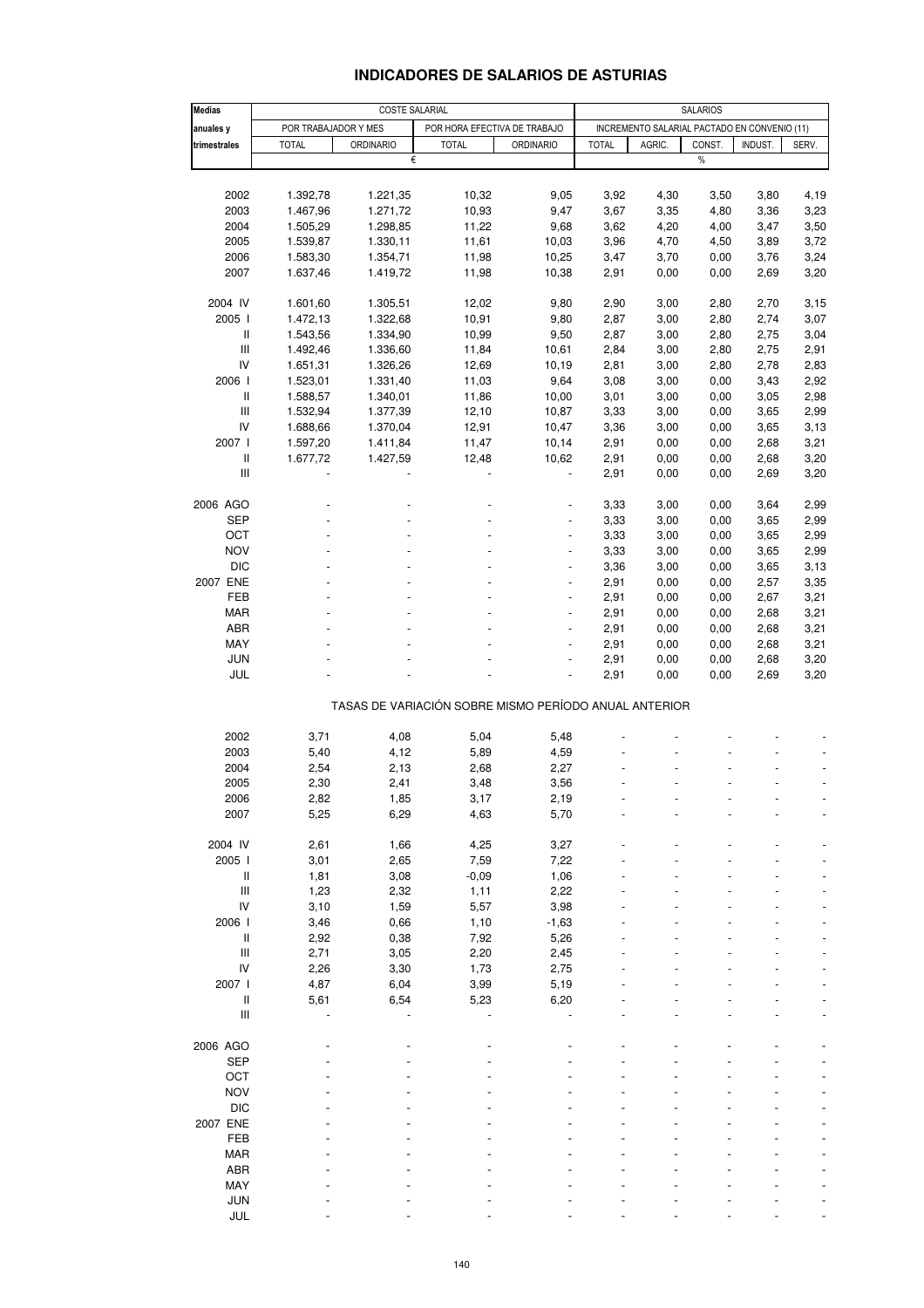| <b>Medias</b>                         |                 | CRÉDITOS Y DEPÓSITOS DEL SISTEMA BANCARIO | HIPOTECAS INMOBILIARIAS                               |           |                           |                |  |
|---------------------------------------|-----------------|-------------------------------------------|-------------------------------------------------------|-----------|---------------------------|----------------|--|
| anuales y                             | <b>CRÉDITOS</b> |                                           | <b>DEPÓSITOS</b>                                      |           | FINCAS RÚSTICAS Y URBANAS |                |  |
| trimestrales                          | S.PRIVADO       | S.PÚBLICO                                 | S.PRIVADO                                             | S.PÚBLICO | <b>NÚMERO</b>             | <b>IMPORTE</b> |  |
|                                       |                 |                                           | Millones de $\epsilon$                                |           | Unidades                  | Miles de €     |  |
|                                       |                 |                                           |                                                       |           |                           |                |  |
| 2002                                  | 11.143,02       | 1.111,16                                  | 12.609,19                                             | 318,35    | 2.697                     | 210.432        |  |
| 2003                                  | 12.361,66       | 1.089,97                                  | 12.630,40                                             | 322,97    | 2.484                     | 218.372        |  |
| 2004                                  | 13.691,71       | 1.126,87                                  | 13.099,53                                             | 391,58    | 2.501                     | 242.610        |  |
| 2005                                  | 16.322,17       | 1.159,30                                  | 14.245,32                                             | 434,94    | 2.437                     | 274.273        |  |
| 2006                                  | 20.118,23       | 1.134,54                                  | 16.133,92                                             | 528,89    | 2.732                     | 365.285        |  |
| 2007                                  | 23.289,13       | 1.086,25                                  | 17.898,60                                             | 554,78    | 2.808                     | 397.876        |  |
| 2004 IV                               | 14.219,20       | 1.113,21                                  | 13.586,76                                             | 422,55    | 2.218                     | 221.511        |  |
| 2005 l                                | 14.737,29       | 1.077,37                                  | 13.449,09                                             | 383,11    | 2.407                     | 269.178        |  |
| Ш                                     | 15.942,48       | 1.179,18                                  | 14.251,34                                             | 378,12    | 2.705                     | 290.639        |  |
| Ш                                     | 16.906,76       | 1.207,53                                  | 14.302,65                                             | 453,81    | 2.321                     | 264.169        |  |
| IV                                    | 17.702,13       | 1.173,13                                  | 14.978,22                                             | 524,73    | 2.316                     | 273.108        |  |
| 2006 l                                | 18.594,08       | 1.135,63                                  | 15.107,78                                             | 549,16    | 3.218                     | 401.657        |  |
| Ш                                     | 19.686,04       | 1.141,36                                  | 15.858,50                                             | 490,43    | 2.694                     | 318.855        |  |
| Ш                                     | 20.490,83       | 1.126,69                                  | 16.306,02                                             | 492,54    | 2.590                     | 381.929        |  |
| IV                                    | 21.701,98       | 1.134,49                                  | 17.263,37                                             | 583,42    | 2.427                     | 358.701        |  |
| 2007 l                                | 22.672,88       | 1.088,88                                  | 17.385,79                                             | 525,83    | 3.017                     | 435.065        |  |
| $\mathsf{I}$                          | 23.905,37       | 1.083,62                                  | 18.411,41                                             | 583,74    | 2.760                     | 382.841        |  |
| Ш                                     |                 |                                           |                                                       |           | 2.328                     | 331.414        |  |
| 2006 AGO                              |                 |                                           |                                                       |           | 2.265                     | 299.123        |  |
| SEP                                   |                 |                                           |                                                       |           | 2.778                     | 445.192        |  |
| OCT                                   |                 |                                           |                                                       |           | 2.308                     | 332.215        |  |
| <b>NOV</b>                            |                 |                                           |                                                       |           | 2.828                     | 362.971        |  |
| <b>DIC</b>                            |                 |                                           |                                                       |           | 2.145                     | 380.916        |  |
| 2007 ENE                              |                 |                                           |                                                       |           | 3.517                     | 521.606        |  |
| FEB                                   |                 |                                           |                                                       |           | 3.097                     | 423.205        |  |
| <b>MAR</b>                            |                 |                                           |                                                       |           | 2.436                     | 360.384        |  |
| ABR                                   |                 |                                           |                                                       |           | 2.679                     | 387.067        |  |
| MAY                                   |                 |                                           |                                                       |           | 2.710                     | 353.898        |  |
| <b>JUN</b>                            |                 |                                           |                                                       |           | 2.892                     | 407.559        |  |
| JUL                                   |                 |                                           |                                                       |           | 2.328                     | 331.414        |  |
|                                       |                 |                                           | TASAS DE VARIACIÓN SOBRE MISMO PERÍODO ANUAL ANTERIOR |           |                           |                |  |
| 2002                                  | 10,96           | 18,23                                     | 6,59                                                  | 35,77     | 7,39                      | 9,25           |  |
| 2003                                  | 10,94           | $-1,91$                                   | 0,17                                                  | 1,45      | $-7,89$                   | 3,77           |  |
| 2004                                  | 10,76           | 3,39                                      | 3,71                                                  | 21,24     | 0,69                      | 11,10          |  |
| 2005                                  | 19,21           | 2,88                                      | 8,75                                                  | 11,07     | $-2,56$                   | 13,05          |  |
| 2006                                  | 23,26           | $-2,14$                                   | 13,26                                                 | 21,60     | 12,10                     | 33,18          |  |
| 2007                                  | 21,68           | $-4,59$                                   | 15,60                                                 | 6,73      | $-3,92$                   | 8,67           |  |
| 2004 IV                               | 11,69           | $-3,52$                                   | 5,99                                                  | 15,51     | $-5,24$                   | 12,54          |  |
| 2005 l                                | 12,88           | $-4,50$                                   | 6,87                                                  | 2,16      | $-11,53$                  | 9,21           |  |
| Ш                                     | 16,79           | 4,61                                      | 9,00                                                  | 10,65     | 10,41                     | 25,45          |  |
| $\begin{array}{c} \hline \end{array}$ | 22,15           | 6,03                                      | 8,75                                                  | 6,27      | $-11,29$                  | $-2,44$        |  |
| IV                                    | 24,49           | 5,38                                      | 10,24                                                 | 24,18     | 4,42                      | 23,29          |  |
| 2006 l                                | 26,17           | 5,41                                      | 12,33                                                 | 43,34     | 33,67                     | 49,22          |  |
| Ш                                     | 23,48           | $-3,21$                                   | 11,28                                                 | 29,70     | $-0,42$                   | 9,71           |  |
| $\begin{array}{c} \hline \end{array}$ | 21,20           | $-6,69$                                   | 14,01                                                 | 8,54      | 11,61                     | 44,58          |  |
| IV                                    | 22,60           | $-3,29$                                   | 15,26                                                 | 11,19     | 4,79                      | 31,34          |  |
| 2007 l                                | 21,94           | $-4, 12$                                  | 15,08                                                 | $-4,25$   | $-6,26$                   | 8,32           |  |
| $\sf II$                              | 21,43           | $-5,06$                                   | 16,10                                                 | 19,03     | 2,47                      | 20,07          |  |
| $\begin{array}{c} \hline \end{array}$ |                 |                                           |                                                       |           | $-14,63$                  | $-17,45$       |  |
| 2006 AGO                              |                 |                                           |                                                       |           | 9,58                      | 18,53          |  |
| <b>SEP</b>                            |                 |                                           |                                                       |           | 11,57                     | 51,22          |  |
| OCT                                   |                 |                                           |                                                       |           | $-3,67$                   | 26,14          |  |
| <b>NOV</b>                            |                 |                                           |                                                       |           | 25,74                     | 48,56          |  |
| <b>DIC</b>                            |                 |                                           |                                                       |           | $-6,86$                   | 22,24          |  |
| 2007 ENE                              |                 |                                           |                                                       |           | 18,18                     | 47,95          |  |
| FEB                                   |                 |                                           |                                                       |           | $-11,69$                  | 13,30          |  |
| MAR                                   |                 |                                           |                                                       |           | $-23,18$                  | $-24,75$       |  |
| ABR                                   |                 |                                           |                                                       |           | $-0,37$                   | 16,18          |  |
| MAY                                   |                 |                                           |                                                       |           | $-10,77$                  | $-4,36$        |  |

### **INDICADORES MONETARIOS Y FINANCIEROS DE ASTURIAS**

 JUN - - - - 22,80 60,86 JUL - - - - -14,63 -17,45